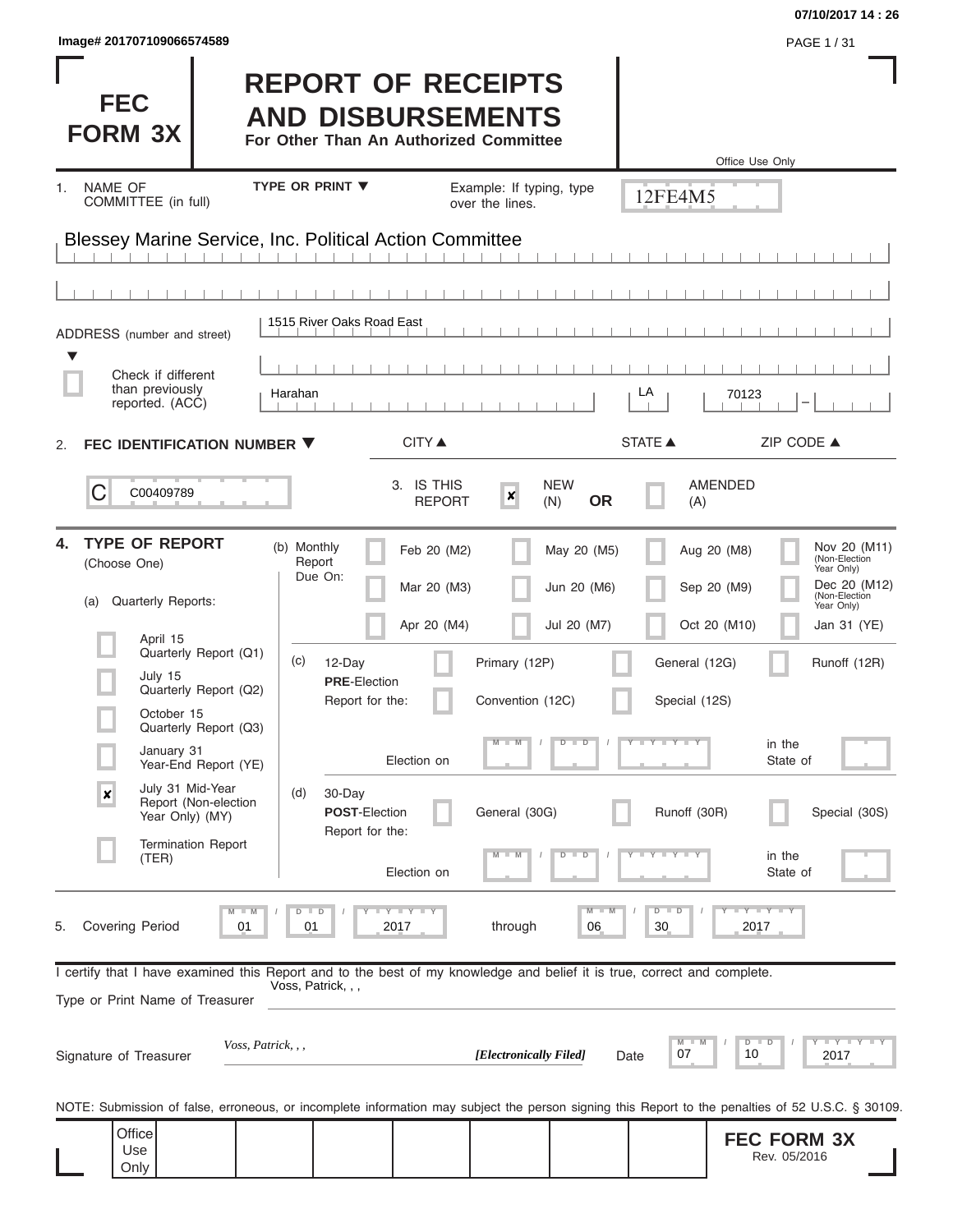✘

#### **SUMMARY PAGE OF RECEIPTS AND DISBURSEMENTS**

 ▲ ▲ ▲ , , . ▲ ▲ ▲ , , . ▲ ▲ ▲ , , . ▲ ▲ ▲ , , . ▲ ▲ ▲ , , . ▲ ▲ ▲ , , . ▲ ▲ ▲ , , . ▲ ▲ ▲ , , . ▲ ▲ ▲ , , . ▲ ▲ ▲ , , . 21216.14  $\frac{21216.14}{1}$ **M M / D D / Y Y Y Y M M / D D / Y Y Y Y Y Y Y Y COLUMN B Calendar Year-to-Date COLUMN A This Period** 6. (a) Cash on Hand January 1, (b) Cash on Hand at Beginning of Reporting Period............ (c) Total Receipts (from Line 19) ............. (d) Subtotal (add Lines 6(b) and 6(c) for Column A and Lines 6(a) and 6(c) for Column B)............... 7. Total Disbursements (from Line 31)........... 8. Cash on Hand at Close of Reporting Period (subtract Line  $7$  from Line  $6(d)$ ).................. 9. Debts and Obligations Owed **TO** the Committee (Itemize all on Schedule C and/or Schedule D) ................ 10. Debts and Obligations Owed **BY** the Committee (Itemize all on Schedule C and/or Schedule D) ................ FEC **Form 3X** (Rev. 05/2016) Page **2** Report Covering the Period: From: 01 01 01 2017 To: Write or Type Committee Name Blessey Marine Service, Inc. Political Action Committee Image# 201707109066574590<br>
FEC Form 3X (Rev. 05/2016)<br>
Write or Type Committee Name<br>
Blessey Marine Service, Inc. Political Action Committee<br>
Report Covering the Period: From: 01 01 2017<br>
To: 06 08 09 2017 <sup>2017</sup> 21216.14 23208.08 23208.08 44424.22 44424.22 23000.00 23000.00 21424.22 21424.22 0.00 0.00

This committee has qualified as a multicandidate committee. (see FEC FORM 1M)

#### **For further information contact:**

Federal Election Commission 999 E Street, NW Washington, DC 20463

Toll Free 800-424-9530 Local 202-694-1100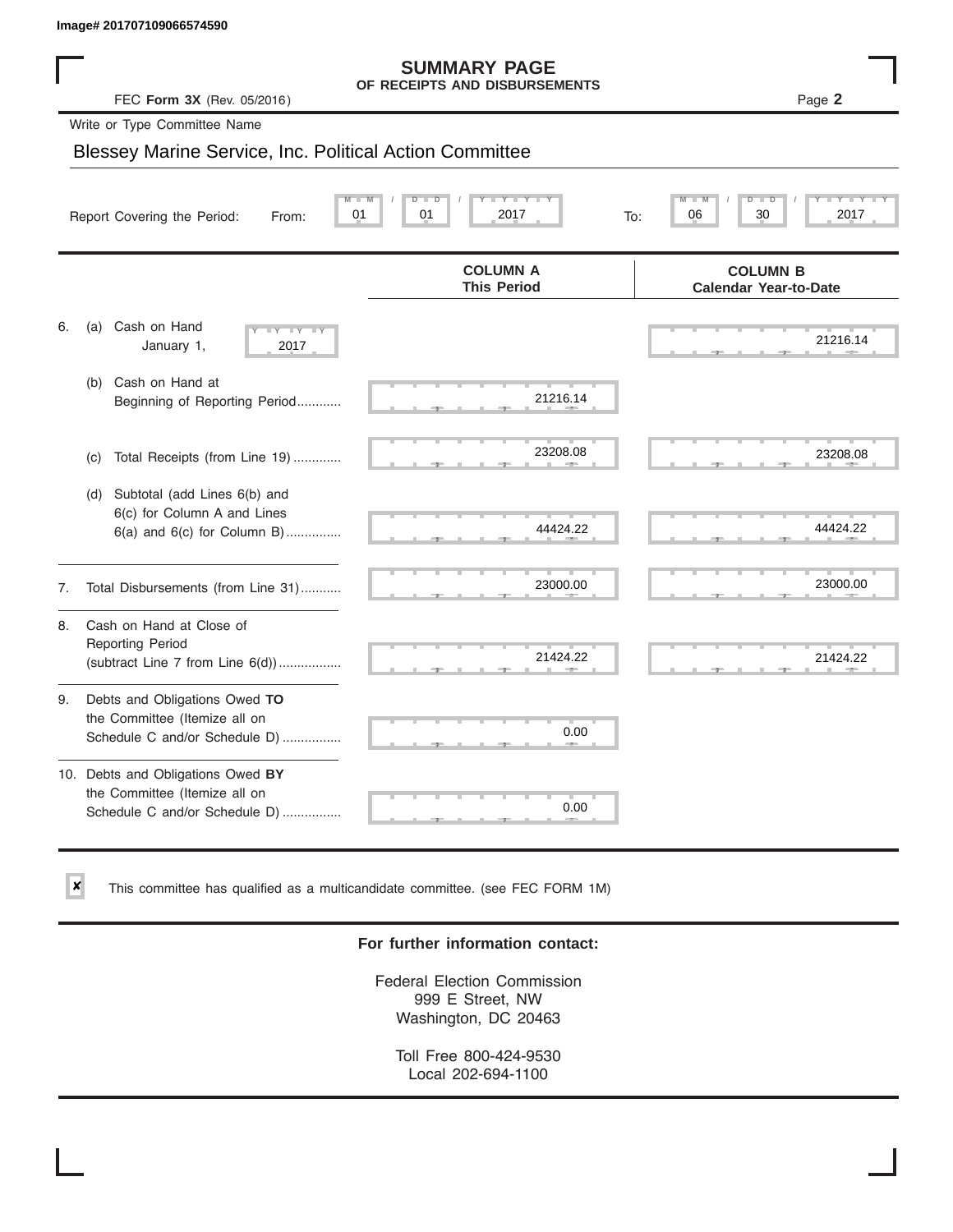#### **DETAILED SUMMARY PAGE**

#### Blessey Marine Service, Inc. Political Action Committee

| Image# 201707109066574591                                         |                                                                |                                                 |
|-------------------------------------------------------------------|----------------------------------------------------------------|-------------------------------------------------|
|                                                                   | <b>DETAILED SUMMARY PAGE</b>                                   |                                                 |
| FEC Form 3X (Rev. 05/2016)                                        | of Receipts                                                    | Page 3                                          |
| Write or Type Committee Name                                      |                                                                |                                                 |
| <b>Blessey Marine Service, Inc. Political Action Committee</b>    |                                                                |                                                 |
| $M - M$                                                           | $\Box$ $\Upsilon$ $\Box$ $\Upsilon$ $\Upsilon$ $\Upsilon$<br>D | $T - Y = T - Y$<br>M<br>D<br>ъ                  |
| 01<br>Report Covering the Period:<br>From:                        | 01<br>2017<br>To:                                              | 06<br>30<br>2017                                |
| I. Receipts                                                       | <b>COLUMN A</b><br><b>Total This Period</b>                    | <b>COLUMN B</b><br><b>Calendar Year-to-Date</b> |
| 11. Contributions (other than loans) From:                        |                                                                |                                                 |
| Individuals/Persons Other<br>(a)                                  |                                                                |                                                 |
| <b>Than Political Committees</b>                                  |                                                                |                                                 |
| Itemized (use Schedule A)<br>(i)                                  | 9665.04                                                        | 9665.04                                         |
|                                                                   |                                                                |                                                 |
|                                                                   | 13543.04                                                       | 13543.04                                        |
| (iii) TOTAL (add                                                  | 23208.08                                                       | 23208.08                                        |
| Lines $11(a)(i)$ and $(ii)$                                       |                                                                |                                                 |
| Political Party Committees<br>(b)                                 | 0.00                                                           | 0.00                                            |
| Other Political Committees<br>(C)                                 |                                                                |                                                 |
|                                                                   | 0.00                                                           | 0.00                                            |
| Total Contributions (add Lines<br>(d)                             |                                                                |                                                 |
| $11(a)(iii)$ , (b), and (c)) (Carry                               |                                                                |                                                 |
|                                                                   | 23208.08                                                       | 23208.08                                        |
| 12. Transfers From Affiliated/Other                               |                                                                |                                                 |
|                                                                   | 0.00                                                           | 0.00                                            |
|                                                                   | 0.00                                                           | 0.00                                            |
|                                                                   |                                                                |                                                 |
|                                                                   | 0.00                                                           | 0.00                                            |
| 14. Loan Repayments Received                                      |                                                                |                                                 |
| 15. Offsets To Operating Expenditures<br>(Refunds, Rebates, etc.) |                                                                |                                                 |
| (Carry Totals to Line 37, page 5)                                 | 0.00                                                           | 0.00                                            |
| 16. Refunds of Contributions Made                                 |                                                                |                                                 |
| to Federal Candidates and Other                                   |                                                                |                                                 |
| Political Committees                                              | 0.00                                                           | 0.00                                            |
| 17. Other Federal Receipts                                        |                                                                |                                                 |
|                                                                   | 0.00                                                           | 0.00                                            |
| 18. Transfers from Non-Federal and Levin Funds                    |                                                                |                                                 |
| (a) Non-Federal Account                                           |                                                                |                                                 |
|                                                                   | 0.00                                                           | 0.00                                            |
|                                                                   |                                                                |                                                 |
| (b) Levin Funds (from Schedule H5)                                | 0.00                                                           | 0.00                                            |
|                                                                   |                                                                |                                                 |
| (c) Total Transfers (add $18(a)$ and $18(b)$ )                    | 0.00                                                           | 0.00                                            |
| 19. Total Receipts (add Lines 11(d),                              |                                                                |                                                 |
| 12, 13, 14, 15, 16, 17, and 18(c))▶                               | 23208.08                                                       | 23208.08                                        |
|                                                                   |                                                                |                                                 |
| 20. Total Federal Receipts                                        |                                                                |                                                 |
| (subtract Line 18(c) from Line 19) ▶                              | 23208.08                                                       | 23208.08                                        |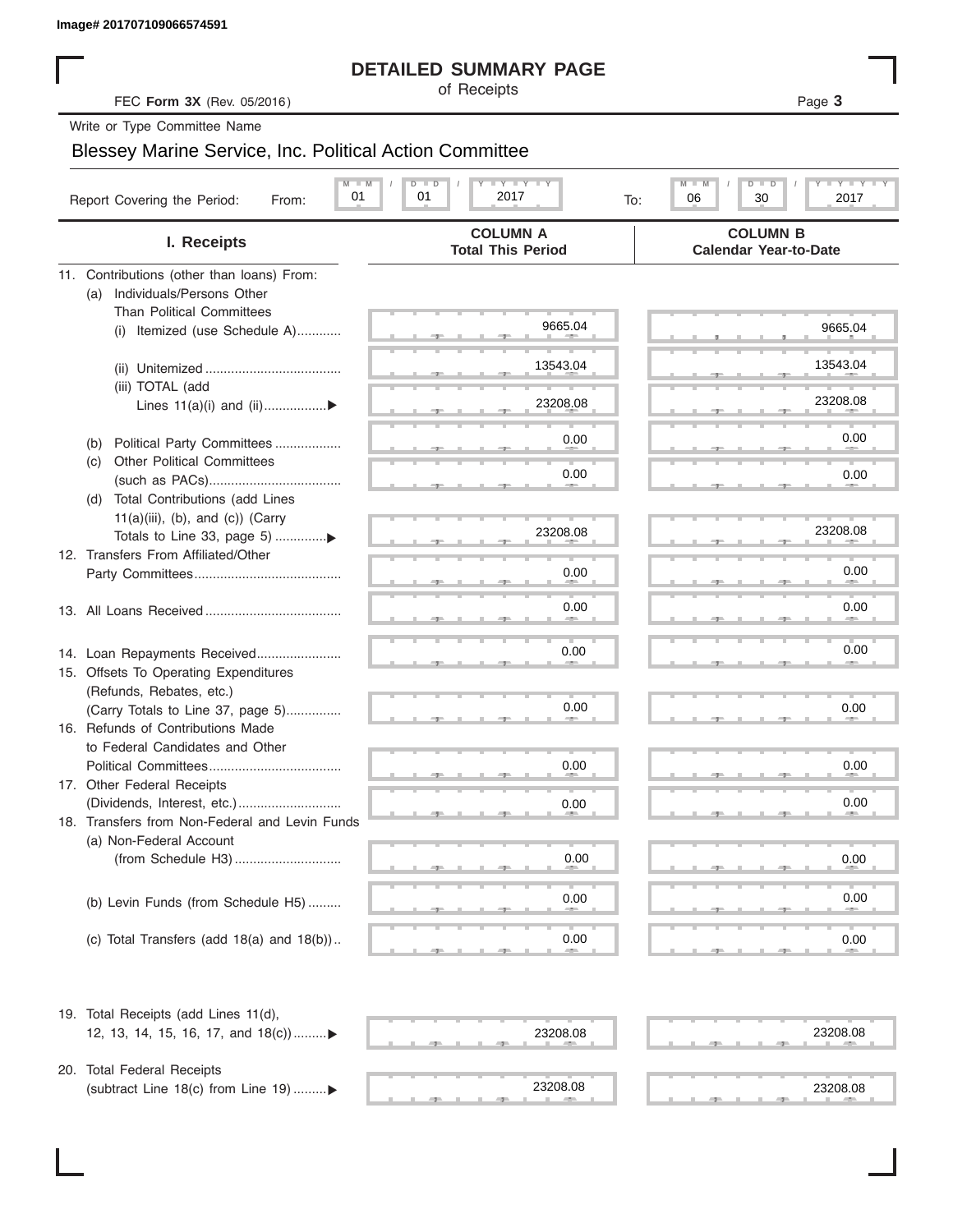I

#### **DETAILED SUMMARY PAGE**

of Disbursements

| FEC Form 3X (Rev. 05/2016)                                                                      |                                             | Page 4                                          |
|-------------------------------------------------------------------------------------------------|---------------------------------------------|-------------------------------------------------|
| <b>II. Disbursements</b>                                                                        | <b>COLUMN A</b><br><b>Total This Period</b> | <b>COLUMN B</b><br><b>Calendar Year-to-Date</b> |
| 21. Operating Expenditures:<br>(a) Allocated Federal/Non-Federal<br>Activity (from Schedule H4) |                                             |                                                 |
| Federal Share<br>(i)                                                                            | 0.00                                        | 0.00                                            |
| Non-Federal Share<br>(ii)                                                                       | 0.00                                        | 0.00                                            |
| (b) Other Federal Operating                                                                     | 0.00                                        | 0.00                                            |
| (c) Total Operating Expenditures<br>(add 21(a)(i), (a)(ii), and (b))  ▶                         | 0.00                                        | 0.00                                            |
| 22. Transfers to Affiliated/Other Party                                                         | 0.00                                        | 0.00                                            |
| 23. Contributions to<br>Federal Candidates/Committees<br>and Other Political Committees         | 23000.00                                    | 23000.00                                        |
| 24. Independent Expenditures                                                                    | 0.00                                        | 0.00                                            |
| 25. Coordinated Party Expenditures<br>$(52 \text{ U.S.C. }$ § 30116(d))                         | 0.00                                        | 0.00                                            |
| 26. Loan Repayments Made                                                                        | <b>SERVICE</b><br>0.00                      |                                                 |
|                                                                                                 |                                             | 0.00                                            |
| 28. Refunds of Contributions To:<br>(a) Individuals/Persons Other                               | 0.00                                        | 0.00                                            |
| Than Political Committees                                                                       | 0.00                                        | 0.00                                            |
| Political Party Committees<br>(b)<br><b>Other Political Committees</b><br>(c)                   | 0.00                                        | 0.00                                            |
|                                                                                                 | 0.00                                        | 0.00                                            |
| <b>Total Contribution Refunds</b><br>(d)<br>(add Lines 28(a), (b), and (c))                     | 0.00                                        | 0.00                                            |
| 29. Other Disbursements (Including                                                              | 0.00                                        | 0.00                                            |
| 30. Federal Election Activity (52 U.S.C. § 30101(20))                                           |                                             |                                                 |
| (a) Allocated Federal Election Activity<br>(from Schedule H6)                                   |                                             |                                                 |
| (i) Federal Share                                                                               | 0.00                                        | 0.00                                            |
|                                                                                                 | 0.00                                        | 0.00                                            |
| Federal Election Activity Paid<br>(b)<br>Entirely With Federal Funds                            | 0.00                                        | 0.00                                            |
| Total Federal Election Activity (add<br>(C)<br>Lines $30(a)(i)$ , $30(a)(ii)$ and $30(b))$      | 0.00                                        | 0.00                                            |
| 31. Total Disbursements (add Lines 21(c), 22,                                                   |                                             |                                                 |
| 23, 24, 25, 26, 27, 28(d), 29 and 30(c))                                                        | 23000.00                                    | 23000.00                                        |
| 32. Total Federal Disbursements<br>(subtract Line 21(a)(ii) and Line 30(a)(ii)                  |                                             |                                                 |
|                                                                                                 | 23000.00                                    | 23000.00                                        |
|                                                                                                 |                                             |                                                 |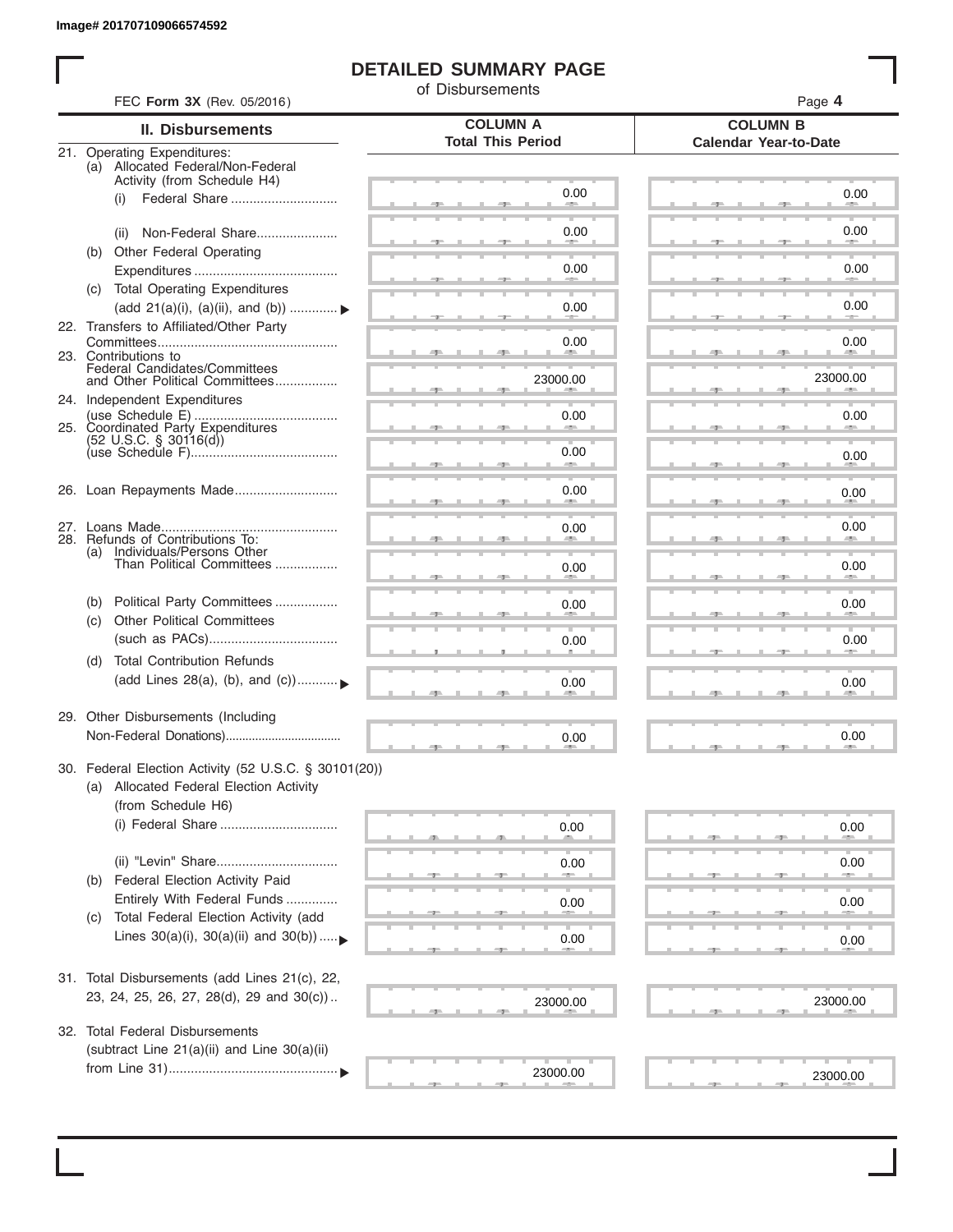#### **DETAILED SUMMARY PAGE**

of Disbursements

| FEC Form 3X (Rev. 05/2016) | Page 5 |
|----------------------------|--------|
|----------------------------|--------|

#### **III. Net Contributions/ Operating Expenditures**

| <b>COLUMN A</b> |                          |
|-----------------|--------------------------|
|                 | <b>Total This Period</b> |

ī

#### **COLUMN B Calendar Year-to-Date**

| 33. Total Contributions (other than loans) |  |
|--------------------------------------------|--|
|                                            |  |
| 34. Total Contribution Refunds             |  |
|                                            |  |
| 35. Net Contributions (other than loans)   |  |
| (subtract Line 34 from Line 33)            |  |
| 36. Total Federal Operating Expenditures   |  |
| (add Line 21(a)(i) and Line 21(b))         |  |
| 37. Offsets to Operating Expenditures      |  |
|                                            |  |
| 38. Net Operating Expenditures             |  |
|                                            |  |

|   |   | 一生    |   |   | -7- | 23208.08                 |
|---|---|-------|---|---|-----|--------------------------|
|   |   |       |   |   |     | 0.00                     |
| п | ٠ | -91   |   | ٠ | 49  | н.<br>٠                  |
| п |   |       |   |   |     | 23208.08<br>目            |
|   | л | 49    |   | л | -91 | л                        |
|   |   |       |   |   |     | 0.00                     |
|   |   | - 7 - |   |   | 一   | -                        |
|   | т | т     | ъ |   | ٠   | ъ<br>т<br>в<br>т<br>0.00 |
|   |   | 71    |   |   | ラー  | ×                        |
|   |   |       | т | т | т   | т<br>ъ<br>т<br>т<br>0.00 |
|   |   |       |   |   | э   | $-2-$                    |

| --    |  | 23208.08                     | 23208.08            |  |
|-------|--|------------------------------|---------------------|--|
|       |  |                              |                     |  |
|       |  | 0.00<br><b>All Contracts</b> | 0.00<br><b>AREA</b> |  |
|       |  |                              |                     |  |
|       |  | 23208.08                     | 23208.08<br>л       |  |
|       |  | 0.00                         | 0.00                |  |
|       |  | -                            | -                   |  |
|       |  |                              |                     |  |
|       |  | 0.00<br>--                   | 0.00<br>--          |  |
|       |  | 0.00                         | 0.00                |  |
| $-7-$ |  | $-$                          |                     |  |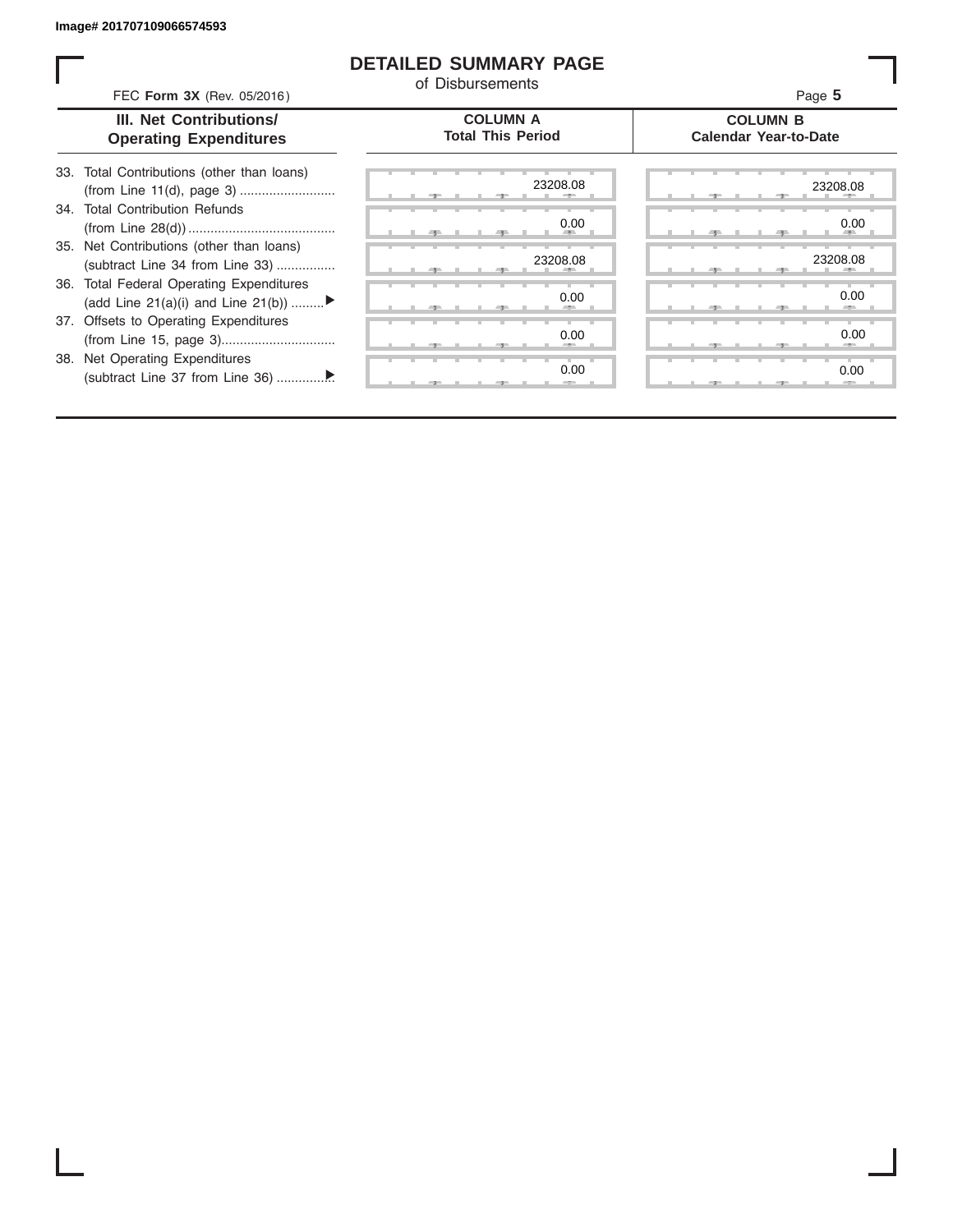| SCHEDULE A (FEC Form 3X)<br><b>ITEMIZED RECEIPTS</b>                                                                                                                                                                                                                                                                                                                                         |                         | Use separate schedule(s)<br>for each category of the<br>Detailed Summary Page                                   | 31<br>FOR LINE NUMBER:<br>PAGE<br>OF<br>6<br>(check only one)<br>$\overline{\mathbf{x}}$   11a<br>11 <sub>b</sub><br>11c<br>12<br>13<br>14<br>15<br>16<br>17                                                                                                                       |
|----------------------------------------------------------------------------------------------------------------------------------------------------------------------------------------------------------------------------------------------------------------------------------------------------------------------------------------------------------------------------------------------|-------------------------|-----------------------------------------------------------------------------------------------------------------|------------------------------------------------------------------------------------------------------------------------------------------------------------------------------------------------------------------------------------------------------------------------------------|
| Any information copied from such Reports and Statements may not be sold or used by any person for the purpose of soliciting contributions<br>or for commercial purposes, other than using the name and address of any political committee to solicit contributions from such committee.<br>NAME OF COMMITTEE (In Full)<br><b>Blessey Marine Service, Inc. Political Action Committee</b>     |                         |                                                                                                                 |                                                                                                                                                                                                                                                                                    |
| Full Name of Individual (Last, First, Middle Initial) or Full Organization Name<br>A. Adams, Randy, , ,<br>Mailing Address 1515 River Oaks Road East<br>City<br>Harahan<br>FEC ID number of contributing<br>federal political committee.<br>Name of Employer (for Individual)<br>Blessey Marine Services, Inc.<br>Receipt For:<br>Primary<br>General<br>Other (specify) $\blacktriangledown$ | <b>State</b><br>LA<br>C | Zip Code<br>70123<br>Occupation (for Individual)<br><b>Vice President</b><br>Aggregate Year-to-Date ▼<br>210.00 | Date of Receipt<br>$M - M$<br>$D$ $D$<br>Y TY T<br>$\sqrt{2}$<br>03<br>31<br>2017<br>Transaction ID: SA11AI.11008<br>Amount of Each Receipt this Period<br>210.00<br><b>AND</b><br>Memo Item<br>Contribution                                                                       |
| Full Name of Individual (Last, First, Middle Initial) or Full Organization Name<br>B. Adams, Randy, , ,<br>Mailing Address 1515 River Oaks Road East<br>City<br>Harahan<br>FEC ID number of contributing<br>federal political committee.<br>Name of Employer (for Individual)<br>Blessey Marine Services, Inc.<br>Receipt For:<br>Primary<br>General<br>Other (specify) $\blacktriangledown$ | State<br>LA<br>С        | Zip Code<br>70123<br>Occupation (for Individual)<br>Vice President<br>Aggregate Year-to-Date ▼<br>420.00        | Date of Receipt<br>$M - M$<br>$D$ $\Box$ $D$<br>$\blacksquare$ $\blacksquare$ $\blacksquare$ $\blacksquare$ $\blacksquare$ $\blacksquare$<br>06<br>2017<br>30<br>Transaction ID: SA11AI.11009<br>Amount of Each Receipt this Period<br>210.00<br>Memo Item<br>Contribution         |
| Full Name of Individual (Last, First, Middle Initial) or Full Organization Name<br>C. Barrett, Daniel, , ,<br>Mailing Address 1515 River Oaks Road East<br>City<br>Harahan<br>FEC ID number of contributing<br>federal political committee.<br>Name of Employer (for Individual)<br>Blessey Marine Service, Inc.<br>Receipt For:<br>Primary<br>General<br>Other (specify)                    | <b>State</b><br>LA<br>С | Zip Code<br>70123<br>Occupation (for Individual)<br>Manager<br>Aggregate Year-to-Date ▼<br>300.00               | Date of Receipt<br>$M - M$<br>$D$ $D$<br>$\blacksquare \blacksquare \mathsf{Y} \mathrel{\sqsubseteq} \mathsf{Y} \mathrel{\sqsubseteq} \mathsf{Y}$<br>30<br>2017<br>06<br>Transaction ID: SA11AI.10898<br>Amount of Each Receipt this Period<br>150.00<br>Memo Item<br>Contribution |
|                                                                                                                                                                                                                                                                                                                                                                                              |                         |                                                                                                                 | 570.00                                                                                                                                                                                                                                                                             |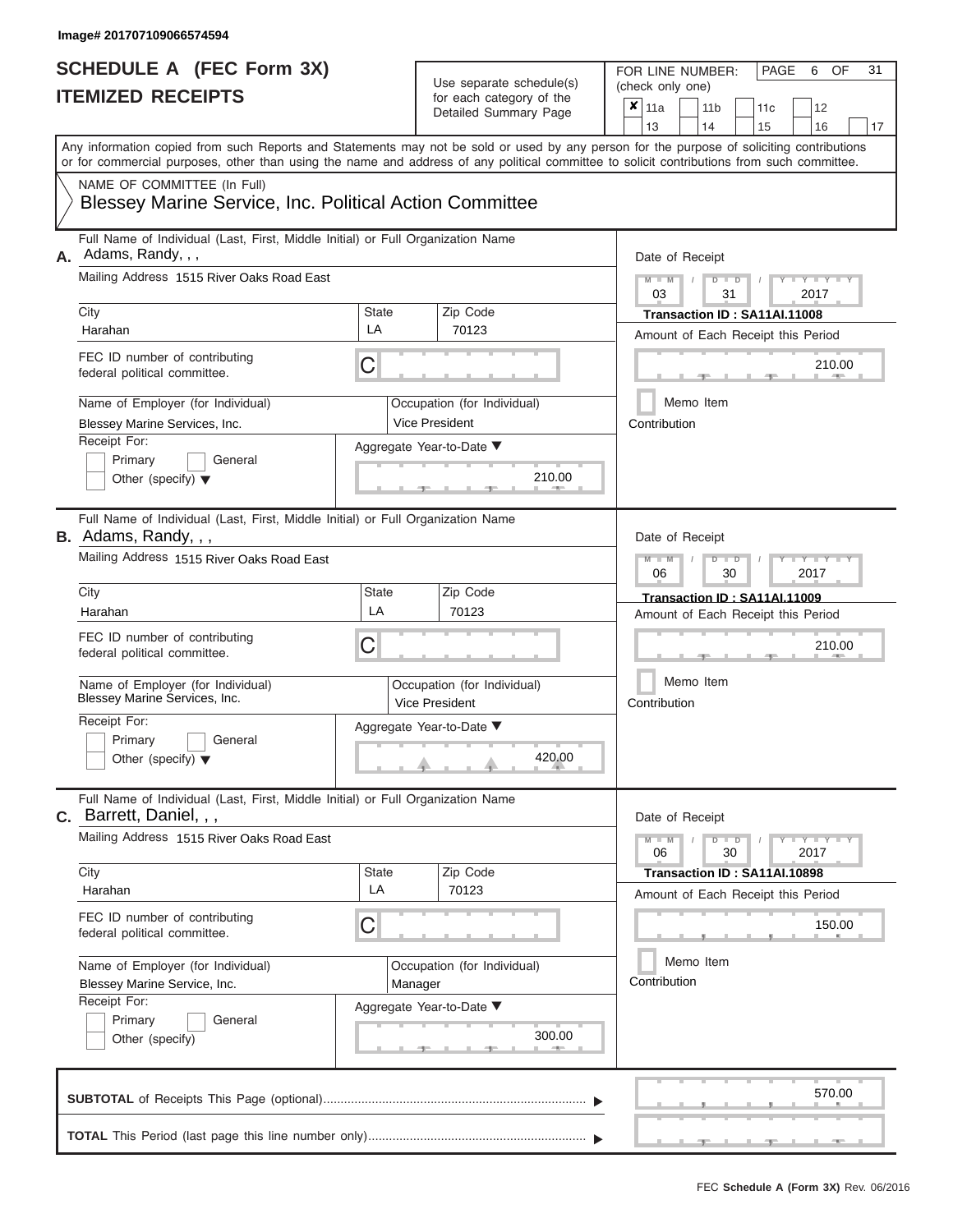| SCHEDULE A (FEC Form 3X)<br><b>ITEMIZED RECEIPTS</b>                                                                                                                                                                                                                                                                                                                                                  |                         | Use separate schedule(s)<br>for each category of the<br>Detailed Summary Page                     | 31<br>FOR LINE NUMBER:<br>PAGE<br>OF<br>7<br>(check only one)<br>$\overline{\mathbf{x}}$   11a<br>11 <sub>b</sub><br>11c<br>12<br>13<br>14<br>15<br>16<br>17                                                                                                                       |
|-------------------------------------------------------------------------------------------------------------------------------------------------------------------------------------------------------------------------------------------------------------------------------------------------------------------------------------------------------------------------------------------------------|-------------------------|---------------------------------------------------------------------------------------------------|------------------------------------------------------------------------------------------------------------------------------------------------------------------------------------------------------------------------------------------------------------------------------------|
| Any information copied from such Reports and Statements may not be sold or used by any person for the purpose of soliciting contributions<br>or for commercial purposes, other than using the name and address of any political committee to solicit contributions from such committee.<br>NAME OF COMMITTEE (In Full)<br><b>Blessey Marine Service, Inc. Political Action Committee</b>              |                         |                                                                                                   |                                                                                                                                                                                                                                                                                    |
| Full Name of Individual (Last, First, Middle Initial) or Full Organization Name<br>Bertrand, John, , ,<br>А.<br>Mailing Address 1515 River Oaks Road East<br>City<br>Harahan<br>FEC ID number of contributing<br>federal political committee.<br>Name of Employer (for Individual)<br>Blessey Marine Services, Inc.<br>Receipt For:<br>Primary<br>General<br>Other (specify) $\blacktriangledown$     | <b>State</b><br>LA<br>С | Zip Code<br>70123<br>Occupation (for Individual)<br>Manager<br>Aggregate Year-to-Date ▼<br>300.00 | Date of Receipt<br>$M - M$<br>$D$ $D$<br>Y TY T<br>$\sqrt{2}$<br>03<br>31<br>2017<br>Transaction ID: SA11AI.10902<br>Amount of Each Receipt this Period<br>300.00<br><b>CONTRACTOR</b><br>Memo Item<br>Contribution                                                                |
| Full Name of Individual (Last, First, Middle Initial) or Full Organization Name<br><b>B.</b> Bertrand, John, , ,<br>Mailing Address 1515 River Oaks Road East<br>City<br>Harahan<br>FEC ID number of contributing<br>federal political committee.<br>Name of Employer (for Individual)<br>Blessey Marine Services, Inc.<br>Receipt For:<br>Primary<br>General<br>Other (specify) $\blacktriangledown$ | State<br>LA<br>С        | Zip Code<br>70123<br>Occupation (for Individual)<br>Manager<br>Aggregate Year-to-Date ▼<br>600.00 | Date of Receipt<br>$M - M$<br>$D$ $\Box$ $D$<br>Y TYT<br>2017<br>06<br>30<br>Transaction ID: SA11AI.10903<br>Amount of Each Receipt this Period<br>300.00<br>Memo Item<br>Contribution                                                                                             |
| Full Name of Individual (Last, First, Middle Initial) or Full Organization Name<br>C. Bethune, Thomas, , ,<br>Mailing Address 1515 River Oaks Road East<br>City<br>Harahan<br>FEC ID number of contributing<br>federal political committee.<br>Name of Employer (for Individual)<br>Blessey Marine Service, Inc.<br>Receipt For:<br>Primary<br>General<br>Other (specify)                             | <b>State</b><br>LA<br>С | Zip Code<br>70123<br>Occupation (for Individual)<br>Manager<br>Aggregate Year-to-Date ▼<br>300.00 | Date of Receipt<br>$M - M$<br>$D$ $D$<br>$\blacksquare \blacksquare \mathsf{Y} \mathrel{\sqsubseteq} \mathsf{Y} \mathrel{\sqsubseteq} \mathsf{Y}$<br>31<br>03<br>2017<br>Transaction ID: SA11AI.11012<br>Amount of Each Receipt this Period<br>100.00<br>Memo Item<br>Contribution |
|                                                                                                                                                                                                                                                                                                                                                                                                       |                         |                                                                                                   | 700.00                                                                                                                                                                                                                                                                             |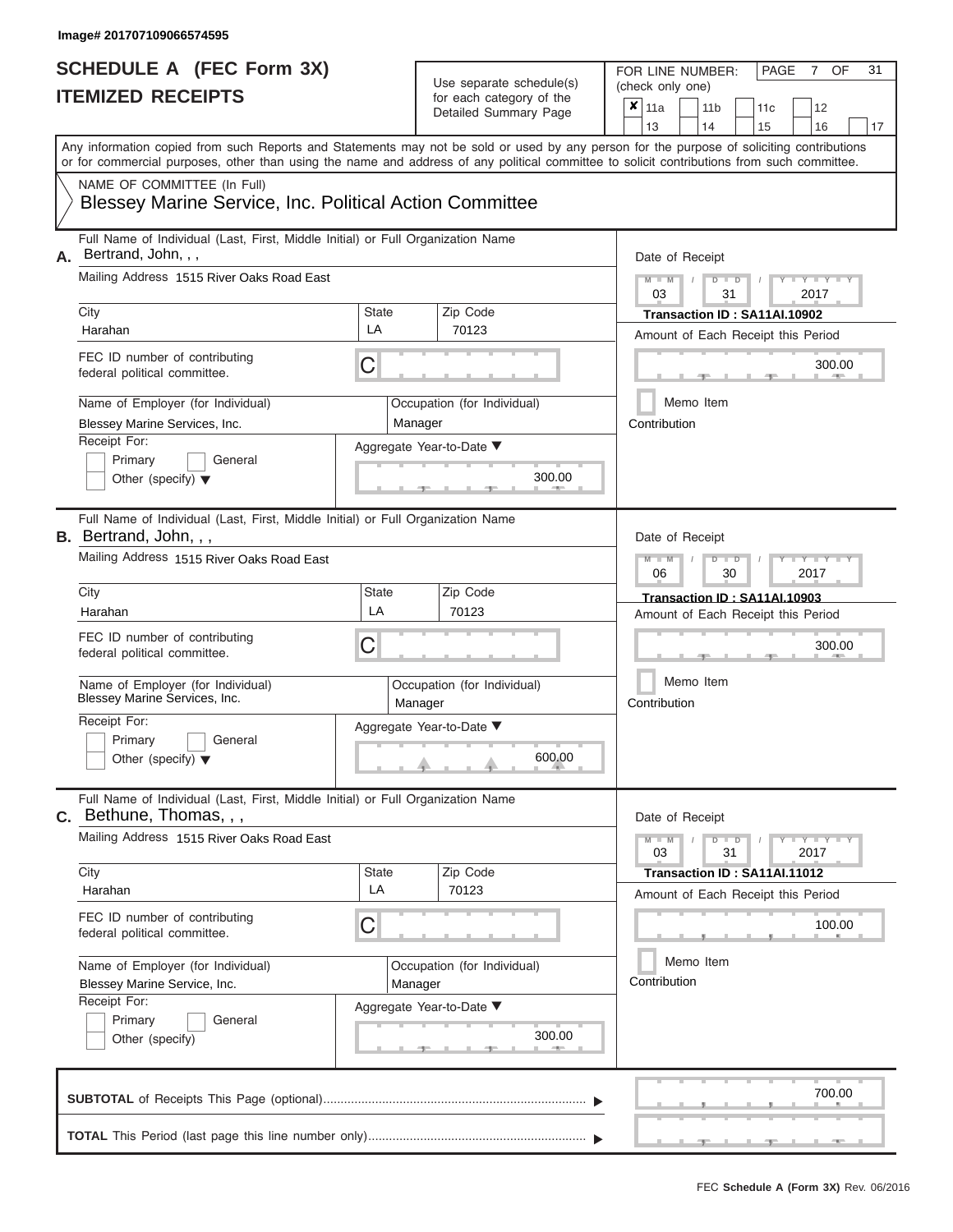| SCHEDULE A (FEC Form 3X)<br><b>ITEMIZED RECEIPTS</b>                                                                                                                                                                                                                                                                                                                                                  |                                    | Use separate schedule(s)<br>for each category of the<br>Detailed Summary Page                     | 31<br>FOR LINE NUMBER:<br>PAGE<br>OF<br>8<br>(check only one)<br>$\overline{\mathbf{x}}$   11a<br>11 <sub>b</sub><br>11c<br>12                                                                                                                                                     |
|-------------------------------------------------------------------------------------------------------------------------------------------------------------------------------------------------------------------------------------------------------------------------------------------------------------------------------------------------------------------------------------------------------|------------------------------------|---------------------------------------------------------------------------------------------------|------------------------------------------------------------------------------------------------------------------------------------------------------------------------------------------------------------------------------------------------------------------------------------|
| Any information copied from such Reports and Statements may not be sold or used by any person for the purpose of soliciting contributions<br>or for commercial purposes, other than using the name and address of any political committee to solicit contributions from such committee.<br>NAME OF COMMITTEE (In Full)<br><b>Blessey Marine Service, Inc. Political Action Committee</b>              |                                    |                                                                                                   | 13<br>14<br>15<br>16<br>17                                                                                                                                                                                                                                                         |
| Full Name of Individual (Last, First, Middle Initial) or Full Organization Name<br>Bethune, Thomas, , ,<br>А.<br>Mailing Address 1515 River Oaks Road East<br>City<br>Harahan<br>FEC ID number of contributing<br>federal political committee.<br>Name of Employer (for Individual)<br>Blessey Marine Service, Inc.<br>Receipt For:<br>Primary<br>General<br>Other (specify) $\blacktriangledown$     | <b>State</b><br>LA<br>С            | Zip Code<br>70123<br>Occupation (for Individual)<br>Manager<br>Aggregate Year-to-Date ▼<br>400.00 | Date of Receipt<br>$M - M$<br>$D$ $D$<br>Y TY T<br>$\sqrt{2}$<br>04<br>30<br>2017<br>Transaction ID: SA11AI.11013<br>Amount of Each Receipt this Period<br>100.00<br><b>STATISTICS</b><br>Memo Item<br>Contribution                                                                |
| Full Name of Individual (Last, First, Middle Initial) or Full Organization Name<br><b>B.</b> Bethune, Thomas, , ,<br>Mailing Address 1515 River Oaks Road East<br>City<br>Harahan<br>FEC ID number of contributing<br>federal political committee.<br>Name of Employer (for Individual)<br>Blessey Marine Service, Inc.<br>Receipt For:<br>Primary<br>General<br>Other (specify) $\blacktriangledown$ | State<br>LA<br>С                   | Zip Code<br>70123<br>Occupation (for Individual)<br>Manager<br>Aggregate Year-to-Date ▼<br>500.00 | Date of Receipt<br>$M - M$<br>$D$ $\Box$ $D$<br>Y TYT<br>05<br>31<br>2017<br>Transaction ID: SA11AI.11014<br>Amount of Each Receipt this Period<br>100.00<br>Memo Item<br>Contribution                                                                                             |
| Full Name of Individual (Last, First, Middle Initial) or Full Organization Name<br>C. Bethune, Thomas, , ,<br>Mailing Address 1515 River Oaks Road East<br>City<br>Harahan<br>FEC ID number of contributing<br>federal political committee.<br>Name of Employer (for Individual)<br>Blessey Marine Service, Inc.<br>Receipt For:<br>Primary<br>General<br>Other (specify)                             | <b>State</b><br>LA<br>С<br>Manager | Zip Code<br>70123<br>Occupation (for Individual)<br>Aggregate Year-to-Date ▼<br>600.00            | Date of Receipt<br>$M - M$<br>$D$ $D$<br>$\blacksquare \blacksquare \mathsf{Y} \mathrel{\sqsubseteq} \mathsf{Y} \mathrel{\sqsubseteq} \mathsf{Y}$<br>30<br>06<br>2017<br>Transaction ID: SA11AI.11015<br>Amount of Each Receipt this Period<br>100.00<br>Memo Item<br>Contribution |
|                                                                                                                                                                                                                                                                                                                                                                                                       |                                    |                                                                                                   | 300.00                                                                                                                                                                                                                                                                             |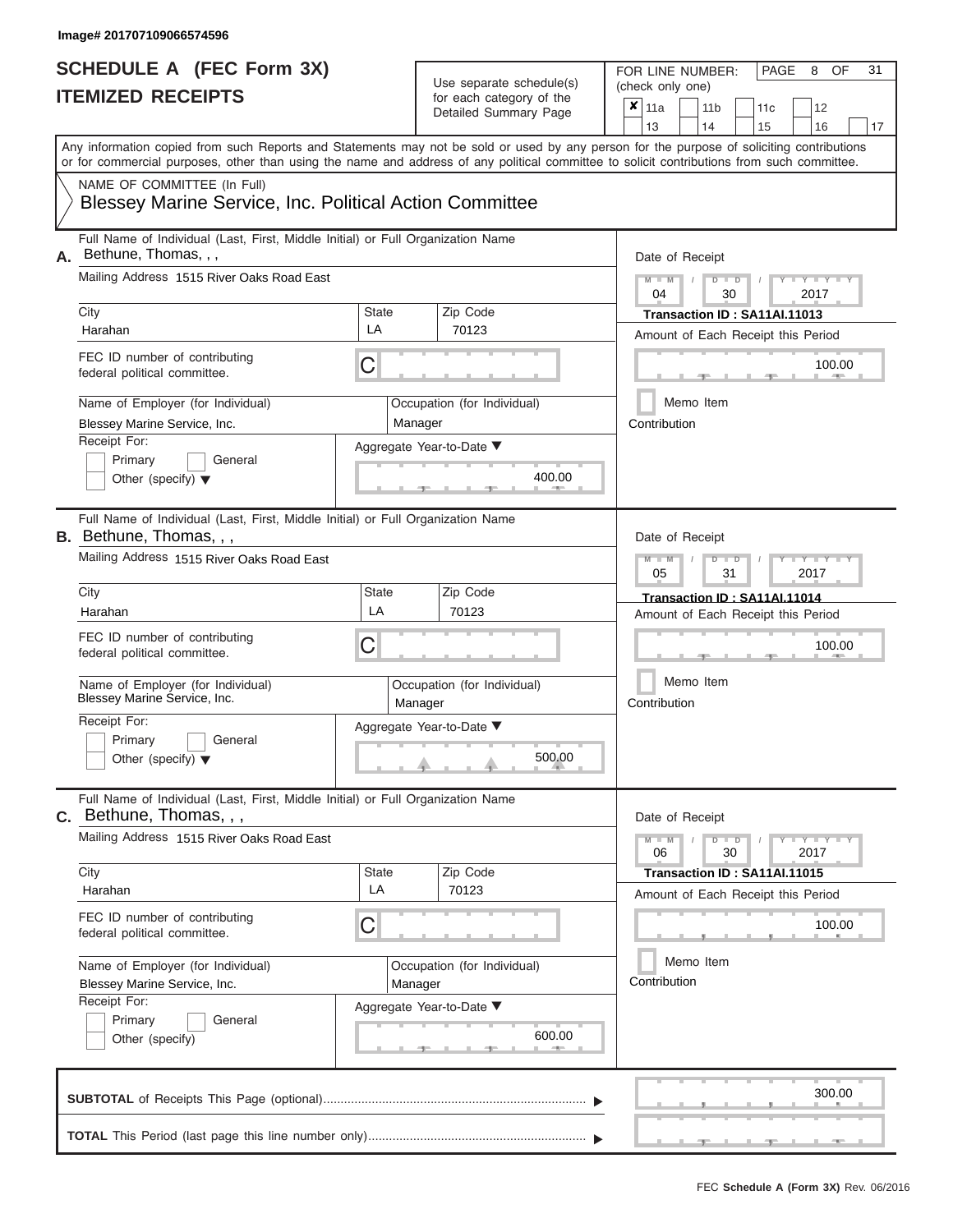| SCHEDULE A (FEC Form 3X)<br><b>ITEMIZED RECEIPTS</b>                                                                                                                                                                                                                                                                                                                                             |                                   | Use separate schedule(s)<br>for each category of the<br>Detailed Summary Page                     | 31<br>FOR LINE NUMBER:<br>PAGE<br>9<br>OF<br>(check only one)<br>$\overline{\mathbf{x}}$   11a<br>11 <sub>b</sub><br>11 <sub>c</sub><br>12                                                                                                                          |
|--------------------------------------------------------------------------------------------------------------------------------------------------------------------------------------------------------------------------------------------------------------------------------------------------------------------------------------------------------------------------------------------------|-----------------------------------|---------------------------------------------------------------------------------------------------|---------------------------------------------------------------------------------------------------------------------------------------------------------------------------------------------------------------------------------------------------------------------|
| Any information copied from such Reports and Statements may not be sold or used by any person for the purpose of soliciting contributions<br>or for commercial purposes, other than using the name and address of any political committee to solicit contributions from such committee.<br>NAME OF COMMITTEE (In Full)<br>Blessey Marine Service, Inc. Political Action Committee                |                                   |                                                                                                   | 13<br>14<br>15<br>16<br>17                                                                                                                                                                                                                                          |
| Full Name of Individual (Last, First, Middle Initial) or Full Organization Name<br>Black Jr, John, , ,<br>А.<br>Mailing Address 1515 River Oaks Road East<br>City<br>Harahan<br>FEC ID number of contributing<br>federal political committee.<br>Name of Employer (for Individual)<br>Blesey Marine Services, Inc.<br>Receipt For:<br>Primary<br>General<br>Other (specify) $\blacktriangledown$ | <b>State</b><br>LA<br>С           | Zip Code<br>70123<br>Occupation (for Individual)<br>manager<br>Aggregate Year-to-Date ▼<br>240.00 | Date of Receipt<br>$M$ – $M$ /<br>Y TY<br>$D$ $D$<br>06<br>2017<br>30<br>Transaction ID: SA11AI.11017<br>Amount of Each Receipt this Period<br>120.00<br><b>AND IN</b><br>Memo Item<br>Contribution                                                                 |
| Full Name of Individual (Last, First, Middle Initial) or Full Organization Name<br>B. Brown, Chet, , ,<br>Mailing Address 1515 River Oaks Road East<br>City<br>Harahan<br>FEC ID number of contributing<br>federal political committee.<br>Name of Employer (for Individual)<br>Blessey Marine Services, Inc.<br>Receipt For:<br>Primary<br>General<br>Other (specify) $\blacktriangledown$      | <b>State</b><br>LA<br>С           | Zip Code<br>70123<br>Occupation (for Individual)<br>manager<br>Aggregate Year-to-Date ▼<br>360.00 | Date of Receipt<br>$M - M$<br>$\blacksquare$ $\blacksquare$ $\blacksquare$ $\blacksquare$ $\blacksquare$ $\blacksquare$<br>$D$ $D$<br>06<br>30<br>2017<br>Transaction ID: SA11AI.10907<br>Amount of Each Receipt this Period<br>180.00<br>Memo Item<br>Contribution |
| Full Name of Individual (Last, First, Middle Initial) or Full Organization Name<br><b>C.</b> Bryant, Richard, , ,<br>Mailing Address 1515 River Oaks Road East<br>City<br>Harahan<br>FEC ID number of contributing<br>federal political committee.<br>Name of Employer (for Individual)<br>Blessey Marine Services, Inc.<br>Receipt For:<br>Primary<br>General<br>Other (specify)                | <b>State</b><br>LA<br>$\mathsf C$ | Zip Code<br>70123<br>Occupation (for Individual)<br>Manager<br>Aggregate Year-to-Date ▼<br>300.00 | Date of Receipt<br>$M - M$<br>$D$ $D$<br>$Y = Y = Y + Y$<br>03<br>31<br>2017<br>Transaction ID: SA11AI.10910<br>Amount of Each Receipt this Period<br>300.00<br>Memo Item<br>Contribution                                                                           |
|                                                                                                                                                                                                                                                                                                                                                                                                  |                                   |                                                                                                   | 600.00                                                                                                                                                                                                                                                              |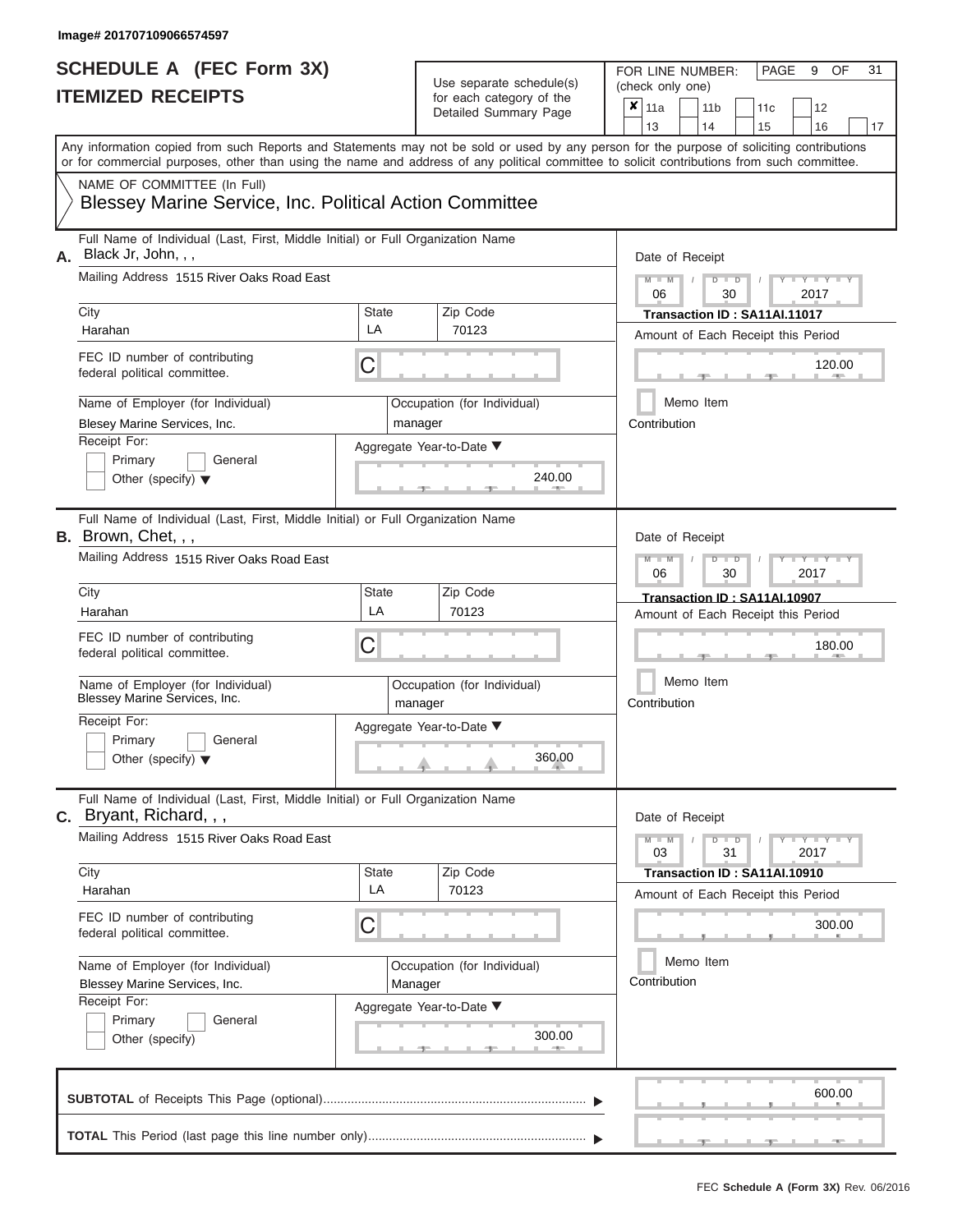| SCHEDULE A (FEC Form 3X)<br><b>ITEMIZED RECEIPTS</b>                                                                                                                                                                                                                                                                                                                                               |                         | Use separate schedule(s)<br>for each category of the<br>Detailed Summary Page                           | 31<br>FOR LINE NUMBER:<br>PAGE<br>10 OF<br>(check only one)<br>$\boldsymbol{x}$<br>11a<br>11 <sub>b</sub><br>11c<br>12<br>13<br>14<br>15<br>16<br>17                                                                     |
|----------------------------------------------------------------------------------------------------------------------------------------------------------------------------------------------------------------------------------------------------------------------------------------------------------------------------------------------------------------------------------------------------|-------------------------|---------------------------------------------------------------------------------------------------------|--------------------------------------------------------------------------------------------------------------------------------------------------------------------------------------------------------------------------|
| Any information copied from such Reports and Statements may not be sold or used by any person for the purpose of soliciting contributions<br>or for commercial purposes, other than using the name and address of any political committee to solicit contributions from such committee.<br>NAME OF COMMITTEE (In Full)<br><b>Blessey Marine Service, Inc. Political Action Committee</b>           |                         |                                                                                                         |                                                                                                                                                                                                                          |
| Full Name of Individual (Last, First, Middle Initial) or Full Organization Name<br>Bryant, Richard, , ,<br>А.<br>Mailing Address 1515 River Oaks Road East<br>City<br>Harahan<br>FEC ID number of contributing<br>federal political committee.<br>Name of Employer (for Individual)<br>Blessey Marine Services, Inc.<br>Receipt For:<br>Primary<br>General<br>Other (specify) $\blacktriangledown$ | <b>State</b><br>LA<br>С | Zip Code<br>70123<br>Occupation (for Individual)<br>Manager<br>Aggregate Year-to-Date ▼<br>600.00       | Date of Receipt<br>$M - M$<br>$D$ $D$<br>$Y - Y - I$<br>$\sqrt{ }$<br>06<br>30<br>2017<br>Transaction ID: SA11AI.10911<br>Amount of Each Receipt this Period<br>300.00<br><b>CONTRACTOR</b><br>Memo Item<br>Contribution |
| Full Name of Individual (Last, First, Middle Initial) or Full Organization Name<br>B. Christian, Curtis, , ,<br>Mailing Address 1515 River Oaks Road East<br>City<br>Harahan<br>FEC ID number of contributing<br>federal political committee.<br>Name of Employer (for Individual)<br>Blessey Marine Services, Inc.<br>Receipt For:<br>Primary<br>General<br>Other (specify) $\blacktriangledown$  | State<br>LA<br>С        | Zip Code<br>70123<br>Occupation (for Individual)<br>Captain<br>Aggregate Year-to-Date ▼<br>240.00<br>J. | Date of Receipt<br>$M - M$<br>$D$ $\Box$ $D$<br>Y TYT<br>2017<br>06<br>30<br>Transaction ID: SA11AI.10913<br>Amount of Each Receipt this Period<br>120.00<br>Memo Item<br>Contribution                                   |
| Full Name of Individual (Last, First, Middle Initial) or Full Organization Name<br>C. Dempsey, Patrick, , ,<br>Mailing Address 1515 River Oaks Road East<br>City<br>Harahan<br>FEC ID number of contributing<br>federal political committee.<br>Name of Employer (for Individual)<br>Blessey Marine Services, Inc.<br>Receipt For:<br>Primary<br>General<br>Other (specify)                        | State<br>LA<br>С        | Zip Code<br>70123<br>Occupation (for Individual)<br>Manager<br>Aggregate Year-to-Date ▼<br>240.00       | Date of Receipt<br>$M - M$<br>$D$ $D$<br>$T-T$ $T$ $T$ $T$ $T$ $T$ $T$<br>30<br>2017<br>06<br>Transaction ID: SA11AI.11026<br>Amount of Each Receipt this Period<br>120.00<br>Memo Item<br>Contribution                  |
|                                                                                                                                                                                                                                                                                                                                                                                                    |                         |                                                                                                         | 540.00                                                                                                                                                                                                                   |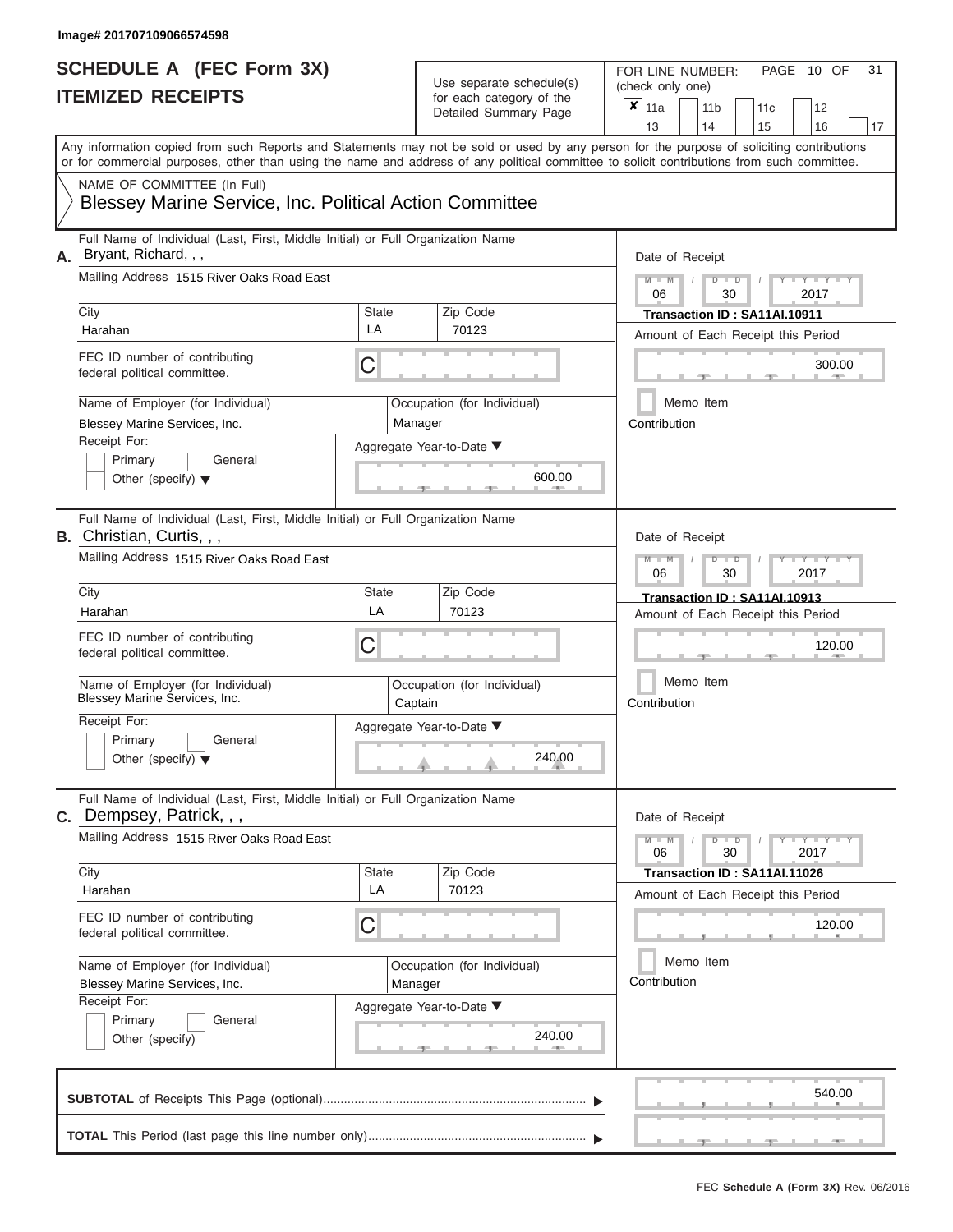# **SCHEDULE A (FEC Form 3X)**

| SCHEDULE A (FEC Form 3X)<br><b>ITEMIZED RECEIPTS</b>                                                                                                                                                                                                                                                                                                                                             |                         | Use separate schedule(s)<br>for each category of the<br>Detailed Summary Page                     | 31<br>FOR LINE NUMBER:<br>PAGE 11 OF<br>(check only one)<br>×<br>11a<br>11 <sub>b</sub><br>11 <sub>c</sub><br>12                                                                                                         |
|--------------------------------------------------------------------------------------------------------------------------------------------------------------------------------------------------------------------------------------------------------------------------------------------------------------------------------------------------------------------------------------------------|-------------------------|---------------------------------------------------------------------------------------------------|--------------------------------------------------------------------------------------------------------------------------------------------------------------------------------------------------------------------------|
| Any information copied from such Reports and Statements may not be sold or used by any person for the purpose of soliciting contributions<br>or for commercial purposes, other than using the name and address of any political committee to solicit contributions from such committee.<br>NAME OF COMMITTEE (In Full)<br><b>Blessey Marine Service, Inc. Political Action Committee</b>         |                         |                                                                                                   | 13<br>14<br>15<br>16<br>17                                                                                                                                                                                               |
| Full Name of Individual (Last, First, Middle Initial) or Full Organization Name<br>Dragon, Lance, , ,<br>А.<br>Mailing Address 1515 River Oaks Road East<br>City<br>Harahan<br>FEC ID number of contributing<br>federal political committee.<br>Name of Employer (for Individual)<br>Blessey Marine Services, Inc.<br>Receipt For:<br>Primary<br>General<br>Other (specify) $\blacktriangledown$ | State<br>LA<br>С        | Zip Code<br>70123<br>Occupation (for Individual)<br>Manager<br>Aggregate Year-to-Date ▼<br>240.00 | Date of Receipt<br>$M - M$ /<br>$D$ $D$<br>$Y - Y - I$<br>06<br>30<br>2017<br>Transaction ID: SA11AI.10921<br>Amount of Each Receipt this Period<br>120.00<br><b>AND</b><br>Memo Item<br>Contribution                    |
| Full Name of Individual (Last, First, Middle Initial) or Full Organization Name<br>B. Estep, Chris, , ,<br>Mailing Address 1515 River Oaks Road East<br>City<br>Harahan<br>FEC ID number of contributing<br>federal political committee.<br>Name of Employer (for Individual)<br>Blessey Marine Services, Inc<br>Receipt For:<br>Primary<br>General<br>Other (specify) $\blacktriangledown$      | <b>State</b><br>LA<br>С | Zip Code<br>70123<br>Occupation (for Individual)<br>Manager<br>Aggregate Year-to-Date ▼<br>240.00 | Date of Receipt<br>$M - M$<br>$D$ $D$<br>$\Box$ $\Upsilon$ $\Box$ $\Upsilon$ $\Upsilon$<br>06<br>2017<br>30<br>Transaction ID: SA11AI.11031<br>Amount of Each Receipt this Period<br>120.00<br>Memo Item<br>Contribution |
| Full Name of Individual (Last, First, Middle Initial) or Full Organization Name<br>$c.$ Fay, Angie, , ,<br>Mailing Address 1515 River Oaks Road East<br>City<br>Harahan<br>FEC ID number of contributing<br>federal political committee.<br>Name of Employer (for Individual)<br><b>Blessey Marine Services, Inc.</b><br>Receipt For:<br>Primary<br>General<br>Other (specify)                   | <b>State</b><br>LA<br>С | Zip Code<br>70123<br>Occupation (for Individual)<br>Manager<br>Aggregate Year-to-Date ▼<br>240.00 | Date of Receipt<br>$M - M$<br>$D$ $D$<br>$T - Y = Y - T Y$<br>06<br>30<br>2017<br>Transaction ID: SA11AI.11033<br>Amount of Each Receipt this Period<br>120.00<br>Memo Item<br>Contribution                              |
|                                                                                                                                                                                                                                                                                                                                                                                                  |                         |                                                                                                   | 360.00<br>$-1$<br>$-1$                                                                                                                                                                                                   |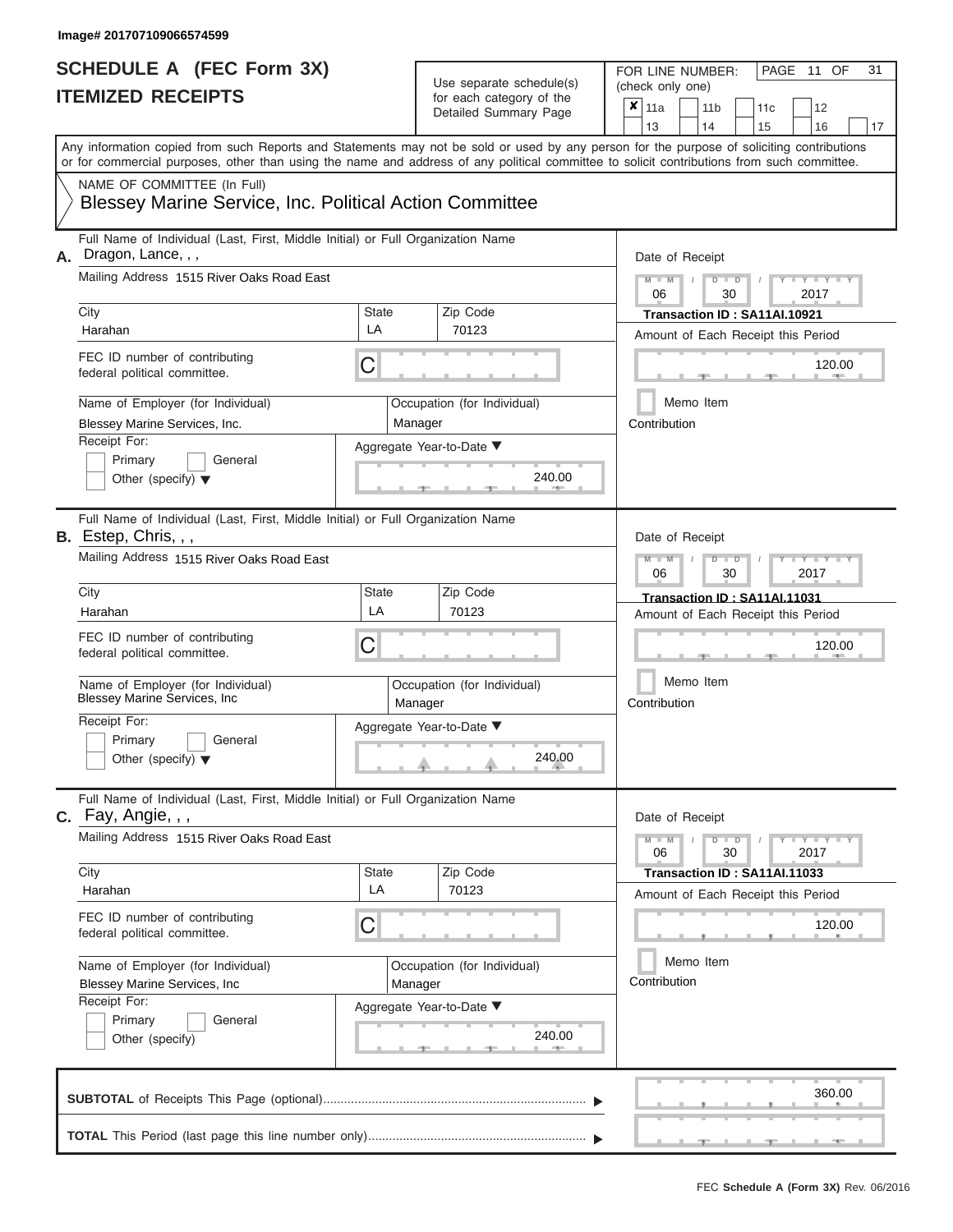| SCHEDULE A (FEC Form 3X)<br><b>ITEMIZED RECEIPTS</b>                                                                                                                                                                                                                                                                                                                                                |                         | Use separate schedule(s)<br>for each category of the<br>Detailed Summary Page                     | 31<br>FOR LINE NUMBER:<br>PAGE 12 OF<br>(check only one)<br>$\overline{\mathbf{x}}$   11a<br>11 <sub>b</sub><br>12<br>11c<br>13<br>14<br>15<br>16<br>17                                                                                                                    |
|-----------------------------------------------------------------------------------------------------------------------------------------------------------------------------------------------------------------------------------------------------------------------------------------------------------------------------------------------------------------------------------------------------|-------------------------|---------------------------------------------------------------------------------------------------|----------------------------------------------------------------------------------------------------------------------------------------------------------------------------------------------------------------------------------------------------------------------------|
| Any information copied from such Reports and Statements may not be sold or used by any person for the purpose of soliciting contributions<br>or for commercial purposes, other than using the name and address of any political committee to solicit contributions from such committee.<br>NAME OF COMMITTEE (In Full)<br>Blessey Marine Service, Inc. Political Action Committee                   |                         |                                                                                                   |                                                                                                                                                                                                                                                                            |
| Full Name of Individual (Last, First, Middle Initial) or Full Organization Name<br>A. Fried, David, , ,<br>Mailing Address 1515 River Oaks Road East<br>City<br>Harahan<br>FEC ID number of contributing<br>federal political committee.<br>Name of Employer (for Individual)<br>Blessey Marine Services, Inc.<br>Receipt For:<br>Primary<br>General<br>Other (specify) $\blacktriangledown$        | State<br>LA<br>С        | Zip Code<br>70123<br>Occupation (for Individual)<br>Manager<br>Aggregate Year-to-Date ▼<br>210.00 | Date of Receipt<br>$M - M$<br>$D$ $D$<br>Y TY T<br>$\frac{1}{2}$<br>03<br>31<br>2017<br>Transaction ID: SA11AI.11034<br>Amount of Each Receipt this Period<br>210.00<br><b>STATE</b><br>Memo Item<br>Contribution                                                          |
| Full Name of Individual (Last, First, Middle Initial) or Full Organization Name<br><b>B.</b> Fried, David, , ,<br>Mailing Address 1515 River Oaks Road East<br>City<br>Harahan<br>FEC ID number of contributing<br>federal political committee.<br>Name of Employer (for Individual)<br>Blessey Marine Services, Inc.<br>Receipt For:<br>Primary<br>General<br>Other (specify) $\blacktriangledown$ | <b>State</b><br>LA<br>С | Zip Code<br>70123<br>Occupation (for Individual)<br>Manager<br>Aggregate Year-to-Date ▼<br>420.00 | Date of Receipt<br>$M - M$<br>$D$ $\Box$ $D$<br>$\blacksquare$ $\blacksquare$ $\blacksquare$ $\blacksquare$ $\blacksquare$ $\blacksquare$<br>2017<br>06<br>30<br>Transaction ID: SA11AI.11035<br>Amount of Each Receipt this Period<br>210.00<br>Memo Item<br>Contribution |
| Full Name of Individual (Last, First, Middle Initial) or Full Organization Name<br>C. Haskell, Jack,, Mr,<br>Mailing Address 1515 River Oaks Road East<br>City<br>Harahan<br>FEC ID number of contributing<br>federal political committee.<br>Name of Employer (for Individual)<br>Blessey Marine Services, Inc.<br>Receipt For:<br>Primary<br>General<br>Other (specify)                           | <b>State</b><br>LA<br>С | Zip Code<br>70123<br>Occupation (for Individual)<br>Manager<br>Aggregate Year-to-Date ▼<br>240.00 | Date of Receipt<br>$M - M$<br>$D$ $D$<br>$\mathbf{I} = \mathbf{Y} + \mathbf{I} + \mathbf{Y} + \mathbf{I}$<br>30<br>2017<br>06<br>Transaction ID: SA11AI.11038<br>Amount of Each Receipt this Period<br>120.00<br>Memo Item<br>Contribution                                 |
|                                                                                                                                                                                                                                                                                                                                                                                                     |                         |                                                                                                   | 540.00                                                                                                                                                                                                                                                                     |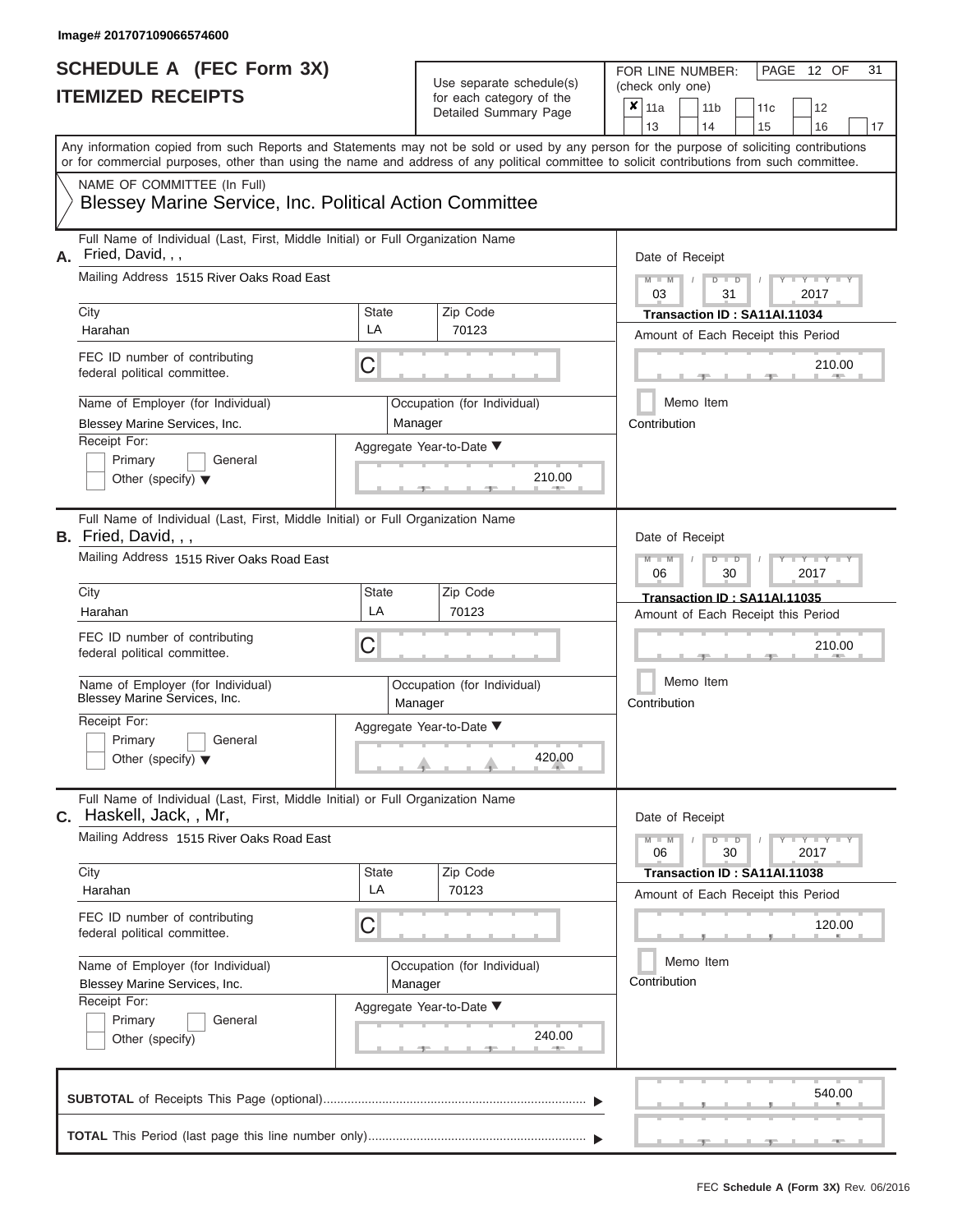| <b>SCHEDULE A (FEC Form 3X)</b><br><b>ITEMIZED RECEIPTS</b> |                                                                                                                                                                                                                                                                                         | Use separate schedule(s)<br>for each category of the | PAGE 13 OF<br>31<br>FOR LINE NUMBER:<br>(check only one)                     |                                                                                           |
|-------------------------------------------------------------|-----------------------------------------------------------------------------------------------------------------------------------------------------------------------------------------------------------------------------------------------------------------------------------------|------------------------------------------------------|------------------------------------------------------------------------------|-------------------------------------------------------------------------------------------|
|                                                             |                                                                                                                                                                                                                                                                                         |                                                      | Detailed Summary Page                                                        | $x \vert_{11a}$<br>11 <sub>b</sub><br>11 <sub>c</sub><br>12<br>13<br>14<br>15<br>16<br>17 |
|                                                             | Any information copied from such Reports and Statements may not be sold or used by any person for the purpose of soliciting contributions<br>or for commercial purposes, other than using the name and address of any political committee to solicit contributions from such committee. |                                                      |                                                                              |                                                                                           |
|                                                             | NAME OF COMMITTEE (In Full)<br>Blessey Marine Service, Inc. Political Action Committee                                                                                                                                                                                                  |                                                      |                                                                              |                                                                                           |
| А.                                                          | Full Name of Individual (Last, First, Middle Initial) or Full Organization Name<br>Haury, Mark, , ,<br>Mailing Address 1515 River Oaks Road East                                                                                                                                        |                                                      |                                                                              | Date of Receipt<br>$M - M$<br>$Y = Y$<br>$D$ $D$<br>06<br>2017<br>30                      |
|                                                             | City<br>Harahan                                                                                                                                                                                                                                                                         | State<br>LA                                          | Zip Code<br>70123                                                            | Transaction ID: SA11AI.10928                                                              |
|                                                             | FEC ID number of contributing<br>federal political committee.                                                                                                                                                                                                                           | C                                                    |                                                                              | Amount of Each Receipt this Period<br>150.00                                              |
|                                                             | Name of Employer (for Individual)<br>Blessey Marine Services, Inc.<br>Receipt For:<br>Primary<br>General<br>Other (specify) $\blacktriangledown$                                                                                                                                        |                                                      | Occupation (for Individual)<br>Captain<br>Aggregate Year-to-Date ▼<br>275.00 | Memo Item<br>Contribution                                                                 |
|                                                             | Full Name of Individual (Last, First, Middle Initial) or Full Organization Name<br><b>B.</b> Hermecz, Marcus, , ,<br>Mailing Address 1515 River Oaks Road East                                                                                                                          | Date of Receipt<br>$M - M$<br>$Y - Y - I$<br>$D$ $D$ |                                                                              |                                                                                           |
|                                                             | City<br>Harahan<br>FEC ID number of contributing                                                                                                                                                                                                                                        | State<br>LA                                          | Zip Code<br>70123                                                            | 06<br>30<br>2017<br>Transaction ID: SA11AI.10930<br>Amount of Each Receipt this Period    |
|                                                             | federal political committee.<br>Name of Employer (for Individual)<br>Blessey Marine Services, Inc.<br>Receipt For:<br>Primary<br>General                                                                                                                                                | С                                                    | Occupation (for Individual)<br>Manager<br>Aggregate Year-to-Date ▼           | 120.00<br>Memo Item<br>Contribution                                                       |
|                                                             | Other (specify) $\blacktriangledown$                                                                                                                                                                                                                                                    |                                                      | 240.00                                                                       |                                                                                           |
|                                                             | Full Name of Individual (Last, First, Middle Initial) or Full Organization Name<br>$c.$ Hibbs, Steven, , ,                                                                                                                                                                              |                                                      |                                                                              | Date of Receipt                                                                           |
|                                                             | Mailing Address 1515 River Oaks Road East                                                                                                                                                                                                                                               |                                                      |                                                                              | $M - M$<br>$D$ $D$<br>$  Y$ $  Y$ $  Y$<br>06<br>30<br>2017                               |
|                                                             | City<br>Harahan                                                                                                                                                                                                                                                                         | State<br>LA                                          | Zip Code<br>70123                                                            | Transaction ID: SA11AI.10932<br>Amount of Each Receipt this Period                        |
|                                                             | FEC ID number of contributing<br>federal political committee.                                                                                                                                                                                                                           | C                                                    |                                                                              | 120.00                                                                                    |
|                                                             | Name of Employer (for Individual)<br>Blessey Marine Service, Inc.<br>Receipt For:                                                                                                                                                                                                       |                                                      | Occupation (for Individual)<br>Manager<br>Aggregate Year-to-Date ▼           | Memo Item<br>Contribution                                                                 |
|                                                             | Primary<br>General<br>Other (specify)                                                                                                                                                                                                                                                   |                                                      | 240.00                                                                       |                                                                                           |
|                                                             |                                                                                                                                                                                                                                                                                         |                                                      |                                                                              | 390.00                                                                                    |
|                                                             |                                                                                                                                                                                                                                                                                         |                                                      |                                                                              |                                                                                           |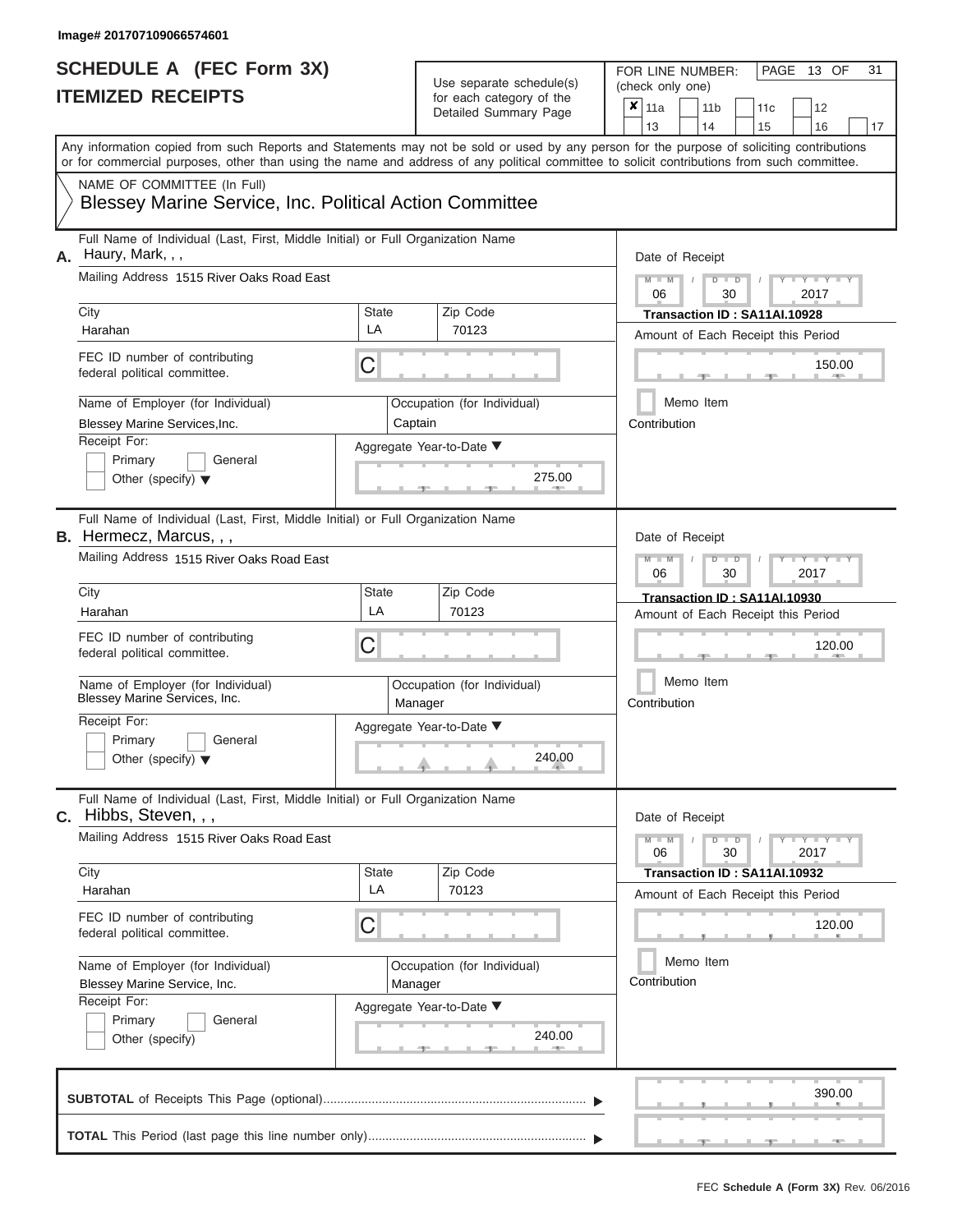| IIEMIZED RECEIPIS                                                                                                                                           | for each category of the<br>Detailed Summary Page                                                                                          | ×<br>11a<br>11 <sub>b</sub><br>12<br>11c<br>13<br>14<br>16<br>15<br>17                                                                    |
|-------------------------------------------------------------------------------------------------------------------------------------------------------------|--------------------------------------------------------------------------------------------------------------------------------------------|-------------------------------------------------------------------------------------------------------------------------------------------|
|                                                                                                                                                             | or for commercial purposes, other than using the name and address of any political committee to solicit contributions from such committee. | Any information copied from such Reports and Statements may not be sold or used by any person for the purpose of soliciting contributions |
| NAME OF COMMITTEE (In Full)<br><b>Blessey Marine Service, Inc. Political Action Committee</b>                                                               |                                                                                                                                            |                                                                                                                                           |
| Full Name of Individual (Last, First, Middle Initial) or Full Organization Name<br>Jackson Jr, Carl, , ,<br>А.<br>Mailing Address 1515 River Oaks Road East | Date of Receipt                                                                                                                            |                                                                                                                                           |
| City                                                                                                                                                        | Zip Code<br>State                                                                                                                          | $Y - Y$<br>$\Box$<br>ъ<br>2017<br>03<br>31<br>Transaction ID: SA11AI.10933                                                                |
| Harahan                                                                                                                                                     | LA<br>70123                                                                                                                                | Amount of Each Receipt this Period                                                                                                        |
| FEC ID number of contributing<br>federal political committee.                                                                                               | C                                                                                                                                          | 300.00                                                                                                                                    |
| Name of Employer (for Individual)<br>Blessey Marine Services, Inc.                                                                                          | Occupation (for Individual)<br>Manager                                                                                                     | Memo Item<br>Contribution                                                                                                                 |
| Receipt For:<br>Primary<br>General<br>Other (specify) $\blacktriangledown$                                                                                  | Aggregate Year-to-Date ▼<br>300.00                                                                                                         |                                                                                                                                           |
| Full Name of Individual (Last, First, Middle Initial) or Full Organization Name<br><b>B.</b> Jackson Jr, Carl, $,$                                          |                                                                                                                                            | Date of Receipt                                                                                                                           |
| Mailing Address 1515 River Oaks Road East                                                                                                                   |                                                                                                                                            | $\blacksquare$<br>D<br>06<br>30<br>2017                                                                                                   |
| City<br>Harahan                                                                                                                                             | Zip Code<br>State<br>LA<br>70123                                                                                                           | Transaction ID: SA11AI.10934<br>Amount of Each Receipt this Period                                                                        |
| FEC ID number of contributing<br>federal political committee.                                                                                               | C                                                                                                                                          | 300.00                                                                                                                                    |
| Name of Employer (for Individual)<br>Blessey Marine Services, Inc.                                                                                          | Occupation (for Individual)<br>Manager                                                                                                     | Memo Item<br>Contribution                                                                                                                 |
| Receipt For:<br>Primary<br>General<br>Other (specify) $\blacktriangledown$                                                                                  | Aggregate Year-to-Date ▼<br>600.00                                                                                                         |                                                                                                                                           |
| Full Name of Individual (Last, First, Middle Initial) or Full Organization Name<br>$C.$ Kelly, Jerry, , ,                                                   |                                                                                                                                            | Date of Receipt                                                                                                                           |
| Mailing Address 1515 River Oaks Road East                                                                                                                   |                                                                                                                                            | $Y = Y =$<br>$\Box$<br>$\overline{D}$<br>M<br>06<br>30<br>2017                                                                            |
| City<br>Harahan                                                                                                                                             | Zip Code<br>State<br>LA<br>70123                                                                                                           | Transaction ID: SA11AI.10938                                                                                                              |
| FEC ID number of contributing<br>federal political committee.                                                                                               | C                                                                                                                                          | Amount of Each Receipt this Period<br>150.00                                                                                              |
| Name of Employer (for Individual)<br>Blessey Marine Services, Inc.                                                                                          | Occupation (for Individual)<br>Manager                                                                                                     | Memo Item<br>Contribution                                                                                                                 |
| Receipt For:                                                                                                                                                | Aggregate Year-to-Date ▼                                                                                                                   |                                                                                                                                           |
| Primary<br>General<br>Other (specify)                                                                                                                       | 300.00                                                                                                                                     |                                                                                                                                           |
|                                                                                                                                                             |                                                                                                                                            | 750.00                                                                                                                                    |
|                                                                                                                                                             |                                                                                                                                            |                                                                                                                                           |

PAGE 14 OF 31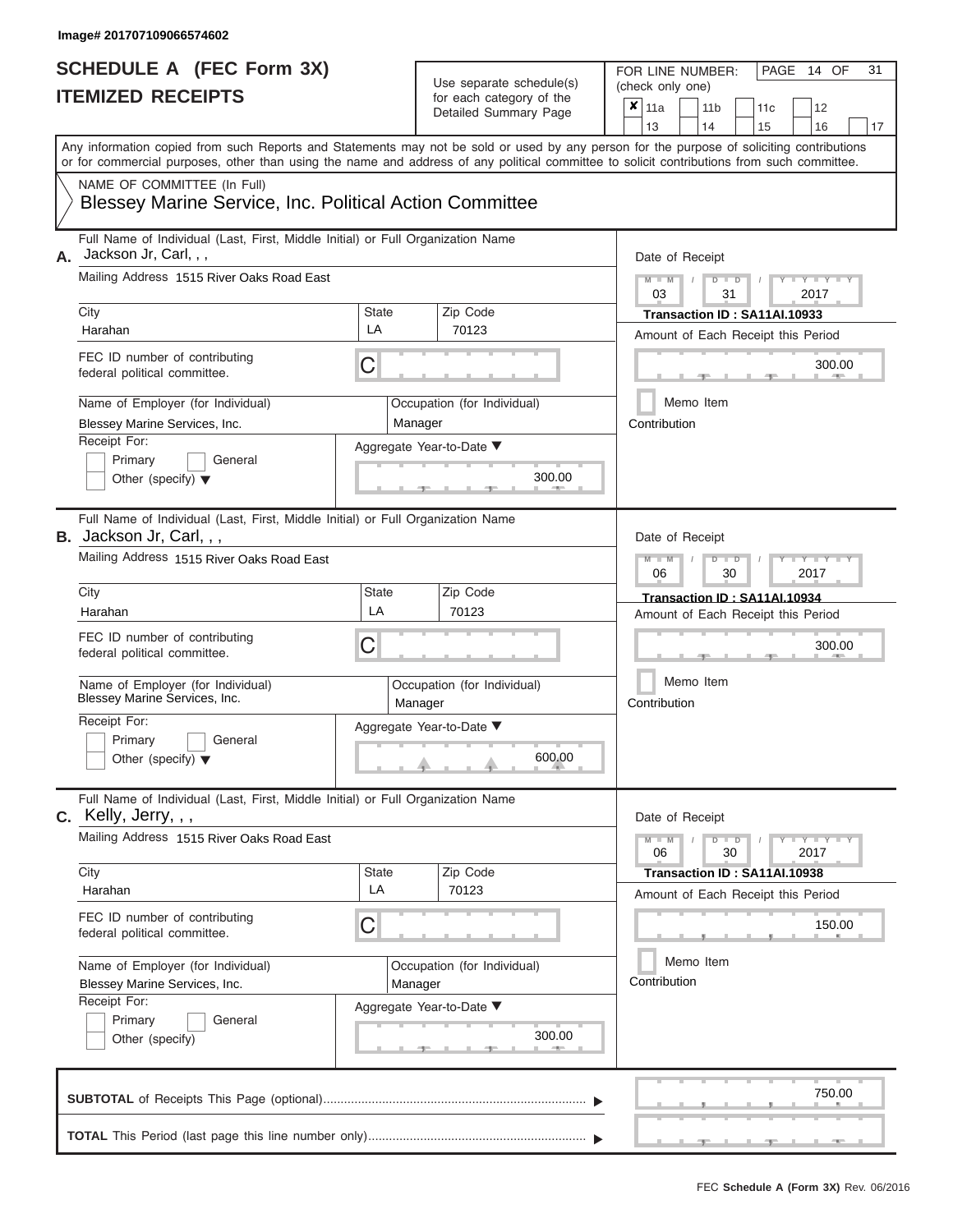| SCHEDULE A (FEC Form 3X)<br><b>ITEMIZED RECEIPTS</b>                                                                                                                                                                                                                                                                                                                                                   |                         | Use separate schedule(s)<br>for each category of the<br>Detailed Summary Page                     | 31<br>FOR LINE NUMBER:<br>PAGE<br>15 OF<br>(check only one)<br>$\overline{\mathbf{x}}$   11a<br>11 <sub>b</sub><br>12<br>11c<br>14<br>13<br>15<br>16                                                     |
|--------------------------------------------------------------------------------------------------------------------------------------------------------------------------------------------------------------------------------------------------------------------------------------------------------------------------------------------------------------------------------------------------------|-------------------------|---------------------------------------------------------------------------------------------------|----------------------------------------------------------------------------------------------------------------------------------------------------------------------------------------------------------|
| Any information copied from such Reports and Statements may not be sold or used by any person for the purpose of soliciting contributions<br>or for commercial purposes, other than using the name and address of any political committee to solicit contributions from such committee.<br>NAME OF COMMITTEE (In Full)<br><b>Blessey Marine Service, Inc. Political Action Committee</b>               |                         |                                                                                                   | 17                                                                                                                                                                                                       |
| Full Name of Individual (Last, First, Middle Initial) or Full Organization Name<br>A. Lord, Paul, , ,<br>Mailing Address 1515 River Oaks Road East<br>City<br>Harahan<br>FEC ID number of contributing<br>federal political committee.<br>Name of Employer (for Individual)<br>Blessey Marine Services, Inc.<br>Receipt For:<br>Primary<br>General<br>Other (specify) $\blacktriangledown$             | State<br>LA<br>С        | Zip Code<br>70123<br>Occupation (for Individual)<br>Manager<br>Aggregate Year-to-Date ▼<br>220.00 | Date of Receipt<br>$M - M$ /<br>$D$ $D$<br>$Y - Y - I$<br>06<br>30<br>2017<br>Transaction ID: SA11AI.10943<br>Amount of Each Receipt this Period<br>100.00<br><b>AND IN</b><br>Memo Item<br>Contribution |
| Full Name of Individual (Last, First, Middle Initial) or Full Organization Name<br><b>B.</b> Martin, Charles, , ,<br>Mailing Address 1515 River Oaks Road East<br>City<br>Harahan<br>FEC ID number of contributing<br>federal political committee.<br>Name of Employer (for Individual)<br>Blessey Marine Services, Inc.<br>Receipt For:<br>Primary<br>General<br>Other (specify) $\blacktriangledown$ | <b>State</b><br>LA<br>С | Zip Code<br>70123<br>Occupation (for Individual)<br>Captain<br>Aggregate Year-to-Date ▼<br>240.00 | Date of Receipt<br>$M$ $M$<br>$D$ $\Box$ $D$<br>Y TY<br>2017<br>06<br>30<br>Transaction ID: SA11AI.11043<br>Amount of Each Receipt this Period<br>120.00<br>Memo Item<br>Contribution                    |
| Full Name of Individual (Last, First, Middle Initial) or Full Organization Name<br>C. Mixon, Claude, , ,<br>Mailing Address 1515 River Oaks Road East<br>City<br>Harahan<br>FEC ID number of contributing<br>federal political committee.<br>Name of Employer (for Individual)<br>Blessey Marine Services, Inc.<br>Receipt For:<br>Primary<br>General<br>Other (specify)                               | <b>State</b><br>LA<br>С | Zip Code<br>70123<br>Occupation (for Individual)<br>Manager<br>Aggregate Year-to-Date ▼<br>250.00 | Date of Receipt<br>$M - M$<br>$D$ $D$<br>$T-T$ $T$ $T$ $T$ $T$ $T$ $T$<br>31<br>2017<br>03<br>Transaction ID: SA11AI.11048<br>Amount of Each Receipt this Period<br>90.00<br>Memo Item<br>Contribution   |
|                                                                                                                                                                                                                                                                                                                                                                                                        |                         |                                                                                                   | 310.00                                                                                                                                                                                                   |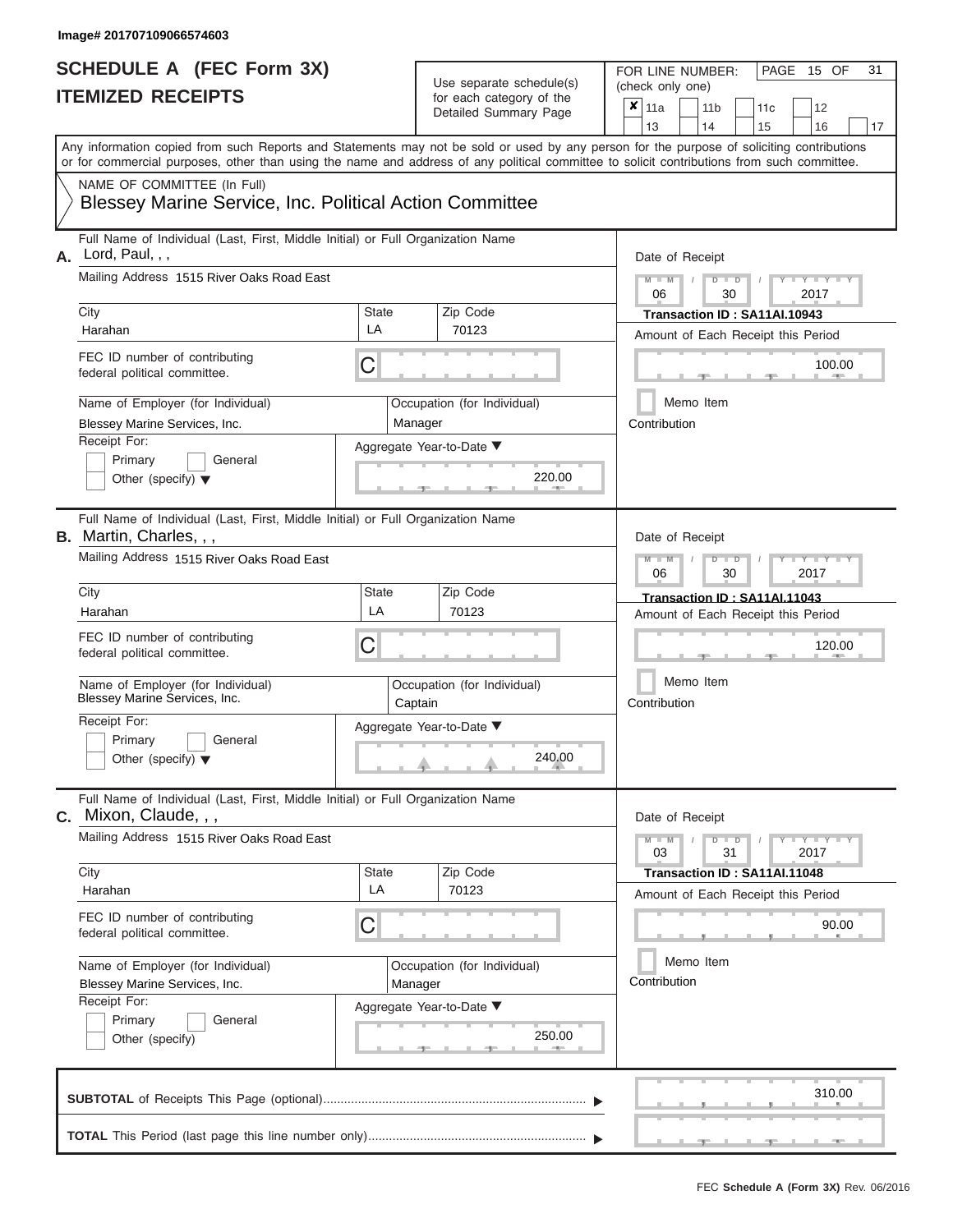| SCHEDULE A (FEC Form 3X)<br><b>ITEMIZED RECEIPTS</b>                                                                                                                                                                                                                                                                                                                                                 |                         | Use separate schedule(s)<br>for each category of the<br>Detailed Summary Page                     | 31<br>FOR LINE NUMBER:<br>PAGE 16 OF<br>(check only one)<br>$\overline{\mathbf{x}}$   11a<br>11 <sub>b</sub><br>12<br>11c<br>13<br>14<br>15<br>16<br>17                                                                                                                            |
|------------------------------------------------------------------------------------------------------------------------------------------------------------------------------------------------------------------------------------------------------------------------------------------------------------------------------------------------------------------------------------------------------|-------------------------|---------------------------------------------------------------------------------------------------|------------------------------------------------------------------------------------------------------------------------------------------------------------------------------------------------------------------------------------------------------------------------------------|
| Any information copied from such Reports and Statements may not be sold or used by any person for the purpose of soliciting contributions<br>or for commercial purposes, other than using the name and address of any political committee to solicit contributions from such committee.<br>NAME OF COMMITTEE (In Full)<br><b>Blessey Marine Service, Inc. Political Action Committee</b>             |                         |                                                                                                   |                                                                                                                                                                                                                                                                                    |
| Full Name of Individual (Last, First, Middle Initial) or Full Organization Name<br>Mixon, Claude, , ,<br>А.<br>Mailing Address 1515 River Oaks Road East<br>City<br>Harahan<br>FEC ID number of contributing<br>federal political committee.<br>Name of Employer (for Individual)<br>Blessey Marine Services, Inc.<br>Receipt For:<br>Primary<br>General<br>Other (specify) $\blacktriangledown$     | <b>State</b><br>LA<br>C | Zip Code<br>70123<br>Occupation (for Individual)<br>Manager<br>Aggregate Year-to-Date ▼<br>350.00 | Date of Receipt<br>$M - M$<br>$D$ $D$<br>$Y - Y - I$<br>$\sqrt{2}$<br>04<br>30<br>2017<br>Transaction ID: SA11AI.11049<br>Amount of Each Receipt this Period<br>100.00<br><b>COLLECTIVE</b><br>Memo Item<br>Contribution                                                           |
| Full Name of Individual (Last, First, Middle Initial) or Full Organization Name<br><b>B.</b> Mixon, Claude, , ,<br>Mailing Address 1515 River Oaks Road East<br>City<br>Harahan<br>FEC ID number of contributing<br>federal political committee.<br>Name of Employer (for Individual)<br>Blessey Marine Services, Inc.<br>Receipt For:<br>Primary<br>General<br>Other (specify) $\blacktriangledown$ | State<br>LA<br>С        | Zip Code<br>70123<br>Occupation (for Individual)<br>Manager<br>Aggregate Year-to-Date ▼<br>450.00 | Date of Receipt<br>$M - M$<br>$D$ $\Box$ $D$<br>Y TYT<br>05<br>31<br>2017<br>Transaction ID: SA11AI.11050<br>Amount of Each Receipt this Period<br>100.00<br>Memo Item<br>Contribution                                                                                             |
| Full Name of Individual (Last, First, Middle Initial) or Full Organization Name<br>$c.$ Mixon, Claude, , ,<br>Mailing Address 1515 River Oaks Road East<br>City<br>Harahan<br>FEC ID number of contributing<br>federal political committee.<br>Name of Employer (for Individual)<br>Blessey Marine Services, Inc.<br>Receipt For:<br>Primary<br>General<br>Other (specify)                           | <b>State</b><br>LA<br>С | Zip Code<br>70123<br>Occupation (for Individual)<br>Manager<br>Aggregate Year-to-Date ▼<br>550.00 | Date of Receipt<br>$M - M$<br>$D$ $D$<br>$\blacksquare \blacksquare \mathsf{Y} \mathrel{\sqsubseteq} \mathsf{Y} \mathrel{\sqsubseteq} \mathsf{Y}$<br>30<br>2017<br>06<br>Transaction ID: SA11AI.11051<br>Amount of Each Receipt this Period<br>100.00<br>Memo Item<br>Contribution |
|                                                                                                                                                                                                                                                                                                                                                                                                      |                         |                                                                                                   | 300.00                                                                                                                                                                                                                                                                             |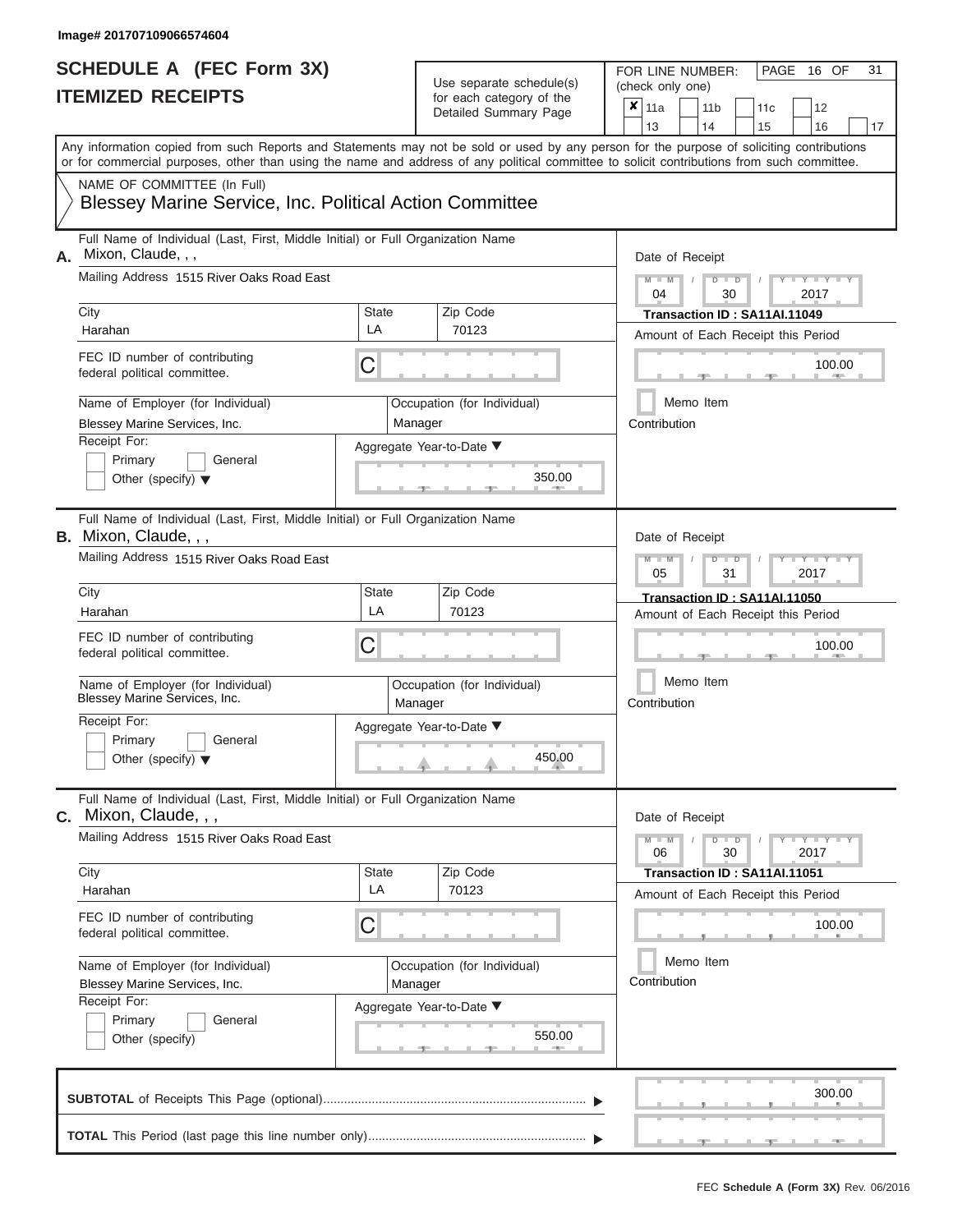| IIEMIZED RECEIPIS                                                                                                                          | $\pmb{\times}$<br>11a<br>11 <sub>b</sub><br>11c<br>12<br>13<br>14<br>15<br>16<br>17 |                                        |                                                                                                                                           |
|--------------------------------------------------------------------------------------------------------------------------------------------|-------------------------------------------------------------------------------------|----------------------------------------|-------------------------------------------------------------------------------------------------------------------------------------------|
| or for commercial purposes, other than using the name and address of any political committee to solicit contributions from such committee. |                                                                                     |                                        | Any information copied from such Reports and Statements may not be sold or used by any person for the purpose of soliciting contributions |
| NAME OF COMMITTEE (In Full)<br><b>Blessey Marine Service, Inc. Political Action Committee</b>                                              |                                                                                     |                                        |                                                                                                                                           |
| Full Name of Individual (Last, First, Middle Initial) or Full Organization Name<br>Monstead, Charles, , ,<br>А.                            | Date of Receipt                                                                     |                                        |                                                                                                                                           |
| Mailing Address 1515 River Oaks Road East                                                                                                  |                                                                                     |                                        | $M - M$<br>$Y = Y =$<br>D<br>$\blacksquare$<br>02<br>28<br>2017                                                                           |
| City<br>Harahan                                                                                                                            | State<br>LA                                                                         | Zip Code<br>70123                      | Transaction ID: SA11AI.11053                                                                                                              |
| FEC ID number of contributing<br>federal political committee.                                                                              | С                                                                                   |                                        | Amount of Each Receipt this Period<br>120.00                                                                                              |
| Name of Employer (for Individual)<br>Blessey Marine Services, Inc.                                                                         | Manager                                                                             | Occupation (for Individual)            | Memo Item<br>Contribution                                                                                                                 |
| Receipt For:<br>Primary<br>General<br>Other (specify) $\blacktriangledown$                                                                 |                                                                                     | Aggregate Year-to-Date ▼<br>240.00     |                                                                                                                                           |
| Full Name of Individual (Last, First, Middle Initial) or Full Organization Name<br><b>B.</b> Monstead, Charles, , ,                        |                                                                                     |                                        | Date of Receipt                                                                                                                           |
| Mailing Address 1515 River Oaks Road East                                                                                                  |                                                                                     |                                        | $\overline{M}$<br>$Y - Y$<br>$\Box$<br>D<br>31<br>2017<br>03                                                                              |
| City<br>Harahan                                                                                                                            | State<br>LA                                                                         | Zip Code<br>70123                      | Transaction ID: SA11AI.11054<br>Amount of Each Receipt this Period                                                                        |
| FEC ID number of contributing<br>federal political committee.                                                                              | С                                                                                   |                                        | 120.00                                                                                                                                    |
| Name of Employer (for Individual)<br>Blessey Marine Services, Inc.                                                                         |                                                                                     | Occupation (for Individual)<br>Manager | Memo Item<br>Contribution                                                                                                                 |
| Receipt For:<br>Primary<br>General<br>Other (specify) $\blacktriangledown$                                                                 |                                                                                     | Aggregate Year-to-Date ▼<br>360.00     |                                                                                                                                           |
| Full Name of Individual (Last, First, Middle Initial) or Full Organization Name<br>Monstead, Charles, , ,<br>С.                            |                                                                                     |                                        | Date of Receipt                                                                                                                           |
| Mailing Address 1515 River Oaks Road East                                                                                                  |                                                                                     |                                        | $Y - Y - Y$<br>$M - M$<br>D<br>$\blacksquare$<br>30<br>04<br>2017                                                                         |
| City<br>Harahan                                                                                                                            | State<br>LA                                                                         | Zip Code<br>70123                      | Transaction ID: SA11AI.11055                                                                                                              |
| FEC ID number of contributing<br>federal political committee.                                                                              | C                                                                                   |                                        | Amount of Each Receipt this Period<br>120.00                                                                                              |
| Name of Employer (for Individual)<br>Blessey Marine Services, Inc.                                                                         | Manager                                                                             | Occupation (for Individual)            | Memo Item<br>Contribution                                                                                                                 |
| Receipt For:                                                                                                                               |                                                                                     | Aggregate Year-to-Date ▼               |                                                                                                                                           |
| Primary<br>General<br>Other (specify)                                                                                                      |                                                                                     | 480.00                                 |                                                                                                                                           |
|                                                                                                                                            |                                                                                     |                                        | 360.00                                                                                                                                    |
|                                                                                                                                            |                                                                                     |                                        | $-1$                                                                                                                                      |

PAGE 17 OF 31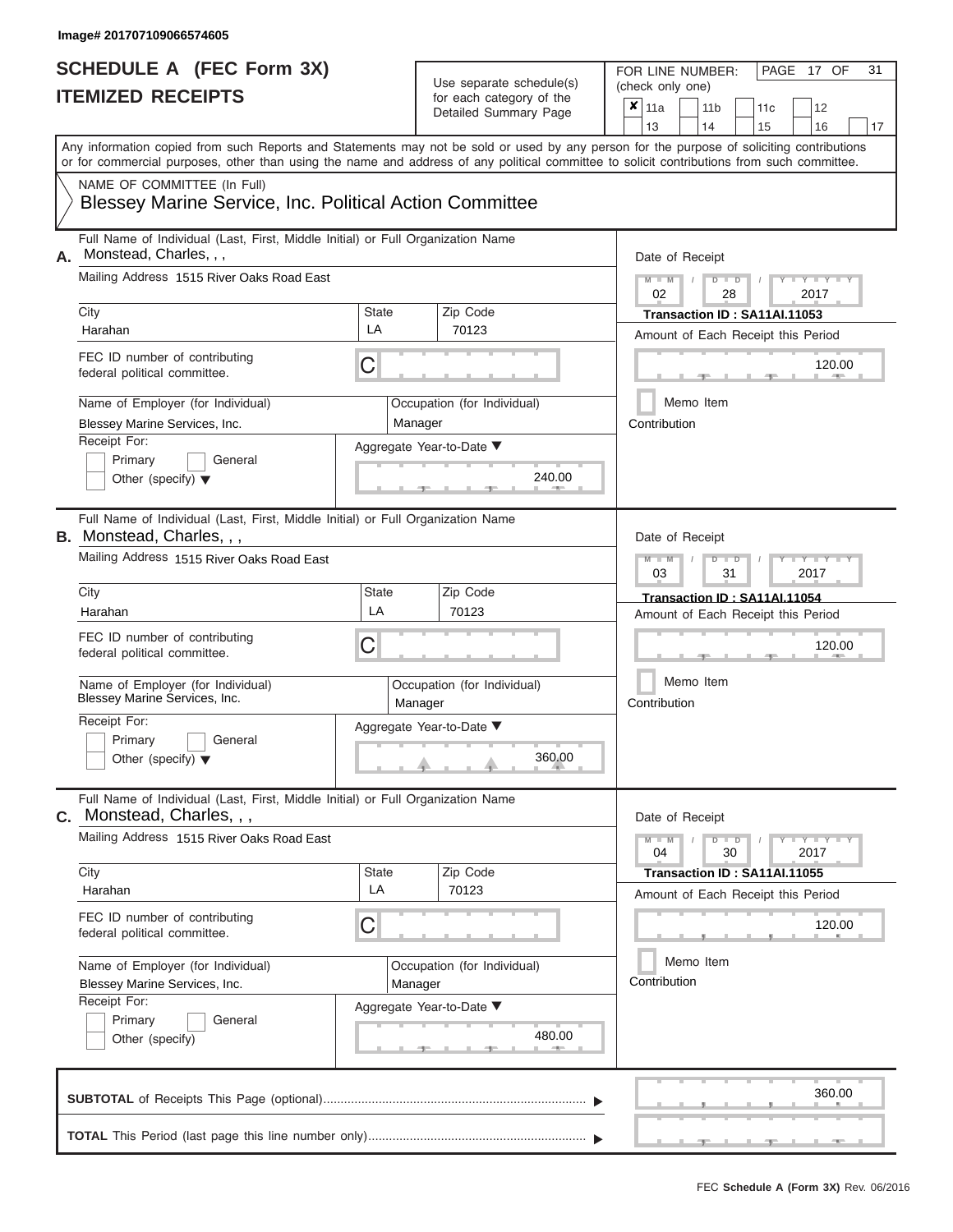| SCHEDULE A (FEC Form 3X)<br><b>ITEMIZED RECEIPTS</b>                                                                                                                                                                                                                                                                                                                                                     |                  | Use separate schedule(s)<br>for each category of the<br>Detailed Summary Page                                                          | 31<br>FOR LINE NUMBER:<br>PAGE<br>18 OF<br>(check only one)<br>$\boldsymbol{x}$<br>11a<br>11 <sub>b</sub><br>12<br>11c<br>13<br>14<br>15<br>16<br>17                                                    |
|----------------------------------------------------------------------------------------------------------------------------------------------------------------------------------------------------------------------------------------------------------------------------------------------------------------------------------------------------------------------------------------------------------|------------------|----------------------------------------------------------------------------------------------------------------------------------------|---------------------------------------------------------------------------------------------------------------------------------------------------------------------------------------------------------|
| Any information copied from such Reports and Statements may not be sold or used by any person for the purpose of soliciting contributions<br>or for commercial purposes, other than using the name and address of any political committee to solicit contributions from such committee.<br>NAME OF COMMITTEE (In Full)<br><b>Blessey Marine Service, Inc. Political Action Committee</b>                 |                  |                                                                                                                                        |                                                                                                                                                                                                         |
| Full Name of Individual (Last, First, Middle Initial) or Full Organization Name<br>Monstead, Charles, , ,<br>А.<br>Mailing Address 1515 River Oaks Road East<br>City<br>Harahan<br>FEC ID number of contributing<br>federal political committee.<br>Name of Employer (for Individual)<br>Blessey Marine Services, Inc.<br>Receipt For:<br>Primary<br>General<br>Other (specify) $\blacktriangledown$     | State<br>LA<br>С | Zip Code<br>70123<br>Occupation (for Individual)<br>Manager<br>Aggregate Year-to-Date ▼<br>600.00                                      | Date of Receipt<br>$M - M$<br>$D$ $D$<br>$Y - Y - I$<br>05<br>31<br>2017<br>Transaction ID: SA11AI.11056<br>Amount of Each Receipt this Period<br>120.00<br><b>AND IN</b><br>Memo Item<br>Contribution  |
| Full Name of Individual (Last, First, Middle Initial) or Full Organization Name<br><b>B.</b> Monstead, Charles, , ,<br>Mailing Address 1515 River Oaks Road East<br>City<br>Harahan<br>FEC ID number of contributing<br>federal political committee.<br>Name of Employer (for Individual)<br>Blessey Marine Services, Inc.<br>Receipt For:<br>Primary<br>General<br>Other (specify) $\blacktriangledown$ | State<br>LA<br>С | Zip Code<br>70123<br>Occupation (for Individual)<br>Manager<br>Aggregate Year-to-Date ▼<br>$\begin{array}{c}\n 720.00 \\  \end{array}$ | Date of Receipt<br>$M - M$<br>$D$ $\Box$ $D$<br>Y TYT<br>2017<br>06<br>30<br>Transaction ID: SA11AI.11057<br>Amount of Each Receipt this Period<br>120.00<br>Memo Item<br>Contribution                  |
| Full Name of Individual (Last, First, Middle Initial) or Full Organization Name<br><b>C.</b> Mora, Ralph, , ,<br>Mailing Address 1515 River Oaks Road East<br>City<br>Harahan<br>FEC ID number of contributing<br>federal political committee.<br>Name of Employer (for Individual)<br>Blessey Marine Services, Inc.<br>Receipt For:<br>Primary<br>General<br>Other (specify)                            | State<br>LA<br>С | Zip Code<br>70123<br>Occupation (for Individual)<br>manager<br>Aggregate Year-to-Date ▼<br>240.00                                      | Date of Receipt<br>$M - M$<br>$D$ $D$<br>$T-T$ $T$ $T$ $T$ $T$ $T$ $T$<br>30<br>2017<br>06<br>Transaction ID: SA11AI.10958<br>Amount of Each Receipt this Period<br>120.00<br>Memo Item<br>Contribution |
|                                                                                                                                                                                                                                                                                                                                                                                                          |                  |                                                                                                                                        | 360.00                                                                                                                                                                                                  |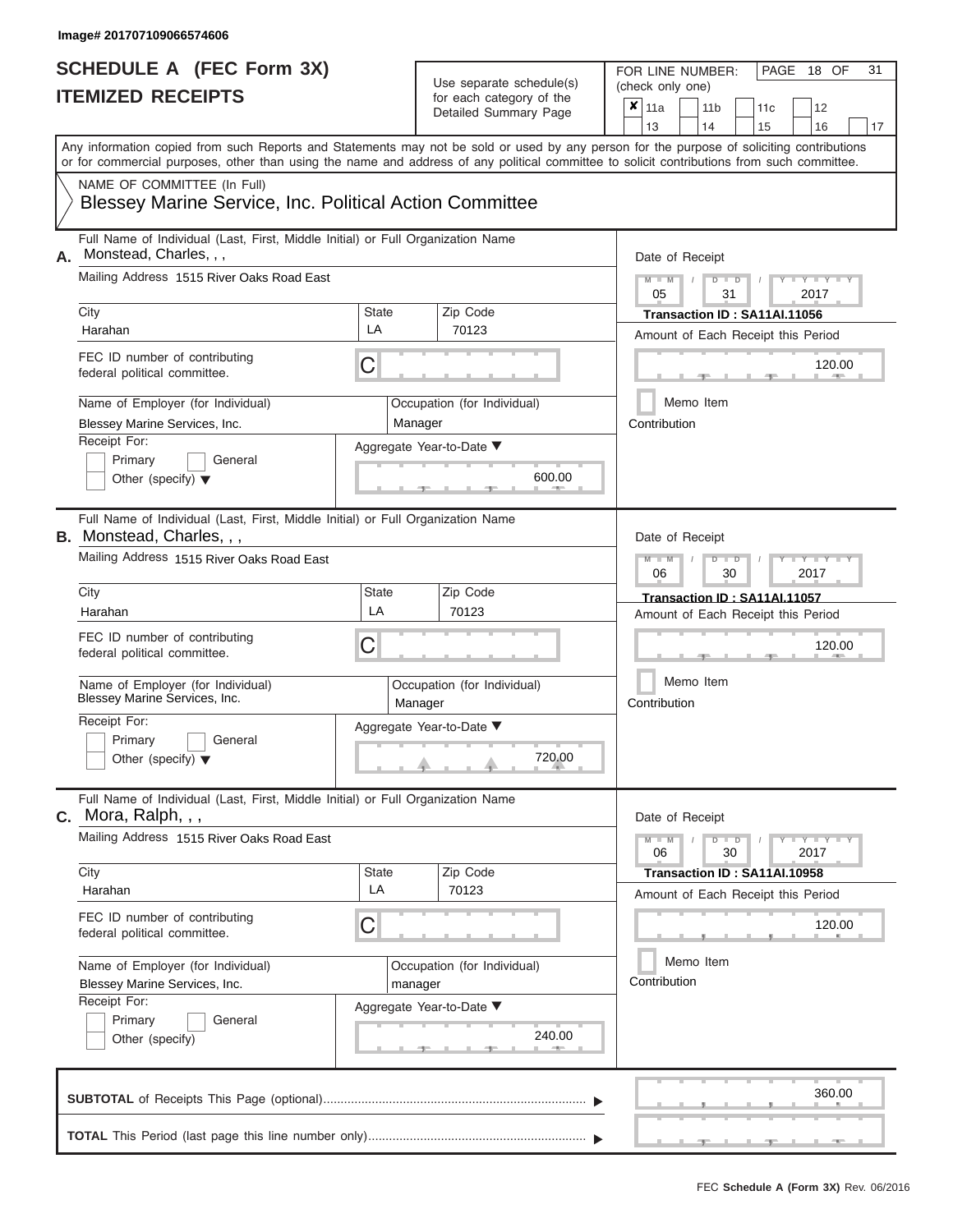| SCHEDULE A (FEC Form 3X)<br><b>ITEMIZED RECEIPTS</b>                                                                                                                                                                                                                                                                                                                                        |                         | Use separate schedule(s)<br>for each category of the<br>Detailed Summary Page                     | 31<br>FOR LINE NUMBER:<br>PAGE<br>19 OF<br>(check only one)<br>$\overline{x} _{11a}$<br>11 <sub>b</sub><br>12<br>11c<br>14<br>13<br>15<br>16<br>17                                                                   |
|---------------------------------------------------------------------------------------------------------------------------------------------------------------------------------------------------------------------------------------------------------------------------------------------------------------------------------------------------------------------------------------------|-------------------------|---------------------------------------------------------------------------------------------------|----------------------------------------------------------------------------------------------------------------------------------------------------------------------------------------------------------------------|
| Any information copied from such Reports and Statements may not be sold or used by any person for the purpose of soliciting contributions<br>or for commercial purposes, other than using the name and address of any political committee to solicit contributions from such committee.<br>NAME OF COMMITTEE (In Full)<br><b>Blessey Marine Service, Inc. Political Action Committee</b>    |                         |                                                                                                   |                                                                                                                                                                                                                      |
| Full Name of Individual (Last, First, Middle Initial) or Full Organization Name<br>A. Morgan, Dane, , ,<br>Mailing Address 1515 River Oaks Road East<br>City<br>Harahan<br>FEC ID number of contributing<br>federal political committee.<br>Name of Employer (for Individual)<br>Blessey Marine Services, Inc<br>Receipt For:<br>Primary<br>General<br>Other (specify) $\blacktriangledown$ | State<br>LA<br>С        | Zip Code<br>70123<br>Occupation (for Individual)<br>Manager<br>Aggregate Year-to-Date ▼<br>210.00 | Date of Receipt<br>$M - M$<br>$D$ $D$<br>$Y - Y - I$<br>$\sqrt{ }$<br>03<br>31<br>2017<br>Transaction ID: SA11AI.11058<br>Amount of Each Receipt this Period<br>210.00<br><b>AND IN</b><br>Memo Item<br>Contribution |
| Full Name of Individual (Last, First, Middle Initial) or Full Organization Name<br>B. Morgan, Dane, , ,<br>Mailing Address 1515 River Oaks Road East<br>City<br>Harahan<br>FEC ID number of contributing<br>federal political committee.<br>Name of Employer (for Individual)<br>Blessey Marine Services, Inc<br>Receipt For:<br>Primary<br>General<br>Other (specify) $\blacktriangledown$ | <b>State</b><br>LA<br>С | Zip Code<br>70123<br>Occupation (for Individual)<br>Manager<br>Aggregate Year-to-Date ▼<br>420.00 | Date of Receipt<br>$M$ $M$<br>$D$ $\Box$ $D$<br>Y Y<br>2017<br>06<br>30<br>Transaction ID: SA11AI.11059<br>Amount of Each Receipt this Period<br>210.00<br>Memo Item<br>Contribution                                 |
| Full Name of Individual (Last, First, Middle Initial) or Full Organization Name<br>$c.$ Moss, Gary, $,$ ,<br>Mailing Address 1515 River Oaks Road East<br>City<br>Harahan<br>FEC ID number of contributing<br>federal political committee.<br>Name of Employer (for Individual)<br>Blessey Marine Services, Inc.<br>Receipt For:<br>Primary<br>General<br>Other (specify)                   | State<br>LA<br>С        | Zip Code<br>70123<br>Occupation (for Individual)<br>manager<br>Aggregate Year-to-Date ▼<br>240.00 | Date of Receipt<br>$M - M$<br>$D$ $D$<br>$T-T$ $T$ $T$ $T$ $T$ $T$ $T$<br>30<br>2017<br>06<br>Transaction ID: SA11AI.10961<br>Amount of Each Receipt this Period<br>120.00<br>Memo Item<br>Contribution              |
|                                                                                                                                                                                                                                                                                                                                                                                             |                         |                                                                                                   | 540.00                                                                                                                                                                                                               |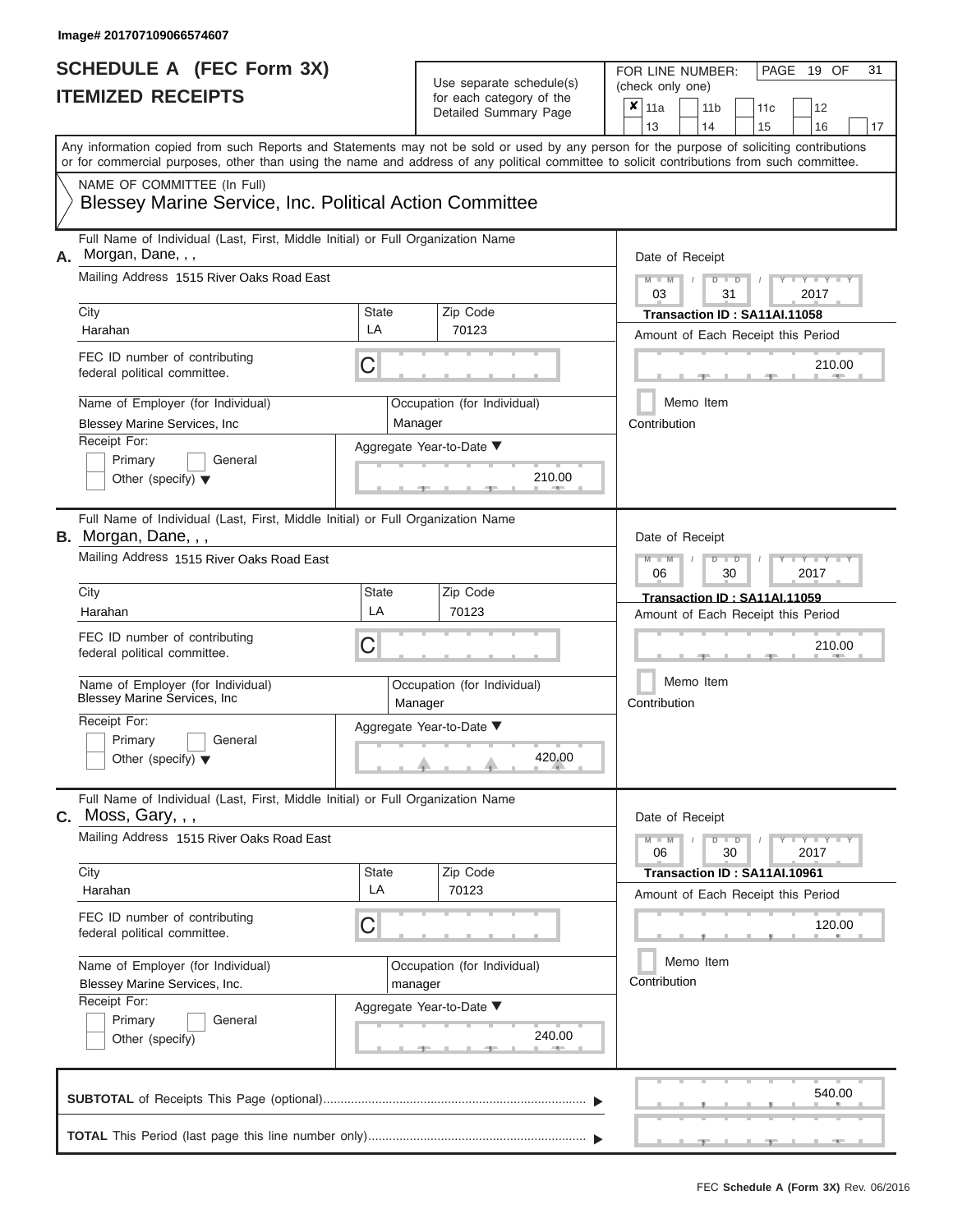# **SCHEDULE A (FEC Form 3X)**

| SCHEDULE A (FEC Form 3X)<br><b>ITEMIZED RECEIPTS</b>                                                                                                                                                                                                                                                                                                                                             |                  | Use separate schedule(s)<br>for each category of the<br>Detailed Summary Page                       | 31<br>FOR LINE NUMBER:<br>PAGE 20 OF<br>(check only one)<br>$\overline{\mathbf{x}}$   11a<br>11 <sub>b</sub><br>12<br>11c<br>13<br>14                                                                                                                                              |
|--------------------------------------------------------------------------------------------------------------------------------------------------------------------------------------------------------------------------------------------------------------------------------------------------------------------------------------------------------------------------------------------------|------------------|-----------------------------------------------------------------------------------------------------|------------------------------------------------------------------------------------------------------------------------------------------------------------------------------------------------------------------------------------------------------------------------------------|
| Any information copied from such Reports and Statements may not be sold or used by any person for the purpose of soliciting contributions<br>or for commercial purposes, other than using the name and address of any political committee to solicit contributions from such committee.<br>NAME OF COMMITTEE (In Full)<br><b>Blessey Marine Service, Inc. Political Action Committee</b>         |                  |                                                                                                     | 15<br>16<br>17                                                                                                                                                                                                                                                                     |
| Full Name of Individual (Last, First, Middle Initial) or Full Organization Name<br>Norval, Andrew, , ,<br>А.<br>Mailing Address 1515 River Oaks Road East<br>City<br>Harahan<br>FEC ID number of contributing<br>federal political committee.<br>Name of Employer (for Individual)<br>Blessey Marine services, Inc<br>Receipt For:<br>Primary<br>General<br>Other (specify) $\blacktriangledown$ | State<br>LA<br>С | Zip Code<br>70123<br>Occupation (for Individual)<br>Manager<br>Aggregate Year-to-Date ▼<br>240.00   | Date of Receipt<br>$M - M$ /<br>$D$ $D$<br>Y TY T<br>06<br>30<br>2017<br>Transaction ID: SA11AI.11062<br>Amount of Each Receipt this Period<br>120.00<br><b>AND IN</b><br>Memo Item<br>Contribution                                                                                |
| Full Name of Individual (Last, First, Middle Initial) or Full Organization Name<br>B. Schaefer, Ray, , ,<br>Mailing Address 1515 River Oaks Road East<br>City<br>Harahan<br>FEC ID number of contributing<br>federal political committee.<br>Name of Employer (for Individual)<br>Blessey Marine Services, Inc.<br>Receipt For:<br>Primary<br>General<br>Other (specify) $\blacktriangledown$    | State<br>LA<br>С | Zip Code<br>70123<br>Occupation (for Individual)<br>Insurance<br>Aggregate Year-to-Date ▼<br>208.00 | Date of Receipt<br>$M - M$<br>$D$ $\Box$ $D$<br>$\Box$ $\Upsilon$ $\Box$ $\Upsilon$ $\Upsilon$<br>2017<br>02<br>28<br>Transaction ID: SA11AI.11071<br>Amount of Each Receipt this Period<br>104.00<br>Memo Item<br>Contribution                                                    |
| Full Name of Individual (Last, First, Middle Initial) or Full Organization Name<br>$c.$ Schaefer, Ray, , ,<br>Mailing Address 1515 River Oaks Road East<br>City<br>Harahan<br>FEC ID number of contributing<br>federal political committee.<br>Name of Employer (for Individual)<br>Blessey Marine Services, Inc.<br>Receipt For:<br>Primary<br>General<br>Other (specify)                       | State<br>LA<br>С | Zip Code<br>70123<br>Occupation (for Individual)<br>Insurance<br>Aggregate Year-to-Date ▼<br>312.00 | Date of Receipt<br>$M - M$<br>$D$ $D$<br>$\blacksquare \blacksquare \mathsf{Y} \mathrel{\sqsubseteq} \mathsf{Y} \mathrel{\sqsubseteq} \mathsf{Y}$<br>31<br>03<br>2017<br>Transaction ID: SA11AI.11072<br>Amount of Each Receipt this Period<br>104.00<br>Memo Item<br>Contribution |
|                                                                                                                                                                                                                                                                                                                                                                                                  |                  |                                                                                                     | 328.00                                                                                                                                                                                                                                                                             |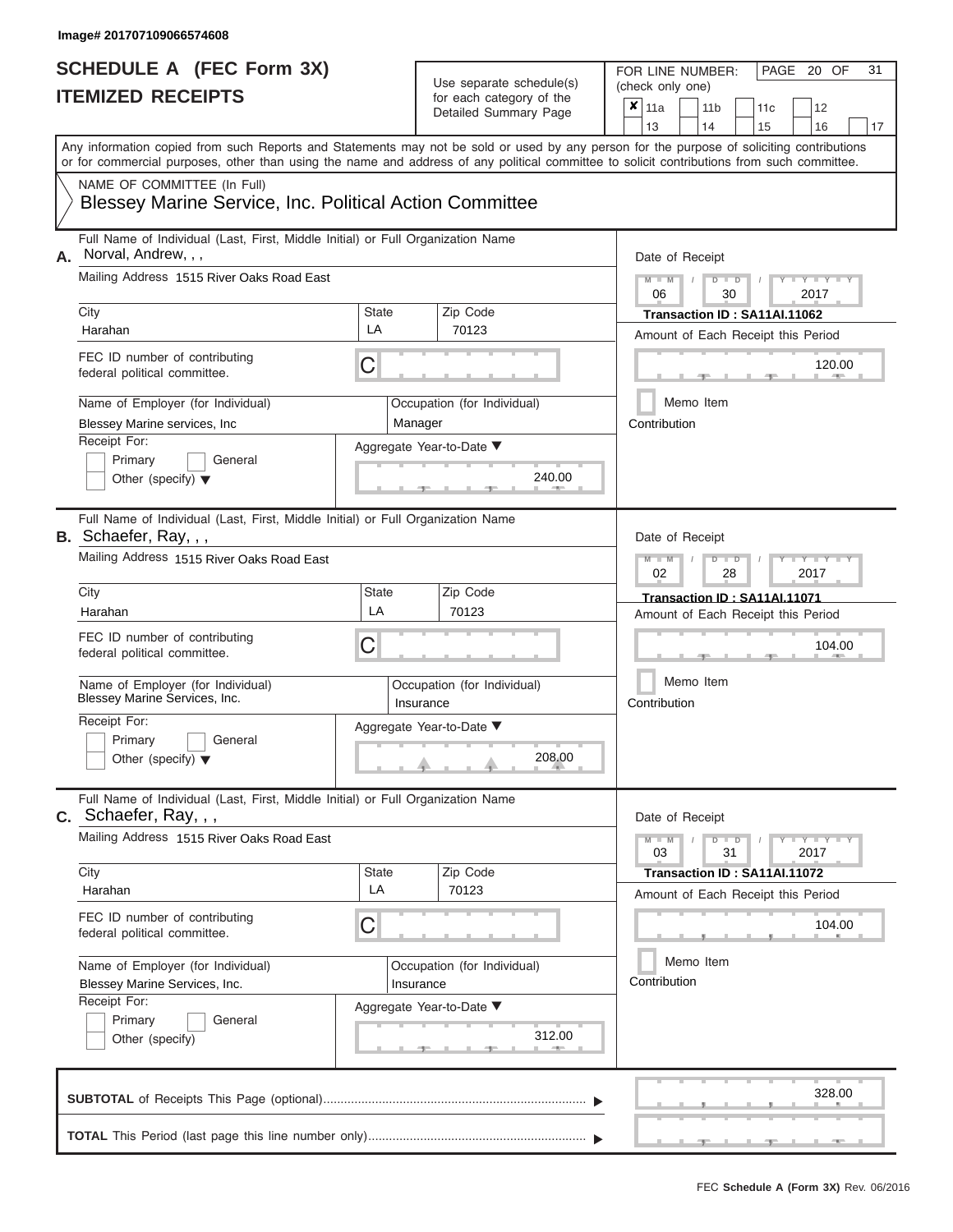# **SCHEDULE A (FEC Form 3X)**

| SCHEDULE A (FEC Form 3X)<br><b>ITEMIZED RECEIPTS</b>                                                                                                                                                                                                                                                                                                                                          |                  | Use separate schedule(s)<br>for each category of the<br>Detailed Summary Page                       | 31<br>FOR LINE NUMBER:<br>PAGE 21 OF<br>(check only one)<br>$\overline{\mathbf{x}}$   11a<br>11 <sub>b</sub><br>11c<br>12                                                                                                                                                          |
|-----------------------------------------------------------------------------------------------------------------------------------------------------------------------------------------------------------------------------------------------------------------------------------------------------------------------------------------------------------------------------------------------|------------------|-----------------------------------------------------------------------------------------------------|------------------------------------------------------------------------------------------------------------------------------------------------------------------------------------------------------------------------------------------------------------------------------------|
| Any information copied from such Reports and Statements may not be sold or used by any person for the purpose of soliciting contributions<br>or for commercial purposes, other than using the name and address of any political committee to solicit contributions from such committee.<br>NAME OF COMMITTEE (In Full)<br><b>Blessey Marine Service, Inc. Political Action Committee</b>      |                  |                                                                                                     | 13<br>14<br>15<br>16<br>17                                                                                                                                                                                                                                                         |
| Full Name of Individual (Last, First, Middle Initial) or Full Organization Name<br>A. Schaefer, Ray, , ,<br>Mailing Address 1515 River Oaks Road East<br>City<br>Harahan<br>FEC ID number of contributing<br>federal political committee.<br>Name of Employer (for Individual)<br>Blessey Marine Services, Inc.<br>Receipt For:<br>Primary<br>General<br>Other (specify) $\blacktriangledown$ | State<br>LA<br>C | Zip Code<br>70123<br>Occupation (for Individual)<br>Insurance<br>Aggregate Year-to-Date ▼<br>416.00 | Date of Receipt<br>$M - M$ /<br>$D$ $D$<br>Y TY T<br>04<br>30<br>2017<br>Transaction ID: SA11AI.11073<br>Amount of Each Receipt this Period<br>104.00<br><b>COLLECTIVE</b><br>Memo Item<br>Contribution                                                                            |
| Full Name of Individual (Last, First, Middle Initial) or Full Organization Name<br>B. Schaefer, Ray, , ,<br>Mailing Address 1515 River Oaks Road East<br>City<br>Harahan<br>FEC ID number of contributing<br>federal political committee.<br>Name of Employer (for Individual)<br>Blessey Marine Services, Inc.<br>Receipt For:<br>Primary<br>General<br>Other (specify) $\blacktriangledown$ | State<br>LA<br>С | Zip Code<br>70123<br>Occupation (for Individual)<br>Insurance<br>Aggregate Year-to-Date ▼<br>520.00 | Date of Receipt<br>$M - M$<br>$D$ $\Box$ $D$<br>$\blacksquare$ $\blacksquare$ $\blacksquare$ $\blacksquare$ $\blacksquare$ $\blacksquare$<br>05<br>31<br>2017<br>Transaction ID: SA11AI.11074<br>Amount of Each Receipt this Period<br>104.00<br>Memo Item<br>Contribution         |
| Full Name of Individual (Last, First, Middle Initial) or Full Organization Name<br>$c.$ Schaefer, Ray, , ,<br>Mailing Address 1515 River Oaks Road East<br>City<br>Harahan<br>FEC ID number of contributing<br>federal political committee.<br>Name of Employer (for Individual)<br>Blessey Marine Services, Inc.<br>Receipt For:<br>Primary<br>General<br>Other (specify)                    | State<br>LA<br>С | Zip Code<br>70123<br>Occupation (for Individual)<br>Insurance<br>Aggregate Year-to-Date ▼<br>624.00 | Date of Receipt<br>$M - M$<br>$D$ $D$<br>$\blacksquare \blacksquare \mathsf{Y} \mathrel{\sqsubseteq} \mathsf{Y} \mathrel{\sqsubseteq} \mathsf{Y}$<br>30<br>06<br>2017<br>Transaction ID: SA11AI.11075<br>Amount of Each Receipt this Period<br>104.00<br>Memo Item<br>Contribution |
|                                                                                                                                                                                                                                                                                                                                                                                               |                  |                                                                                                     | 312.00                                                                                                                                                                                                                                                                             |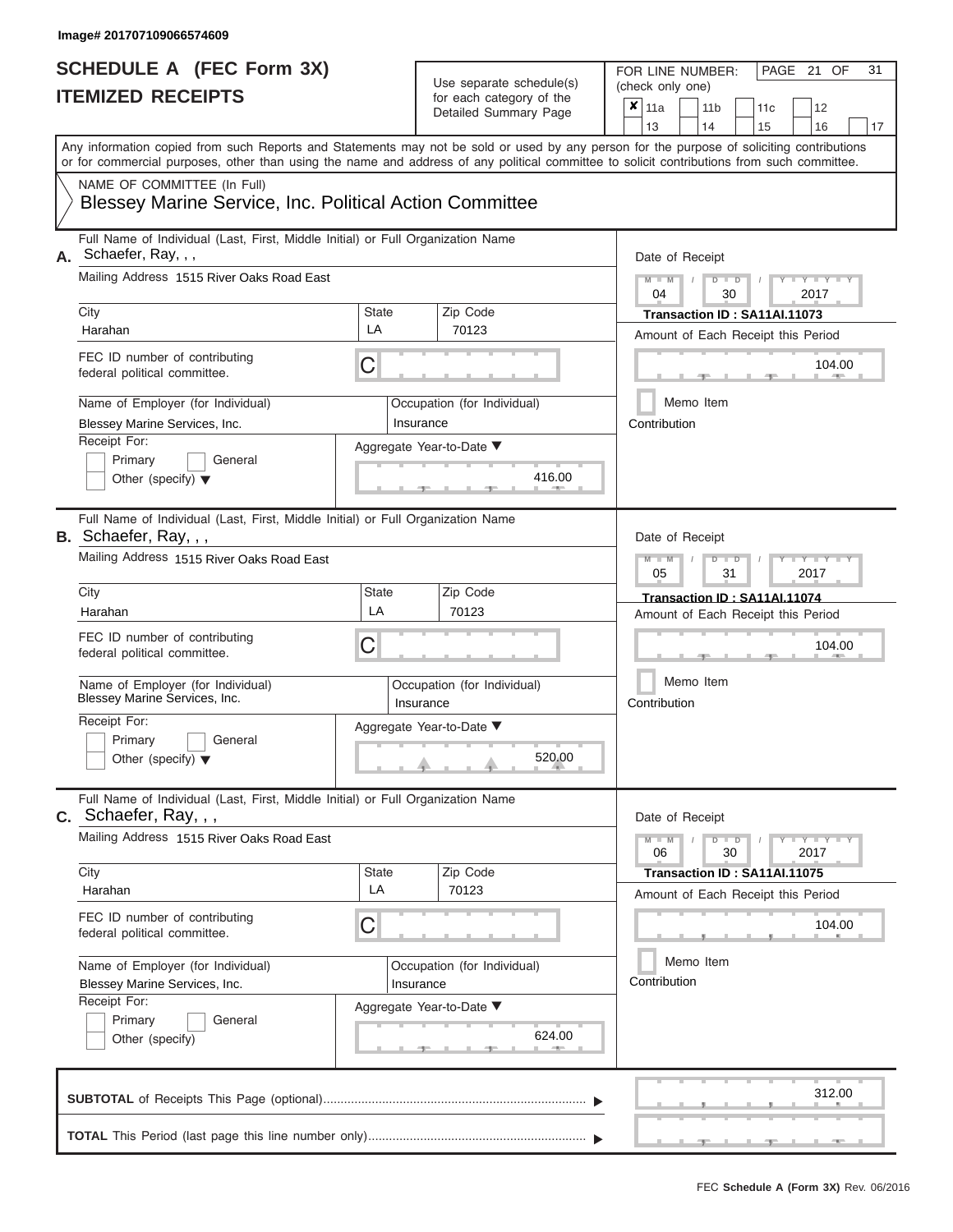ı

#### **SCHEDULE A (FEC Form 3X) ITEMIZED RECEIPTS**

| IIEMIZED RECEIPIS                                                          | ×<br>11 <sub>b</sub><br>11a<br>11c<br>12<br>13<br>14<br>16<br>15<br>17                                                                                                                                                                                                                  |                                                                    |  |  |  |  |  |  |  |  |  |  |
|----------------------------------------------------------------------------|-----------------------------------------------------------------------------------------------------------------------------------------------------------------------------------------------------------------------------------------------------------------------------------------|--------------------------------------------------------------------|--|--|--|--|--|--|--|--|--|--|
|                                                                            | Any information copied from such Reports and Statements may not be sold or used by any person for the purpose of soliciting contributions<br>or for commercial purposes, other than using the name and address of any political committee to solicit contributions from such committee. |                                                                    |  |  |  |  |  |  |  |  |  |  |
| NAME OF COMMITTEE (In Full)                                                | <b>Blessey Marine Service, Inc. Political Action Committee</b>                                                                                                                                                                                                                          |                                                                    |  |  |  |  |  |  |  |  |  |  |
| Schexnider, William, , ,<br>А.                                             | Full Name of Individual (Last, First, Middle Initial) or Full Organization Name                                                                                                                                                                                                         | Date of Receipt                                                    |  |  |  |  |  |  |  |  |  |  |
| Mailing Address 1515 River Oaks Road East                                  |                                                                                                                                                                                                                                                                                         | $M - M$<br>$\Box$<br>$Y - Y$<br>ъ<br>2017<br>06<br>30              |  |  |  |  |  |  |  |  |  |  |
| City<br>Harahan                                                            | Zip Code<br><b>State</b><br>LA<br>70123                                                                                                                                                                                                                                                 | Transaction ID: SA11AI.10976<br>Amount of Each Receipt this Period |  |  |  |  |  |  |  |  |  |  |
| FEC ID number of contributing<br>federal political committee.              | C                                                                                                                                                                                                                                                                                       | 150.00                                                             |  |  |  |  |  |  |  |  |  |  |
| Name of Employer (for Individual)<br>Blessey Marine Services, Inc.         | Occupation (for Individual)<br>manager                                                                                                                                                                                                                                                  | Memo Item<br>Contribution                                          |  |  |  |  |  |  |  |  |  |  |
| Receipt For:<br>Primary<br>General<br>Other (specify) $\blacktriangledown$ | Aggregate Year-to-Date ▼<br>300.00                                                                                                                                                                                                                                                      |                                                                    |  |  |  |  |  |  |  |  |  |  |
| <b>B.</b> Sexton, Felix, , ,                                               | Full Name of Individual (Last, First, Middle Initial) or Full Organization Name                                                                                                                                                                                                         | Date of Receipt                                                    |  |  |  |  |  |  |  |  |  |  |
| Mailing Address 1515 River Oaks Road East                                  |                                                                                                                                                                                                                                                                                         | Y L<br>$\blacksquare$<br>D<br>2017<br>06<br>30                     |  |  |  |  |  |  |  |  |  |  |
| City<br>Harahan                                                            | Zip Code<br><b>State</b><br>LA<br>70123                                                                                                                                                                                                                                                 | Transaction ID: SA11AI.10978<br>Amount of Each Receipt this Period |  |  |  |  |  |  |  |  |  |  |
| FEC ID number of contributing<br>federal political committee.              | C                                                                                                                                                                                                                                                                                       | 120.00                                                             |  |  |  |  |  |  |  |  |  |  |
| Name of Employer (for Individual)<br>Blessey Marine Services, Inc.         | Occupation (for Individual)<br>Manager                                                                                                                                                                                                                                                  | Memo Item<br>Contribution                                          |  |  |  |  |  |  |  |  |  |  |
| Receipt For:<br>Primary<br>General<br>Other (specify) $\blacktriangledown$ | Aggregate Year-to-Date ▼<br>240.00                                                                                                                                                                                                                                                      |                                                                    |  |  |  |  |  |  |  |  |  |  |
| $C.$ Shea, Bob, , Mr.,                                                     | Full Name of Individual (Last, First, Middle Initial) or Full Organization Name                                                                                                                                                                                                         | Date of Receipt                                                    |  |  |  |  |  |  |  |  |  |  |
| Mailing Address 1515 River Oaks Road East                                  |                                                                                                                                                                                                                                                                                         | $Y = Y$<br>$M - M$<br>$\overline{D}$<br>$\Box$<br>03<br>31<br>2017 |  |  |  |  |  |  |  |  |  |  |
| City<br>Harahan                                                            | <b>State</b><br>Zip Code<br>LA<br>70123                                                                                                                                                                                                                                                 | Transaction ID: SA11AI.11079<br>Amount of Each Receipt this Period |  |  |  |  |  |  |  |  |  |  |
| FEC ID number of contributing<br>federal political committee.              | С                                                                                                                                                                                                                                                                                       | 100.00                                                             |  |  |  |  |  |  |  |  |  |  |
| Name of Employer (for Individual)<br>Blessey Marine Service, Inc.          | Occupation (for Individual)<br>Manager                                                                                                                                                                                                                                                  | Memo Item<br>Contribution                                          |  |  |  |  |  |  |  |  |  |  |
| Receipt For:<br>Primary<br>General<br>Other (specify)                      | Aggregate Year-to-Date ▼<br>300.00                                                                                                                                                                                                                                                      |                                                                    |  |  |  |  |  |  |  |  |  |  |
|                                                                            |                                                                                                                                                                                                                                                                                         | 370.00                                                             |  |  |  |  |  |  |  |  |  |  |
|                                                                            |                                                                                                                                                                                                                                                                                         |                                                                    |  |  |  |  |  |  |  |  |  |  |

PAGE 22 OF 31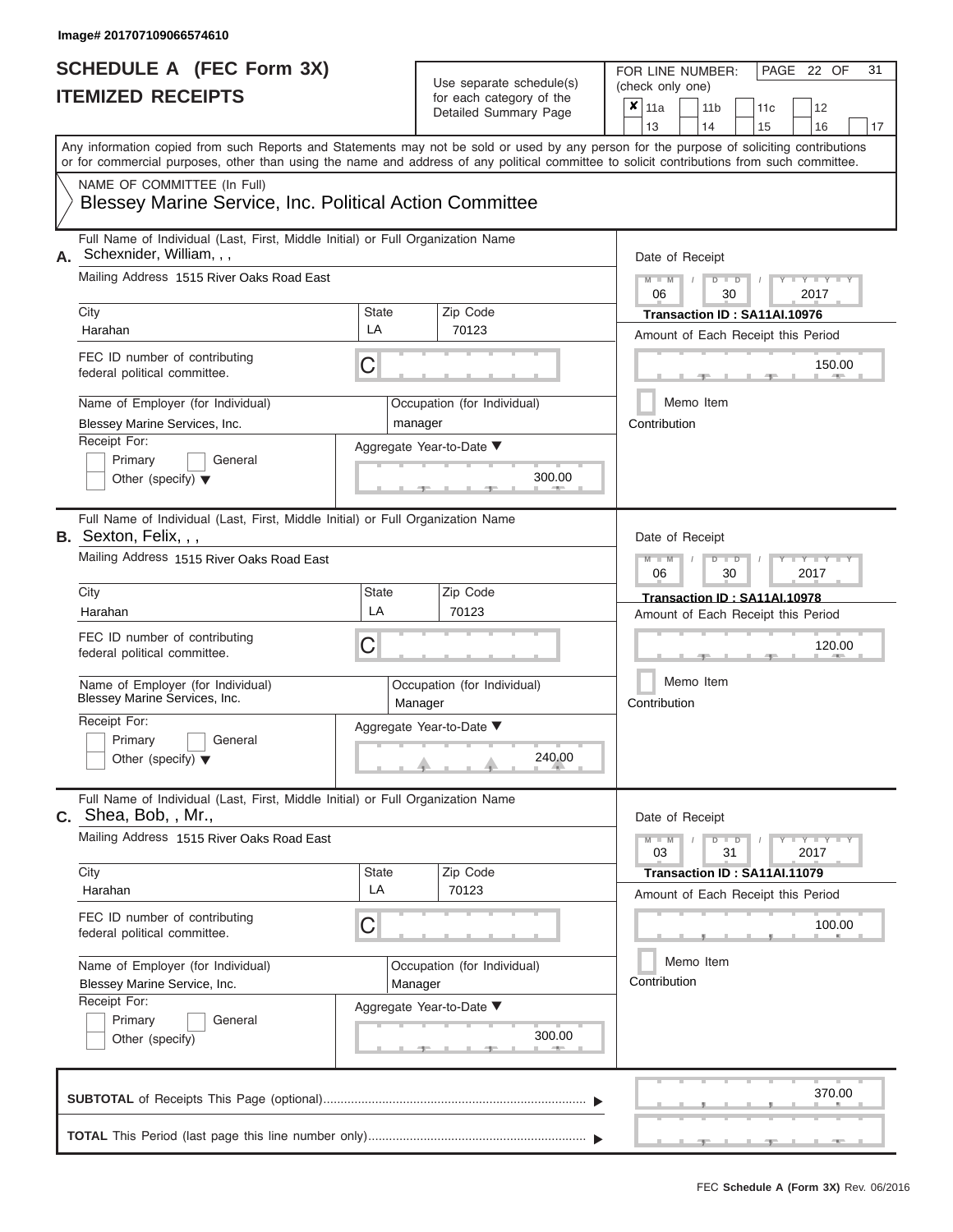ı

## **SCHEDULE A (FEC Form 3X) ITEMIZED RECEIPTS**

## FOR LINE NUMBER:<br>(check only one) Use separate schedule(s)

| <b>IIEMIZED RECEIPIS</b>                                                                                       | for each category of the<br>Detailed Summary Page       | ×<br>12<br>11a<br>11 <sub>b</sub><br>11c<br>13<br>14<br>15<br>16<br>17                                                                                                                                                                                                                  |
|----------------------------------------------------------------------------------------------------------------|---------------------------------------------------------|-----------------------------------------------------------------------------------------------------------------------------------------------------------------------------------------------------------------------------------------------------------------------------------------|
|                                                                                                                |                                                         | Any information copied from such Reports and Statements may not be sold or used by any person for the purpose of soliciting contributions<br>or for commercial purposes, other than using the name and address of any political committee to solicit contributions from such committee. |
| NAME OF COMMITTEE (In Full)                                                                                    | Blessey Marine Service, Inc. Political Action Committee |                                                                                                                                                                                                                                                                                         |
| Full Name of Individual (Last, First, Middle Initial) or Full Organization Name<br>A. Shea, Bob, , Mr.,        |                                                         | Date of Receipt                                                                                                                                                                                                                                                                         |
| Mailing Address 1515 River Oaks Road East<br>City                                                              | <b>State</b><br>Zip Code                                | $Y = Y$<br>ъ<br>$\overline{D}$<br>2017<br>04<br>30<br>Transaction ID: SA11AI.11080                                                                                                                                                                                                      |
| Harahan                                                                                                        | LA<br>70123                                             | Amount of Each Receipt this Period                                                                                                                                                                                                                                                      |
| FEC ID number of contributing<br>federal political committee.                                                  | C                                                       | 100.00                                                                                                                                                                                                                                                                                  |
| Name of Employer (for Individual)<br>Blessey Marine Service, Inc.                                              | Occupation (for Individual)<br>Manager                  | Memo Item<br>Contribution                                                                                                                                                                                                                                                               |
| Receipt For:<br>Primary<br>General<br>Other (specify) $\blacktriangledown$                                     | Aggregate Year-to-Date ▼                                | 400.00                                                                                                                                                                                                                                                                                  |
| Full Name of Individual (Last, First, Middle Initial) or Full Organization Name<br><b>B.</b> Shea, Bob, , Mr., |                                                         | Date of Receipt                                                                                                                                                                                                                                                                         |
| Mailing Address 1515 River Oaks Road East                                                                      |                                                         | Y L<br>$\overline{\mathsf{M}}$<br>D<br>2017<br>05<br>31                                                                                                                                                                                                                                 |
| City<br>Harahan                                                                                                | <b>State</b><br>Zip Code<br>LA<br>70123                 | Transaction ID: SA11AI.11081<br>Amount of Each Receipt this Period                                                                                                                                                                                                                      |
| FEC ID number of contributing<br>federal political committee.                                                  | С                                                       | 100.00                                                                                                                                                                                                                                                                                  |
| Name of Employer (for Individual)<br>Blessey Marine Service, Inc.                                              | Occupation (for Individual)<br>Manager                  | Memo Item<br>Contribution                                                                                                                                                                                                                                                               |
| Receipt For:<br>Primary<br>General<br>Other (specify) $\blacktriangledown$                                     | Aggregate Year-to-Date ▼                                | 500.00                                                                                                                                                                                                                                                                                  |
| Full Name of Individual (Last, First, Middle Initial) or Full Organization Name<br>$C.$ Shea, Bob, , Mr.,      |                                                         | Date of Receipt                                                                                                                                                                                                                                                                         |
| Mailing Address 1515 River Oaks Road East                                                                      |                                                         | $Y = Y + Y$<br>$M - M$<br>$\overline{D}$<br>$\overline{D}$<br>30<br>2017<br>06                                                                                                                                                                                                          |
| City<br>Harahan                                                                                                | State<br>Zip Code<br>LA<br>70123                        | Transaction ID: SA11AI.11082<br>Amount of Each Receipt this Period                                                                                                                                                                                                                      |
| FEC ID number of contributing<br>federal political committee.                                                  | 100.00                                                  |                                                                                                                                                                                                                                                                                         |
| Name of Employer (for Individual)<br>Blessey Marine Service, Inc.                                              | Occupation (for Individual)<br>Manager                  | Memo Item<br>Contribution                                                                                                                                                                                                                                                               |
| Receipt For:<br>Primary<br>General<br>Other (specify)                                                          | Aggregate Year-to-Date ▼                                | 600.00                                                                                                                                                                                                                                                                                  |
|                                                                                                                |                                                         | 300.00                                                                                                                                                                                                                                                                                  |
|                                                                                                                |                                                         |                                                                                                                                                                                                                                                                                         |

PAGE 23 OF 31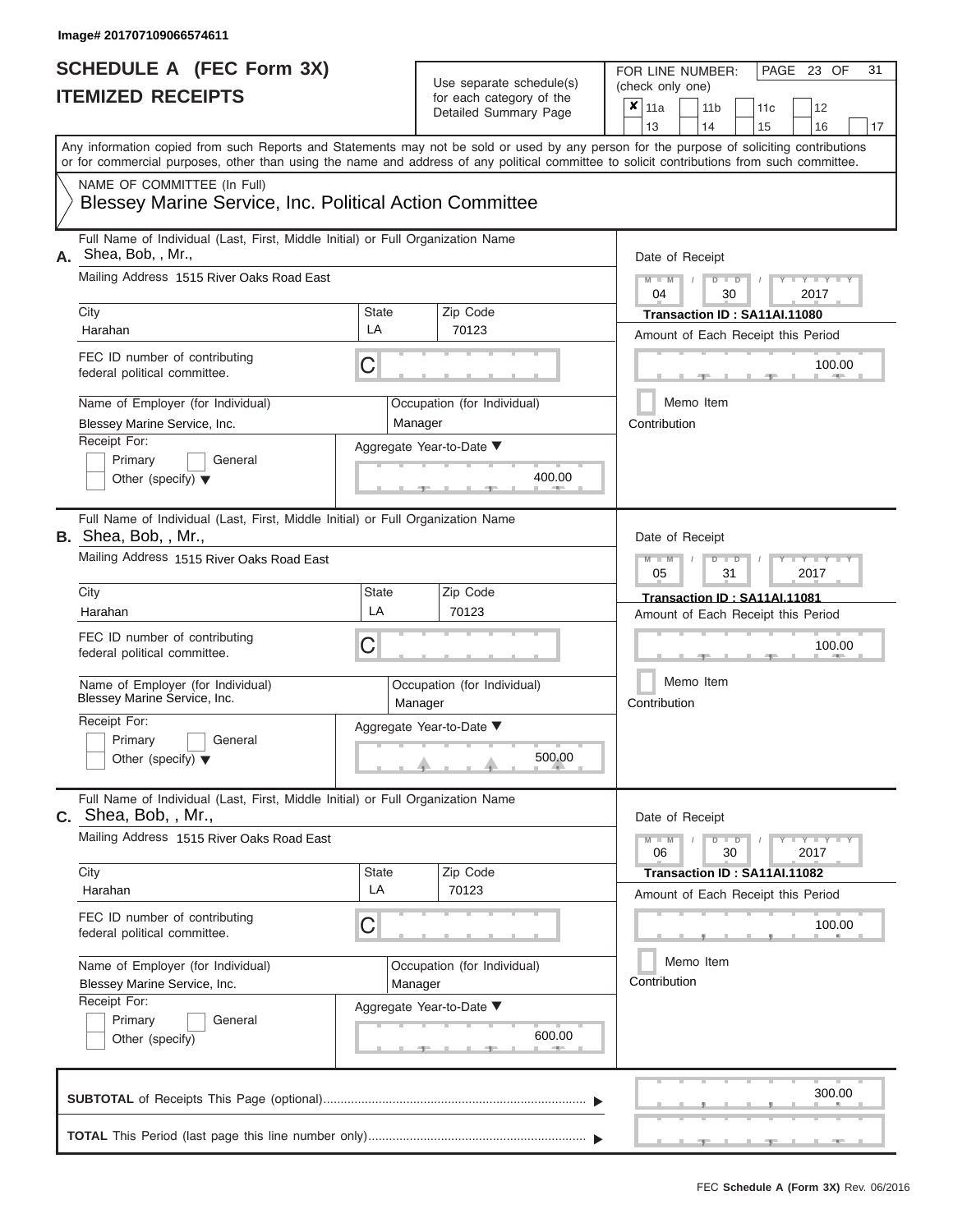| SCHEDULE A (FEC Form 3X)<br><b>ITEMIZED RECEIPTS</b>                                                                                                                                                                                                                                                                                                                                                |                  | Use separate schedule(s)<br>for each category of the<br>Detailed Summary Page                     | 31<br>FOR LINE NUMBER:<br>PAGE 24 OF<br>(check only one)<br>$x \mid$<br>11a<br>11 <sub>b</sub><br>12<br>11c<br>13<br>14<br>15<br>16<br>17                                                                            |
|-----------------------------------------------------------------------------------------------------------------------------------------------------------------------------------------------------------------------------------------------------------------------------------------------------------------------------------------------------------------------------------------------------|------------------|---------------------------------------------------------------------------------------------------|----------------------------------------------------------------------------------------------------------------------------------------------------------------------------------------------------------------------|
| Any information copied from such Reports and Statements may not be sold or used by any person for the purpose of soliciting contributions<br>or for commercial purposes, other than using the name and address of any political committee to solicit contributions from such committee.<br>NAME OF COMMITTEE (In Full)<br><b>Blessey Marine Service, Inc. Political Action Committee</b>            |                  |                                                                                                   |                                                                                                                                                                                                                      |
| Full Name of Individual (Last, First, Middle Initial) or Full Organization Name<br>Shoemaker, James, , ,<br>А.<br>Mailing Address 1515 River Oaks Road East<br>City<br>Harahan<br>FEC ID number of contributing<br>federal political committee.<br>Name of Employer (for Individual)<br>Blessey Marine Services, Inc.<br>Receipt For:<br>Primary<br>General<br>Other (specify) $\blacktriangledown$ | State<br>LA<br>С | Zip Code<br>70123<br>Occupation (for Individual)<br>Manager<br>Aggregate Year-to-Date ▼<br>240.00 | Date of Receipt<br>$M - M$<br>$D$ $D$<br>$Y - Y - I$<br>$\sqrt{ }$<br>06<br>30<br>2017<br>Transaction ID: SA11AI.10980<br>Amount of Each Receipt this Period<br>120.00<br><b>AND IN</b><br>Memo Item<br>Contribution |
| Full Name of Individual (Last, First, Middle Initial) or Full Organization Name<br>B. Swiney, Jeff, , ,<br>Mailing Address 1515 River Oaks Road East<br>City<br>Harahan<br>FEC ID number of contributing<br>federal political committee.<br>Name of Employer (for Individual)<br>Blessey Marine Service, Inc.<br>Receipt For:<br>Primary<br>General<br>Other (specify) $\blacktriangledown$         | State<br>LA<br>С | Zip Code<br>70123<br>Occupation (for Individual)<br>Manager<br>Aggregate Year-to-Date ▼<br>240.00 | Date of Receipt<br>$M - M$<br>$D$ $\Box$ $D$<br>Y TYT<br>2017<br>06<br>30<br>Transaction ID: SA11AI.10987<br>Amount of Each Receipt this Period<br>120.00<br>Memo Item<br>Contribution                               |
| Full Name of Individual (Last, First, Middle Initial) or Full Organization Name<br>Todd, Clark, , ,<br>С.<br>Mailing Address 1515 River Oaks Road East<br>City<br>Harahan<br>FEC ID number of contributing<br>federal political committee.<br>Name of Employer (for Individual)<br>Blessey Marine Services, Inc.<br>Receipt For:<br>Primary<br>General<br>Other (specify)                           | State<br>LA<br>С | Zip Code<br>70123<br>Occupation (for Individual)<br>Manager<br>Aggregate Year-to-Date ▼<br>300.00 | Date of Receipt<br>$M - M$<br>$D$ $D$<br>$T-T$ $T$ $T$ $T$ $T$ $T$ $T$<br>30<br>2017<br>06<br>Transaction ID: SA11AI.11084<br>Amount of Each Receipt this Period<br>150.00<br>Memo Item<br>Contribution              |
|                                                                                                                                                                                                                                                                                                                                                                                                     |                  |                                                                                                   | 390.00                                                                                                                                                                                                               |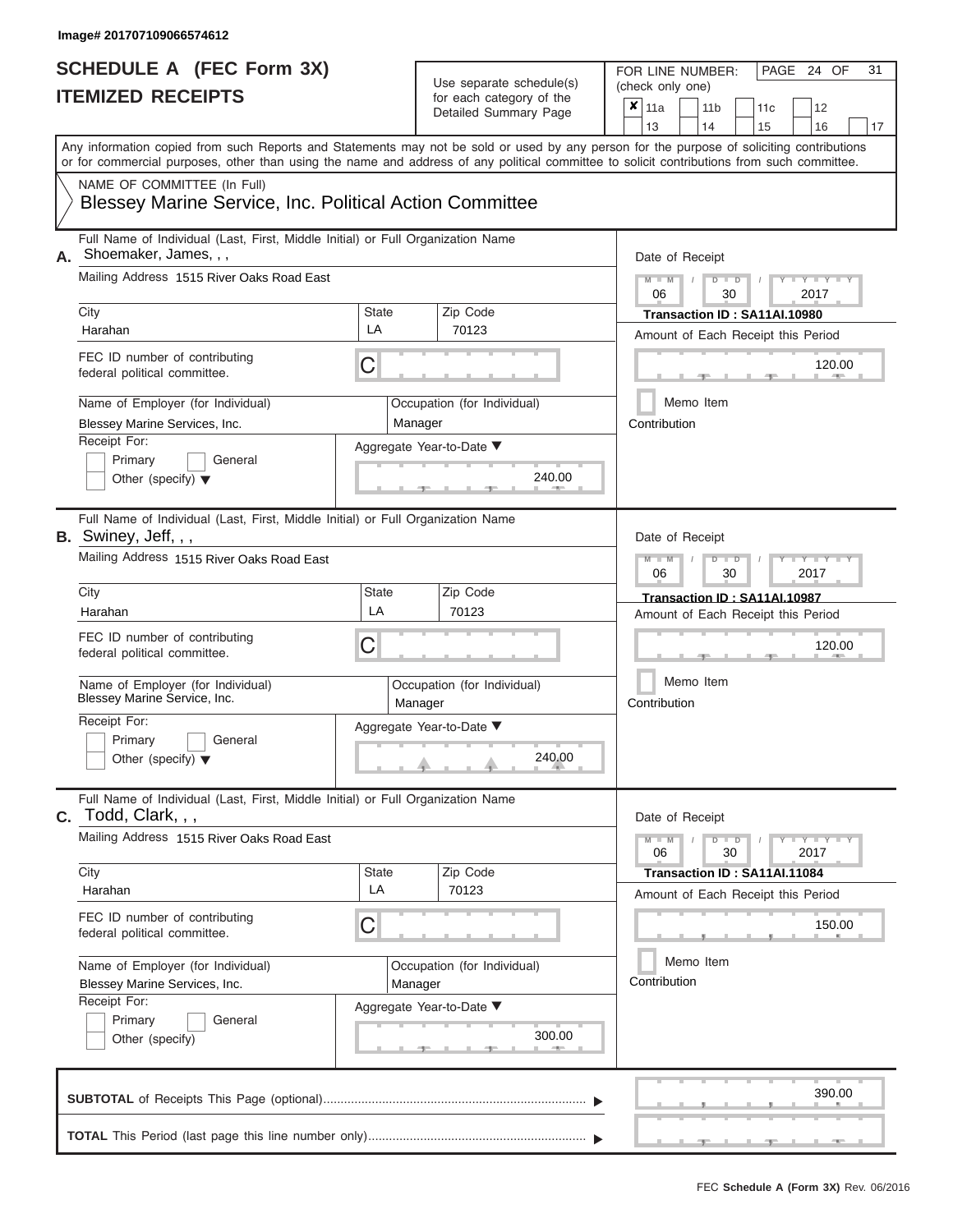| SCHEDULE A (FEC Form 3X)<br><b>ITEMIZED RECEIPTS</b>                                                                                                                                                                                                                                                                                                                                                 |                  | Use separate schedule(s)<br>for each category of the<br>Detailed Summary Page                     | 31<br>FOR LINE NUMBER:<br>PAGE 25 OF<br>(check only one)<br>$\overline{\mathbf{x}}$   11a<br>11 <sub>b</sub><br>12<br>11c<br>13<br>14<br>15<br>16<br>17                                                                                                                            |
|------------------------------------------------------------------------------------------------------------------------------------------------------------------------------------------------------------------------------------------------------------------------------------------------------------------------------------------------------------------------------------------------------|------------------|---------------------------------------------------------------------------------------------------|------------------------------------------------------------------------------------------------------------------------------------------------------------------------------------------------------------------------------------------------------------------------------------|
| Any information copied from such Reports and Statements may not be sold or used by any person for the purpose of soliciting contributions<br>or for commercial purposes, other than using the name and address of any political committee to solicit contributions from such committee.<br>NAME OF COMMITTEE (In Full)<br><b>Blessey Marine Service, Inc. Political Action Committee</b>             |                  |                                                                                                   |                                                                                                                                                                                                                                                                                    |
| Full Name of Individual (Last, First, Middle Initial) or Full Organization Name<br>Todd, Laura, , ,<br>А.<br>Mailing Address 1515 River Oaks Road East<br>City<br>Harahan<br>FEC ID number of contributing<br>federal political committee.<br>Name of Employer (for Individual)<br>Blessey Marine Services, Inc<br>Receipt For:<br>Primary<br>General<br>Other (specify) $\blacktriangledown$        | State<br>LA<br>С | Zip Code<br>70123<br>Occupation (for Individual)<br>Manager<br>Aggregate Year-to-Date ▼<br>300.00 | Date of Receipt<br>$M - M$ /<br>$D$ $D$<br>$Y - Y - I$<br>06<br>30<br>2017<br>Transaction ID: SA11AI.11086<br>Amount of Each Receipt this Period<br>150.00<br><b>CONTRACTOR</b><br>Memo Item<br>Contribution                                                                       |
| Full Name of Individual (Last, First, Middle Initial) or Full Organization Name<br><b>B.</b> Tolar, Richard, , ,<br>Mailing Address 1515 River Oaks Road East<br>City<br>Harahan<br>FEC ID number of contributing<br>federal political committee.<br>Name of Employer (for Individual)<br>Blessey Marine Service, Inc.<br>Receipt For:<br>Primary<br>General<br>Other (specify) $\blacktriangledown$ | State<br>LA<br>С | Zip Code<br>70123<br>Occupation (for Individual)<br>Manager<br>Aggregate Year-to-Date ▼<br>240.00 | Date of Receipt<br>$M - M$<br>$D$ $\Box$ $D$<br>$\blacksquare$ $\blacksquare$ $\blacksquare$ $\blacksquare$ $\blacksquare$ $\blacksquare$<br>2017<br>06<br>30<br>Transaction ID: SA11AI.10993<br>Amount of Each Receipt this Period<br>120.00<br>Memo Item<br>Contribution         |
| Full Name of Individual (Last, First, Middle Initial) or Full Organization Name<br>$c.$ Vick, James, , ,<br>Mailing Address 1515 River Oaks Road East<br>City<br>Harahan<br>FEC ID number of contributing<br>federal political committee.<br>Name of Employer (for Individual)<br>Blessey Marine Services, Inc.<br>Receipt For:<br>Primary<br>General<br>Other (specify)                             | State<br>LA<br>С | Zip Code<br>70123<br>Occupation (for Individual)<br>Manager<br>Aggregate Year-to-Date ▼<br>300.00 | Date of Receipt<br>$M - M$<br>$D$ $D$<br>$\blacksquare \blacksquare \mathsf{Y} \mathrel{\sqsubseteq} \mathsf{Y} \mathrel{\sqsubseteq} \mathsf{Y}$<br>31<br>03<br>2017<br>Transaction ID: SA11AI.11003<br>Amount of Each Receipt this Period<br>100.00<br>Memo Item<br>Contribution |
|                                                                                                                                                                                                                                                                                                                                                                                                      |                  |                                                                                                   | 370.00                                                                                                                                                                                                                                                                             |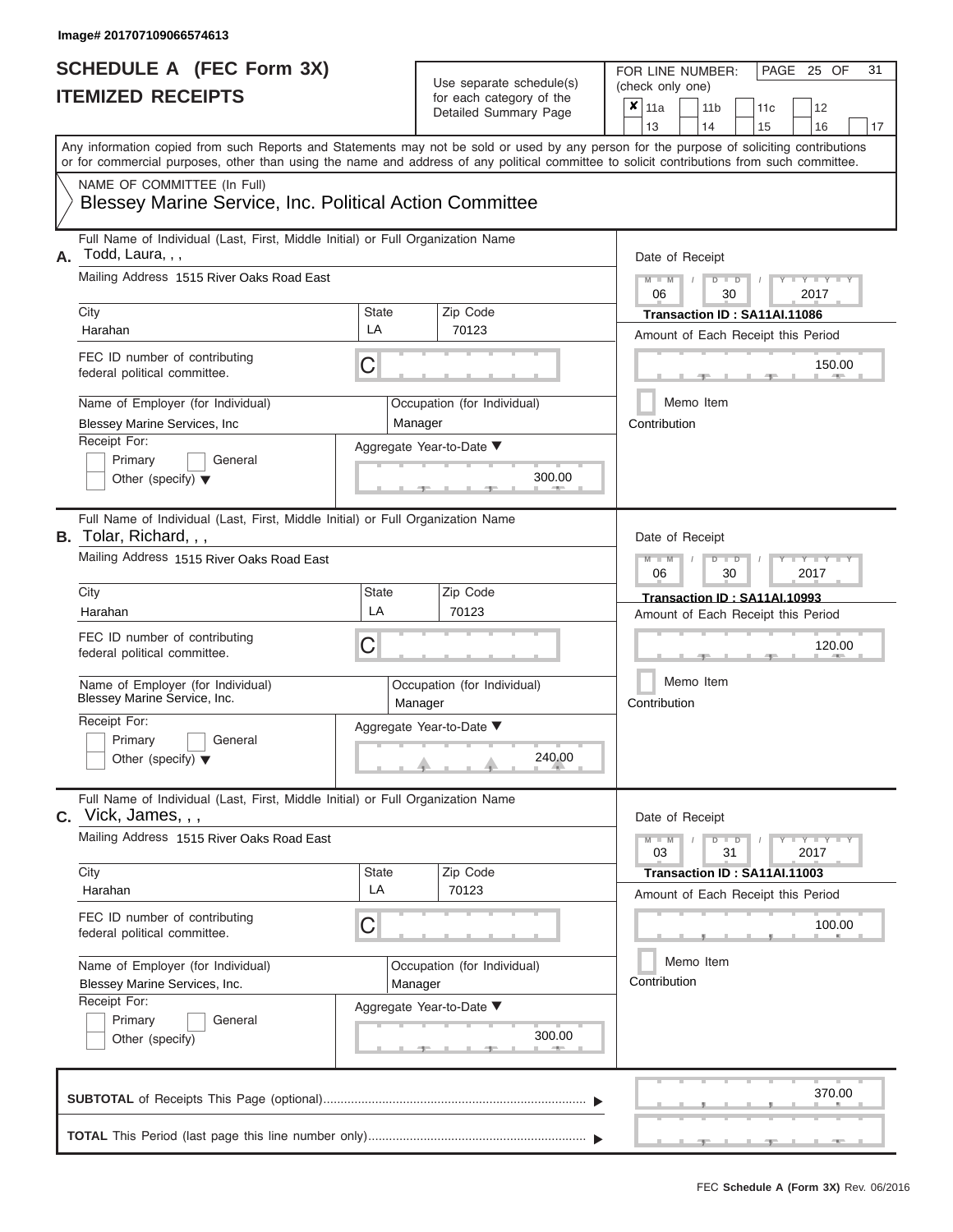| SCHEDULE A (FEC Form 3X)<br><b>ITEMIZED RECEIPTS</b>                                                                                                                                                                                                                                                                                                                                           |                             | Use separate schedule(s)<br>for each category of the<br>Detailed Summary Page                     | 31<br>FOR LINE NUMBER:<br>PAGE 26 OF<br>(check only one)<br>$\overline{\mathbf{x}}$   11a<br>11 <sub>b</sub><br>12<br>11c<br>13<br>14<br>15<br>16<br>17                                                                                                                            |
|------------------------------------------------------------------------------------------------------------------------------------------------------------------------------------------------------------------------------------------------------------------------------------------------------------------------------------------------------------------------------------------------|-----------------------------|---------------------------------------------------------------------------------------------------|------------------------------------------------------------------------------------------------------------------------------------------------------------------------------------------------------------------------------------------------------------------------------------|
| Any information copied from such Reports and Statements may not be sold or used by any person for the purpose of soliciting contributions<br>or for commercial purposes, other than using the name and address of any political committee to solicit contributions from such committee.<br>NAME OF COMMITTEE (In Full)<br><b>Blessey Marine Service, Inc. Political Action Committee</b>       |                             |                                                                                                   |                                                                                                                                                                                                                                                                                    |
| Full Name of Individual (Last, First, Middle Initial) or Full Organization Name<br>Vick, James, , ,<br>А.<br>Mailing Address 1515 River Oaks Road East<br>City<br>Harahan<br>FEC ID number of contributing<br>federal political committee.<br>Name of Employer (for Individual)<br>Blessey Marine Services, Inc.<br>Receipt For:<br>Primary<br>General<br>Other (specify) $\blacktriangledown$ | State<br>LA<br>С            | Zip Code<br>70123<br>Occupation (for Individual)<br>Manager<br>Aggregate Year-to-Date ▼<br>400.00 | Date of Receipt<br>$M - M$<br>$D$ $D$<br>$Y - Y - I$<br>$\sqrt{ }$<br>04<br>30<br>2017<br>Transaction ID: SA11AI.11004<br>Amount of Each Receipt this Period<br>100.00<br><b>Common</b><br>Memo Item<br>Contribution                                                               |
| Full Name of Individual (Last, First, Middle Initial) or Full Organization Name<br>B. Vick, James, , ,<br>Mailing Address 1515 River Oaks Road East<br>City<br>Harahan<br>FEC ID number of contributing<br>federal political committee.<br>Name of Employer (for Individual)<br>Blessey Marine Services, Inc.<br>Receipt For:<br>Primary<br>General<br>Other (specify) $\blacktriangledown$    | State<br>LA<br>С            | Zip Code<br>70123<br>Occupation (for Individual)<br>Manager<br>Aggregate Year-to-Date ▼<br>500.00 | Date of Receipt<br>$M - M$<br>$D$ $\Box$ $D$<br>$\blacksquare$ $\blacksquare$ $\blacksquare$ $\blacksquare$ $\blacksquare$ $\blacksquare$<br>05<br>31<br>2017<br>Transaction ID: SA11AI.11005<br>Amount of Each Receipt this Period<br>100.00<br>Memo Item<br>Contribution         |
| Full Name of Individual (Last, First, Middle Initial) or Full Organization Name<br>$c.$ Vick, James, , ,<br>Mailing Address 1515 River Oaks Road East<br>City<br>Harahan<br>FEC ID number of contributing<br>federal political committee.<br>Name of Employer (for Individual)<br>Blessey Marine Services, Inc.<br>Receipt For:<br>Primary<br>General<br>Other (specify)                       | State<br>LA<br>С<br>Manager | Zip Code<br>70123<br>Occupation (for Individual)<br>Aggregate Year-to-Date ▼<br>600.00            | Date of Receipt<br>$M - M$<br>$D$ $D$<br>$\blacksquare \blacksquare \mathsf{Y} \mathrel{\sqsubseteq} \mathsf{Y} \mathrel{\sqsubseteq} \mathsf{Y}$<br>30<br>06<br>2017<br>Transaction ID: SA11AI.11006<br>Amount of Each Receipt this Period<br>100.00<br>Memo Item<br>Contribution |
|                                                                                                                                                                                                                                                                                                                                                                                                |                             |                                                                                                   | 300.00                                                                                                                                                                                                                                                                             |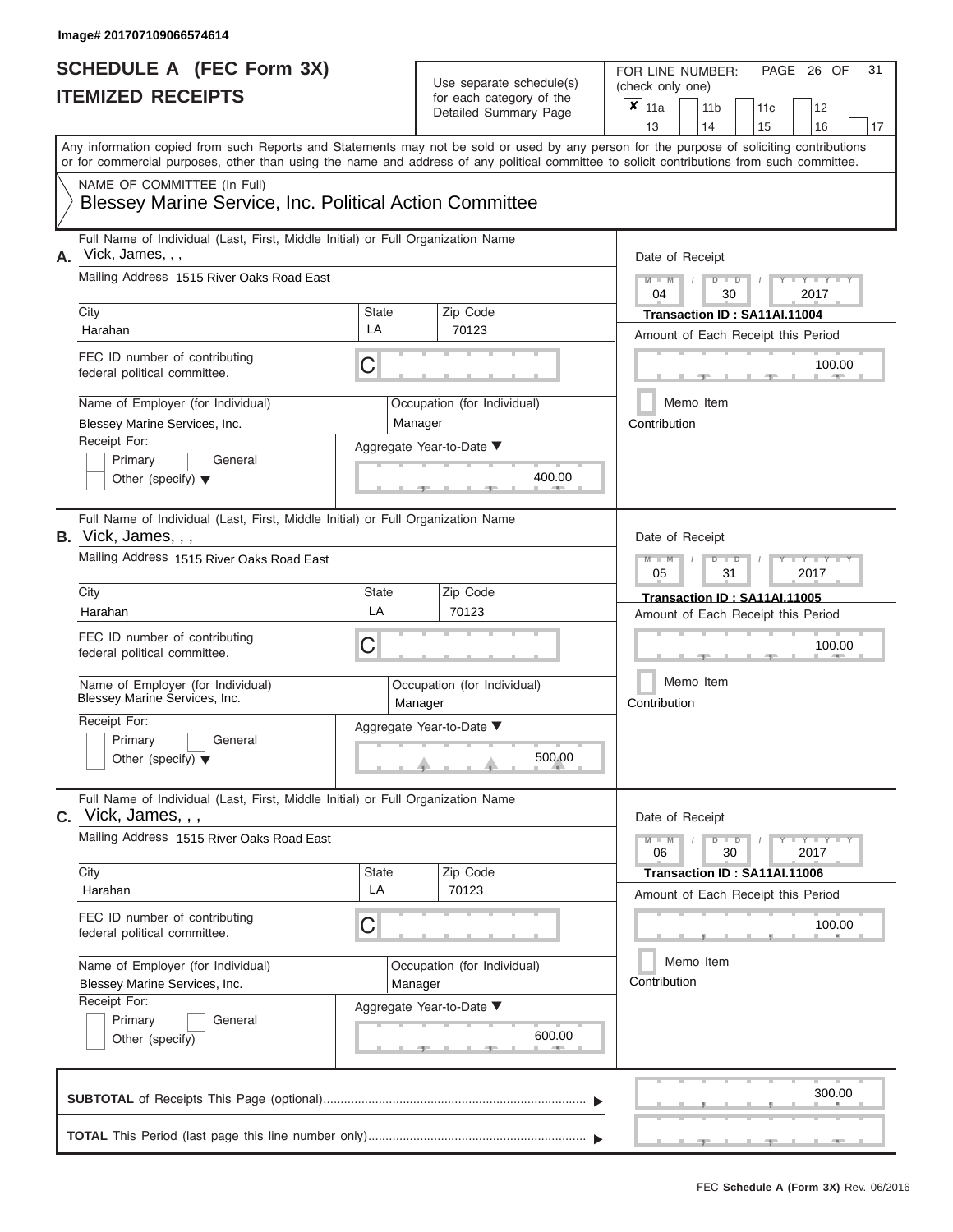| SCHEDULE A (FEC Form 3X)<br><b>ITEMIZED RECEIPTS</b>                                                                                                                                                                                                                                                                                                                                                 | Use separate schedule(s)<br>for each category of the<br>Detailed Summary Page                                                       | 31<br>FOR LINE NUMBER:<br>PAGE 27 OF<br>(check only one)<br>$\overline{\mathbf{x}}$   11a<br>11 <sub>b</sub><br>12<br>11c                                                                                                                                                          |
|------------------------------------------------------------------------------------------------------------------------------------------------------------------------------------------------------------------------------------------------------------------------------------------------------------------------------------------------------------------------------------------------------|-------------------------------------------------------------------------------------------------------------------------------------|------------------------------------------------------------------------------------------------------------------------------------------------------------------------------------------------------------------------------------------------------------------------------------|
| or for commercial purposes, other than using the name and address of any political committee to solicit contributions from such committee.<br>NAME OF COMMITTEE (In Full)<br><b>Blessey Marine Service, Inc. Political Action Committee</b>                                                                                                                                                          |                                                                                                                                     | 13<br>14<br>15<br>16<br>17<br>Any information copied from such Reports and Statements may not be sold or used by any person for the purpose of soliciting contributions                                                                                                            |
| Full Name of Individual (Last, First, Middle Initial) or Full Organization Name<br>Voss, Patrick, , ,<br>А.<br>Mailing Address 1515 River Oaks Road East<br>City<br>Harahan<br>FEC ID number of contributing<br>federal political committee.<br>Name of Employer (for Individual)<br>Blessey Marine Services, Inc.<br>Receipt For:<br>Primary<br>General<br>Other (specify) $\blacktriangledown$     | Zip Code<br>State<br>LA<br>70123<br>С<br>Occupation (for Individual)<br><b>Vice President</b><br>Aggregate Year-to-Date ▼<br>300.00 | Date of Receipt<br>$M - M$<br>$D$ $D$<br>Y TY T<br>$\sqrt{2}$<br>03<br>31<br>2017<br>Transaction ID: SA11AI.11092<br>Amount of Each Receipt this Period<br>100.00<br><b>CONTRACTOR</b><br>Memo Item<br>Contribution                                                                |
| Full Name of Individual (Last, First, Middle Initial) or Full Organization Name<br><b>B.</b> Voss, Patrick, , ,<br>Mailing Address 1515 River Oaks Road East<br>City<br>Harahan<br>FEC ID number of contributing<br>federal political committee.<br>Name of Employer (for Individual)<br>Blessey Marine Services, Inc.<br>Receipt For:<br>Primary<br>General<br>Other (specify) $\blacktriangledown$ | Zip Code<br>State<br>LA<br>70123<br>С<br>Occupation (for Individual)<br>Vice President<br>Aggregate Year-to-Date ▼<br>400.00        | Date of Receipt<br>$M - M$<br>$D$ $\Box$ $D$<br>$\blacksquare$ $\blacksquare$ $\blacksquare$ $\blacksquare$ $\blacksquare$ $\blacksquare$<br>04<br>2017<br>30<br>Transaction ID: SA11AI.11093<br>Amount of Each Receipt this Period<br>100.00<br>Memo Item<br>Contribution         |
| Full Name of Individual (Last, First, Middle Initial) or Full Organization Name<br>$c.$ Voss, Patrick, , ,<br>Mailing Address 1515 River Oaks Road East<br>City<br>Harahan<br>FEC ID number of contributing<br>federal political committee.<br>Name of Employer (for Individual)<br>Blessey Marine Services, Inc.<br>Receipt For:<br>Primary<br>General<br>Other (specify)                           | Zip Code<br>State<br>LA<br>70123<br>С<br>Occupation (for Individual)<br>Vice President<br>Aggregate Year-to-Date ▼<br>500.00        | Date of Receipt<br>$M - M$<br>$D$ $D$<br>$\blacksquare \blacksquare \mathsf{Y} \mathrel{\sqsubseteq} \mathsf{Y} \mathrel{\sqsubseteq} \mathsf{Y}$<br>31<br>05<br>2017<br>Transaction ID: SA11AI.11094<br>Amount of Each Receipt this Period<br>100.00<br>Memo Item<br>Contribution |
|                                                                                                                                                                                                                                                                                                                                                                                                      |                                                                                                                                     | 300.00                                                                                                                                                                                                                                                                             |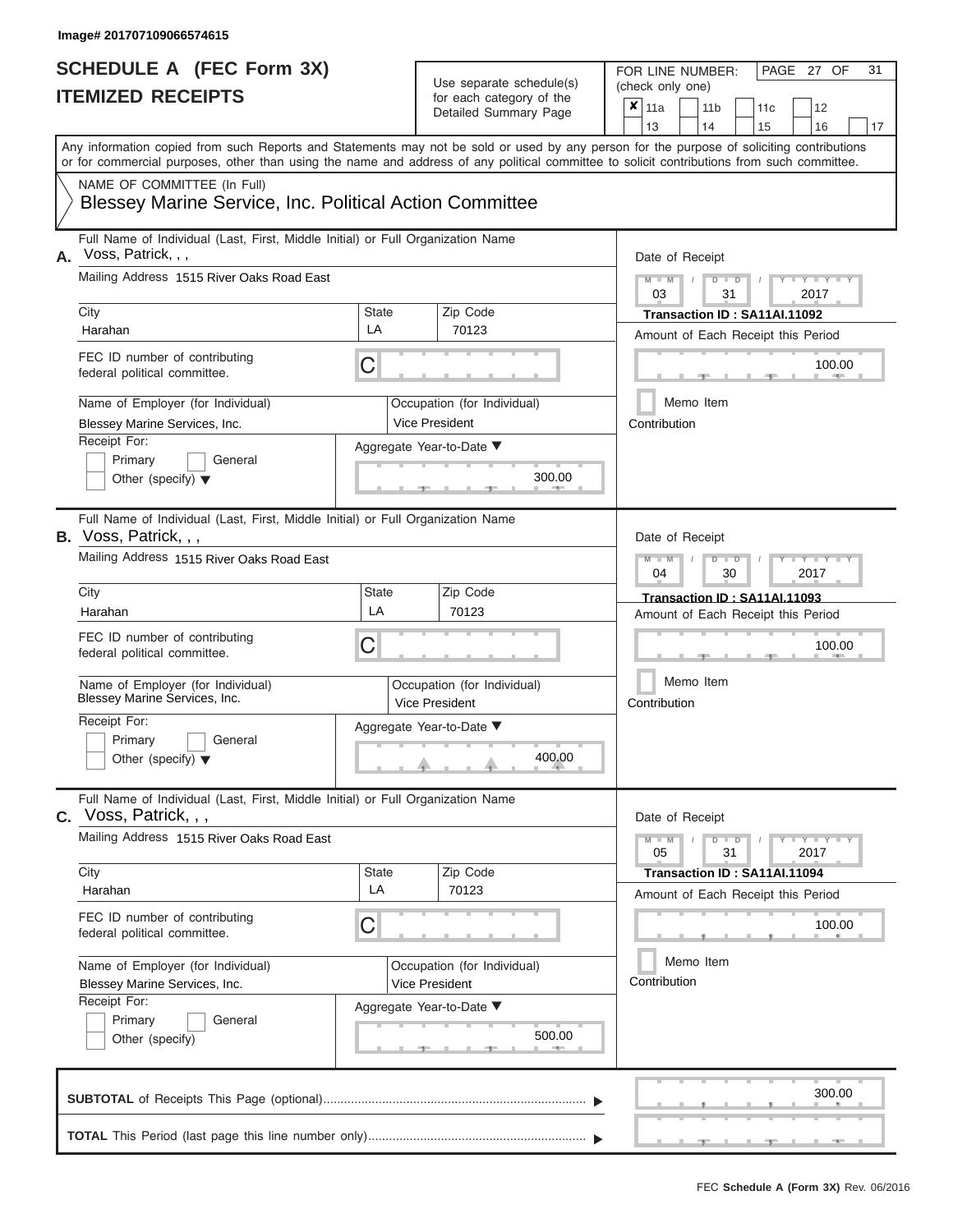| SCHEDULE A (FEC Form 3X)<br><b>ITEMIZED RECEIPTS</b>                                                                                                                                                                                                                                                                                                                                             |                         | Use separate schedule(s)<br>for each category of the<br>Detailed Summary Page                                   | 31<br>FOR LINE NUMBER:<br>PAGE 28 OF<br>(check only one)<br>$\overline{\mathbf{x}}$   11a<br>11 <sub>b</sub><br>12<br>11c<br>13<br>14<br>15<br>16<br>17                                                                                                                    |
|--------------------------------------------------------------------------------------------------------------------------------------------------------------------------------------------------------------------------------------------------------------------------------------------------------------------------------------------------------------------------------------------------|-------------------------|-----------------------------------------------------------------------------------------------------------------|----------------------------------------------------------------------------------------------------------------------------------------------------------------------------------------------------------------------------------------------------------------------------|
| Any information copied from such Reports and Statements may not be sold or used by any person for the purpose of soliciting contributions<br>or for commercial purposes, other than using the name and address of any political committee to solicit contributions from such committee.<br>NAME OF COMMITTEE (In Full)<br>Blessey Marine Service, Inc. Political Action Committee                |                         |                                                                                                                 |                                                                                                                                                                                                                                                                            |
| Full Name of Individual (Last, First, Middle Initial) or Full Organization Name<br>Voss, Patrick, , ,<br>А.<br>Mailing Address 1515 River Oaks Road East<br>City<br>Harahan<br>FEC ID number of contributing<br>federal political committee.<br>Name of Employer (for Individual)<br>Blessey Marine Services, Inc.<br>Receipt For:<br>Primary<br>General<br>Other (specify) $\blacktriangledown$ | State<br>LA<br>С        | Zip Code<br>70123<br>Occupation (for Individual)<br><b>Vice President</b><br>Aggregate Year-to-Date ▼<br>600.00 | Date of Receipt<br>$M = M$ /<br>$D$ $D$<br>Y TY T<br>06<br>30<br>2017<br>Transaction ID: SA11AI.11095<br>Amount of Each Receipt this Period<br>100.00<br><b>CONTRACTOR</b><br>Memo Item<br>Contribution                                                                    |
| Full Name of Individual (Last, First, Middle Initial) or Full Organization Name<br>B. Warren, Jimmy, , ,<br>Mailing Address 1515 River Oaks Road East<br>City<br>Harahan<br>FEC ID number of contributing<br>federal political committee.<br>Name of Employer (for Individual)<br>Blessey Marine Services, Inc.<br>Receipt For:<br>Primary<br>General<br>Other (specify) $\blacktriangledown$    | <b>State</b><br>LA<br>С | Zip Code<br>70123<br>Occupation (for Individual)<br>manager<br>Aggregate Year-to-Date ▼<br>300.00               | Date of Receipt<br>$M - M$<br>$D$ $\Box$ $D$<br>$\blacksquare$ $\blacksquare$ $\blacksquare$ $\blacksquare$ $\blacksquare$ $\blacksquare$<br>06<br>2017<br>30<br>Transaction ID: SA11AI.10995<br>Amount of Each Receipt this Period<br>150.00<br>Memo Item<br>Contribution |
| Full Name of Individual (Last, First, Middle Initial) or Full Organization Name<br>C. Wisner, Daniel, , ,<br>Mailing Address 1515 River Oaks Road East<br>City<br>Harahan<br>FEC ID number of contributing<br>federal political committee.<br>Name of Employer (for Individual)<br>Blessey Marine Services, Inc.<br>Receipt For:<br>Primary<br>General<br>Other (specify)                        | <b>State</b><br>LA<br>С | Zip Code<br>70123<br>Occupation (for Individual)<br>Manager<br>Aggregate Year-to-Date ▼<br>250.08               | Date of Receipt<br>$M - M$<br>$D$ $D$<br>$\mathbf{I} = \mathbf{Y} - \mathbf{I} - \mathbf{Y} - \mathbf{I}$<br>30<br>2017<br>06<br>Transaction ID: SA11AI.11098<br>Amount of Each Receipt this Period<br>125.04<br>Memo Item<br>Contribution                                 |
|                                                                                                                                                                                                                                                                                                                                                                                                  |                         |                                                                                                                 | 375.04<br>9665.04<br>$-1$                                                                                                                                                                                                                                                  |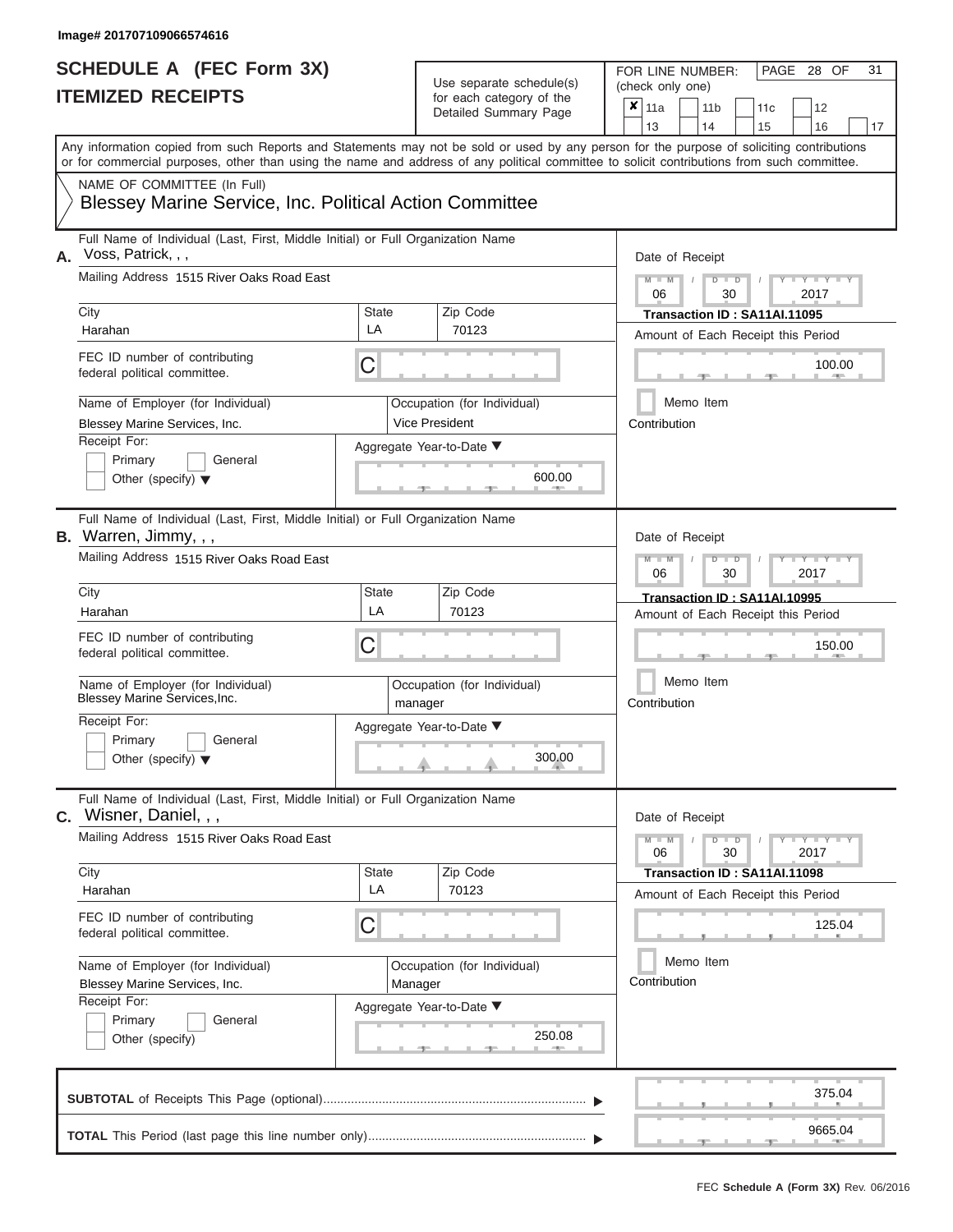$\overline{\phantom{a}}$ 

| Use separate schedule(s)<br>(check only one)<br><b>ITEMIZED DISBURSEMENTS</b><br>for each category of the<br>21 <sub>b</sub><br>22<br>23<br>26<br>×<br>Detailed Summary Page<br>28a<br>28 <sub>b</sub><br>29<br>28c<br>Any information copied from such Reports and Statements may not be sold or used by any person for the purpose of soliciting contributions<br>or for commercial purposes, other than using the name and address of any political committee to solicit contributions from such committee.<br>NAME OF COMMITTEE (In Full)<br><b>Blessey Marine Service, Inc. Political Action Committee</b><br>Full Name (Last, First, Middle Initial)<br>Date of Disbursement<br>$M$ $M$<br>$D$ $D$<br>Mailing Address 801 North Quincy Street<br>02<br>24<br>Suite 200<br>State<br>Zip Code<br>City<br><b>FEC Identification Number</b><br>VA<br><b>ARLINGTON</b><br>22203<br>Purpose of Disbursement<br>C<br>C00034678<br>Contribution<br>012<br>Transaction ID: SB23.10892<br>Candidate Name<br>Amount of Each Disbursement this Period<br>Category/<br>AMERICAN WATERWAYS OPERATORS-PAC<br><b>Type</b><br>Office Sought:<br>Disbursement For: 2018<br>House<br>Senate<br>General<br>Primary<br>×<br>President<br>Other (specify) $\blacktriangledown$<br>Memo Item<br>State:<br>District:<br>Full Name (Last, First, Middle Initial)<br>Date of Disbursement<br><b>JOHN KENNEDY FOR US</b><br>$M - M$<br>$\Box$<br>$\overline{D}$<br>Mailing Address 2900 CLEARVIEW PKWY<br>05<br>31<br>SUITE 206<br>Zip Code<br>City<br><b>State</b><br><b>FEC Identification Number</b><br>LA<br><b>METAIRIE</b><br>70006<br>Purpose of Disbursement<br>C<br>C00608398<br>Contribution<br>011<br>Transaction ID: SB23.10894<br>Candidate Name<br>Amount of Each Disbursement this Period<br>Category/<br><b>Type</b><br>Office Sought:<br>House<br>Disbursement For: 2022<br>Primary<br>Senate<br>General<br>$\boldsymbol{x}$<br>$\mathbf{x}$<br>President<br>Other (specify)<br>Memo Item<br>State:<br>District:<br>LA<br>00 | 27<br>30 <sub>b</sub><br>Y LY LY LY<br>2017 |
|--------------------------------------------------------------------------------------------------------------------------------------------------------------------------------------------------------------------------------------------------------------------------------------------------------------------------------------------------------------------------------------------------------------------------------------------------------------------------------------------------------------------------------------------------------------------------------------------------------------------------------------------------------------------------------------------------------------------------------------------------------------------------------------------------------------------------------------------------------------------------------------------------------------------------------------------------------------------------------------------------------------------------------------------------------------------------------------------------------------------------------------------------------------------------------------------------------------------------------------------------------------------------------------------------------------------------------------------------------------------------------------------------------------------------------------------------------------------------------------------------------------------------------------------------------------------------------------------------------------------------------------------------------------------------------------------------------------------------------------------------------------------------------------------------------------------------------------------------------------------------------------------------------------------------------------------------------------------------------------------------------------------------|---------------------------------------------|
| A. AMERICAN WATERWAYS OPERATORS-PAC                                                                                                                                                                                                                                                                                                                                                                                                                                                                                                                                                                                                                                                                                                                                                                                                                                                                                                                                                                                                                                                                                                                                                                                                                                                                                                                                                                                                                                                                                                                                                                                                                                                                                                                                                                                                                                                                                                                                                                                      |                                             |
|                                                                                                                                                                                                                                                                                                                                                                                                                                                                                                                                                                                                                                                                                                                                                                                                                                                                                                                                                                                                                                                                                                                                                                                                                                                                                                                                                                                                                                                                                                                                                                                                                                                                                                                                                                                                                                                                                                                                                                                                                          |                                             |
|                                                                                                                                                                                                                                                                                                                                                                                                                                                                                                                                                                                                                                                                                                                                                                                                                                                                                                                                                                                                                                                                                                                                                                                                                                                                                                                                                                                                                                                                                                                                                                                                                                                                                                                                                                                                                                                                                                                                                                                                                          |                                             |
|                                                                                                                                                                                                                                                                                                                                                                                                                                                                                                                                                                                                                                                                                                                                                                                                                                                                                                                                                                                                                                                                                                                                                                                                                                                                                                                                                                                                                                                                                                                                                                                                                                                                                                                                                                                                                                                                                                                                                                                                                          |                                             |
|                                                                                                                                                                                                                                                                                                                                                                                                                                                                                                                                                                                                                                                                                                                                                                                                                                                                                                                                                                                                                                                                                                                                                                                                                                                                                                                                                                                                                                                                                                                                                                                                                                                                                                                                                                                                                                                                                                                                                                                                                          |                                             |
|                                                                                                                                                                                                                                                                                                                                                                                                                                                                                                                                                                                                                                                                                                                                                                                                                                                                                                                                                                                                                                                                                                                                                                                                                                                                                                                                                                                                                                                                                                                                                                                                                                                                                                                                                                                                                                                                                                                                                                                                                          |                                             |
|                                                                                                                                                                                                                                                                                                                                                                                                                                                                                                                                                                                                                                                                                                                                                                                                                                                                                                                                                                                                                                                                                                                                                                                                                                                                                                                                                                                                                                                                                                                                                                                                                                                                                                                                                                                                                                                                                                                                                                                                                          |                                             |
|                                                                                                                                                                                                                                                                                                                                                                                                                                                                                                                                                                                                                                                                                                                                                                                                                                                                                                                                                                                                                                                                                                                                                                                                                                                                                                                                                                                                                                                                                                                                                                                                                                                                                                                                                                                                                                                                                                                                                                                                                          | 5000.00                                     |
|                                                                                                                                                                                                                                                                                                                                                                                                                                                                                                                                                                                                                                                                                                                                                                                                                                                                                                                                                                                                                                                                                                                                                                                                                                                                                                                                                                                                                                                                                                                                                                                                                                                                                                                                                                                                                                                                                                                                                                                                                          |                                             |
|                                                                                                                                                                                                                                                                                                                                                                                                                                                                                                                                                                                                                                                                                                                                                                                                                                                                                                                                                                                                                                                                                                                                                                                                                                                                                                                                                                                                                                                                                                                                                                                                                                                                                                                                                                                                                                                                                                                                                                                                                          |                                             |
|                                                                                                                                                                                                                                                                                                                                                                                                                                                                                                                                                                                                                                                                                                                                                                                                                                                                                                                                                                                                                                                                                                                                                                                                                                                                                                                                                                                                                                                                                                                                                                                                                                                                                                                                                                                                                                                                                                                                                                                                                          | $-1 - 1 - 1$<br>2017                        |
|                                                                                                                                                                                                                                                                                                                                                                                                                                                                                                                                                                                                                                                                                                                                                                                                                                                                                                                                                                                                                                                                                                                                                                                                                                                                                                                                                                                                                                                                                                                                                                                                                                                                                                                                                                                                                                                                                                                                                                                                                          |                                             |
|                                                                                                                                                                                                                                                                                                                                                                                                                                                                                                                                                                                                                                                                                                                                                                                                                                                                                                                                                                                                                                                                                                                                                                                                                                                                                                                                                                                                                                                                                                                                                                                                                                                                                                                                                                                                                                                                                                                                                                                                                          |                                             |
|                                                                                                                                                                                                                                                                                                                                                                                                                                                                                                                                                                                                                                                                                                                                                                                                                                                                                                                                                                                                                                                                                                                                                                                                                                                                                                                                                                                                                                                                                                                                                                                                                                                                                                                                                                                                                                                                                                                                                                                                                          | 2700.00                                     |
|                                                                                                                                                                                                                                                                                                                                                                                                                                                                                                                                                                                                                                                                                                                                                                                                                                                                                                                                                                                                                                                                                                                                                                                                                                                                                                                                                                                                                                                                                                                                                                                                                                                                                                                                                                                                                                                                                                                                                                                                                          |                                             |
| Full Name (Last, First, Middle Initial)<br>Date of Disbursement<br>C. MCCONNELL FOR MAJORITY LEADER COMMITTEE<br>$M - M$<br>$\Box$                                                                                                                                                                                                                                                                                                                                                                                                                                                                                                                                                                                                                                                                                                                                                                                                                                                                                                                                                                                                                                                                                                                                                                                                                                                                                                                                                                                                                                                                                                                                                                                                                                                                                                                                                                                                                                                                                       | $T - Y = T - Y$                             |
| $\overline{D}$<br>04<br>20<br>Mailing Address 228 S WASHINGTON ST STE 115                                                                                                                                                                                                                                                                                                                                                                                                                                                                                                                                                                                                                                                                                                                                                                                                                                                                                                                                                                                                                                                                                                                                                                                                                                                                                                                                                                                                                                                                                                                                                                                                                                                                                                                                                                                                                                                                                                                                                | 2017                                        |
| City<br><b>State</b><br>Zip Code<br><b>FEC Identification Number</b><br>VA<br>22314<br>ALEXANDRIA<br>Purpose of Disbursement<br>С<br>C00548651                                                                                                                                                                                                                                                                                                                                                                                                                                                                                                                                                                                                                                                                                                                                                                                                                                                                                                                                                                                                                                                                                                                                                                                                                                                                                                                                                                                                                                                                                                                                                                                                                                                                                                                                                                                                                                                                           |                                             |
| Contribution<br>011<br>Transaction ID: SB23.10890<br>Candidate Name<br>Amount of Each Disbursement this Period<br>Category/                                                                                                                                                                                                                                                                                                                                                                                                                                                                                                                                                                                                                                                                                                                                                                                                                                                                                                                                                                                                                                                                                                                                                                                                                                                                                                                                                                                                                                                                                                                                                                                                                                                                                                                                                                                                                                                                                              |                                             |
| <b>Type</b><br>Office Sought:<br>Disbursement For: 2018<br>House<br>Senate<br>Primary<br>General<br>×                                                                                                                                                                                                                                                                                                                                                                                                                                                                                                                                                                                                                                                                                                                                                                                                                                                                                                                                                                                                                                                                                                                                                                                                                                                                                                                                                                                                                                                                                                                                                                                                                                                                                                                                                                                                                                                                                                                    | 5000.00                                     |
| President<br>Other (specify) $\blacktriangledown$<br>Memo Item<br>State:<br>District:                                                                                                                                                                                                                                                                                                                                                                                                                                                                                                                                                                                                                                                                                                                                                                                                                                                                                                                                                                                                                                                                                                                                                                                                                                                                                                                                                                                                                                                                                                                                                                                                                                                                                                                                                                                                                                                                                                                                    |                                             |
| 12700.00                                                                                                                                                                                                                                                                                                                                                                                                                                                                                                                                                                                                                                                                                                                                                                                                                                                                                                                                                                                                                                                                                                                                                                                                                                                                                                                                                                                                                                                                                                                                                                                                                                                                                                                                                                                                                                                                                                                                                                                                                 |                                             |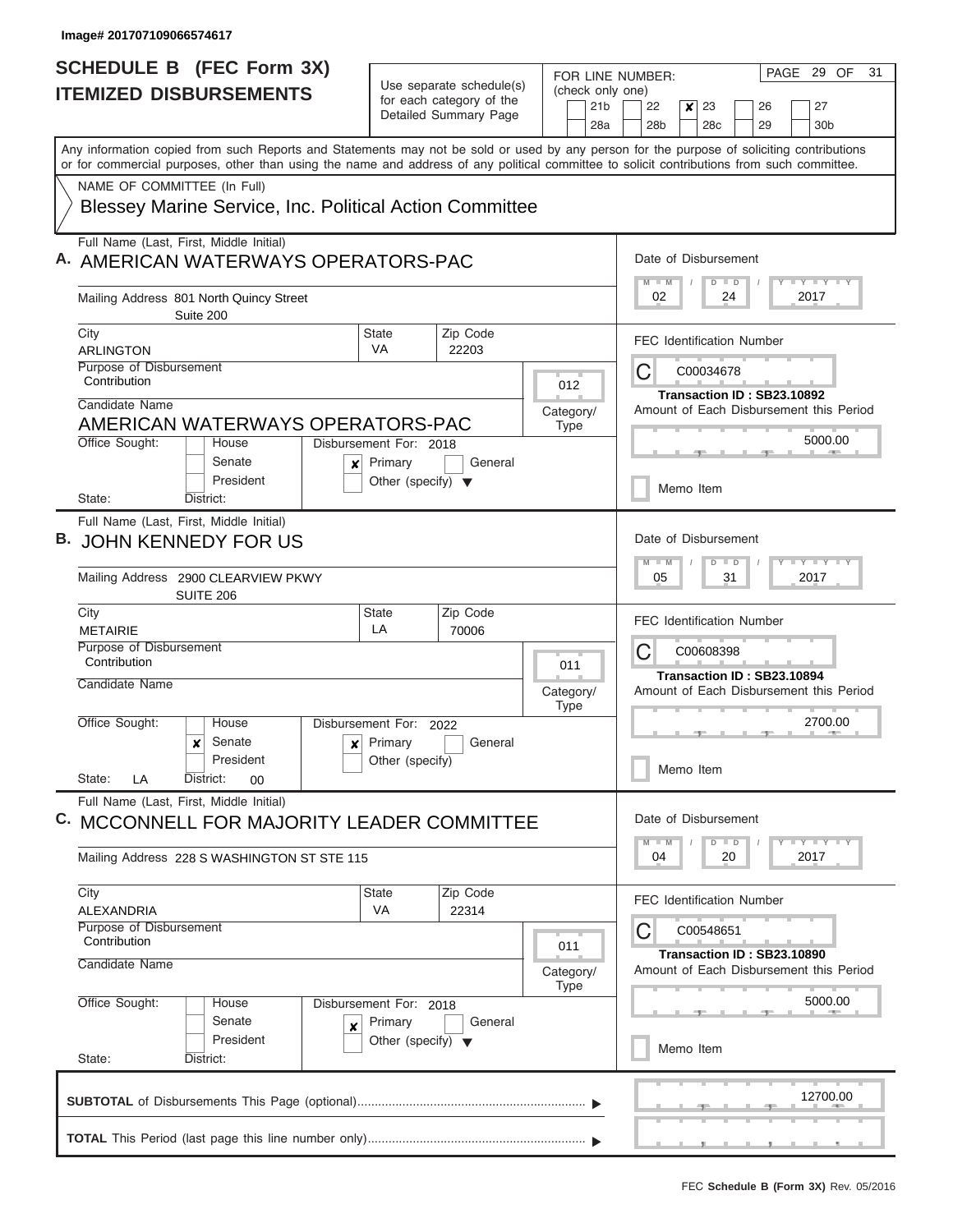| Use separate schedule(s)<br><b>ITEMIZED DISBURSEMENTS</b><br>for each category of the<br>Detailed Summary Page                                                                                                                                                                          | FOR LINE NUMBER:<br>(check only one)<br>21 <sub>b</sub><br>22<br>27<br>x<br>23<br>26<br>28a<br>28 <sub>b</sub><br>28c<br>29<br>30 <sub>b</sub> |
|-----------------------------------------------------------------------------------------------------------------------------------------------------------------------------------------------------------------------------------------------------------------------------------------|------------------------------------------------------------------------------------------------------------------------------------------------|
|                                                                                                                                                                                                                                                                                         |                                                                                                                                                |
| Any information copied from such Reports and Statements may not be sold or used by any person for the purpose of soliciting contributions<br>or for commercial purposes, other than using the name and address of any political committee to solicit contributions from such committee. |                                                                                                                                                |
| NAME OF COMMITTEE (In Full)<br>Blessey Marine Service, Inc. Political Action Committee                                                                                                                                                                                                  |                                                                                                                                                |
| Full Name (Last, First, Middle Initial)<br>A. SCALISE LEADERSHIP FUND                                                                                                                                                                                                                   | Date of Disbursement<br><b>LY LY LY</b><br>$M$ $M$<br>$D$ $D$                                                                                  |
| Mailing Address 317 15TH ST NE                                                                                                                                                                                                                                                          | 02<br>13<br>2017                                                                                                                               |
| Zip Code<br>City<br><b>State</b><br>DC<br><b>WASHINGTON</b><br>20002                                                                                                                                                                                                                    | <b>FEC Identification Number</b>                                                                                                               |
| Purpose of Disbursement<br>Contribution<br>Candidate Name                                                                                                                                                                                                                               | C<br>C00568162<br>011<br>Transaction ID: SB23.10887<br>Amount of Each Disbursement this Period<br>Category/                                    |
| <b>SCALISE LEADERSHIP FUND</b><br>Office Sought:<br>House<br>Disbursement For: 2018<br>x<br>Senate<br>General                                                                                                                                                                           | <b>Type</b><br>2700.00                                                                                                                         |
| Primary<br>×<br>President<br>Other (specify) $\blacktriangledown$<br>State:<br>LA<br>District:<br>01                                                                                                                                                                                    | Memo Item                                                                                                                                      |
| Full Name (Last, First, Middle Initial)<br><b>B. SCALISE LEADERSHIP FUND</b>                                                                                                                                                                                                            | Date of Disbursement<br>$\mathbf{I} = \mathbf{Y} - \mathbf{I} - \mathbf{Y} - \mathbf{I}$<br>$M - M$<br>$\blacksquare$<br>D                     |
| Mailing Address 317 15TH ST NE                                                                                                                                                                                                                                                          | 02<br>13<br>2017                                                                                                                               |
| City<br><b>State</b><br>Zip Code<br>DC<br><b>WASHINGTON</b><br>20002<br>Purpose of Disbursement<br>Contribution                                                                                                                                                                         | FEC Identification Number<br>C<br>C00568162<br>011                                                                                             |
| Candidate Name<br><b>SCALISE LEADERSHIP FUND</b>                                                                                                                                                                                                                                        | Transaction ID: SB23.10888<br>Amount of Each Disbursement this Period<br>Category/<br><b>Type</b>                                              |
| Office Sought:<br>Disbursement For: 2018<br>House<br>x<br>Primary<br>Senate<br>General<br>$\boldsymbol{x}$<br>President<br>Other (specify)                                                                                                                                              | 2700.00                                                                                                                                        |
| State:<br>District:<br>LA<br>01<br>Full Name (Last, First, Middle Initial)                                                                                                                                                                                                              | Memo Item                                                                                                                                      |
| C. SCALISE LEADERSHIP FUND                                                                                                                                                                                                                                                              | Date of Disbursement<br>Y FY FY FY<br>$M$ $M$<br>$D$ $D$                                                                                       |
| Mailing Address 317 15TH ST NE                                                                                                                                                                                                                                                          | 2017<br>04<br>20                                                                                                                               |
| City<br><b>State</b><br>Zip Code<br>DC<br>20002<br><b>WASHINGTON</b><br>Purpose of Disbursement<br>Contribution                                                                                                                                                                         | FEC Identification Number<br>С<br>C00568162<br>011                                                                                             |
| Candidate Name<br><b>SCALISE LEADERSHIP FUND</b><br>Office Sought:<br>House<br>Disbursement For: 2018                                                                                                                                                                                   | Transaction ID: SB23.10889<br>Amount of Each Disbursement this Period<br>Category/<br><b>Type</b><br>2500.00                                   |
| ×<br>Senate<br>Primary<br>General<br>×<br>President<br>Other (specify) $\blacktriangledown$<br>State:<br>District:<br>LA<br>01                                                                                                                                                          | Memo Item                                                                                                                                      |
|                                                                                                                                                                                                                                                                                         | 7900.00                                                                                                                                        |